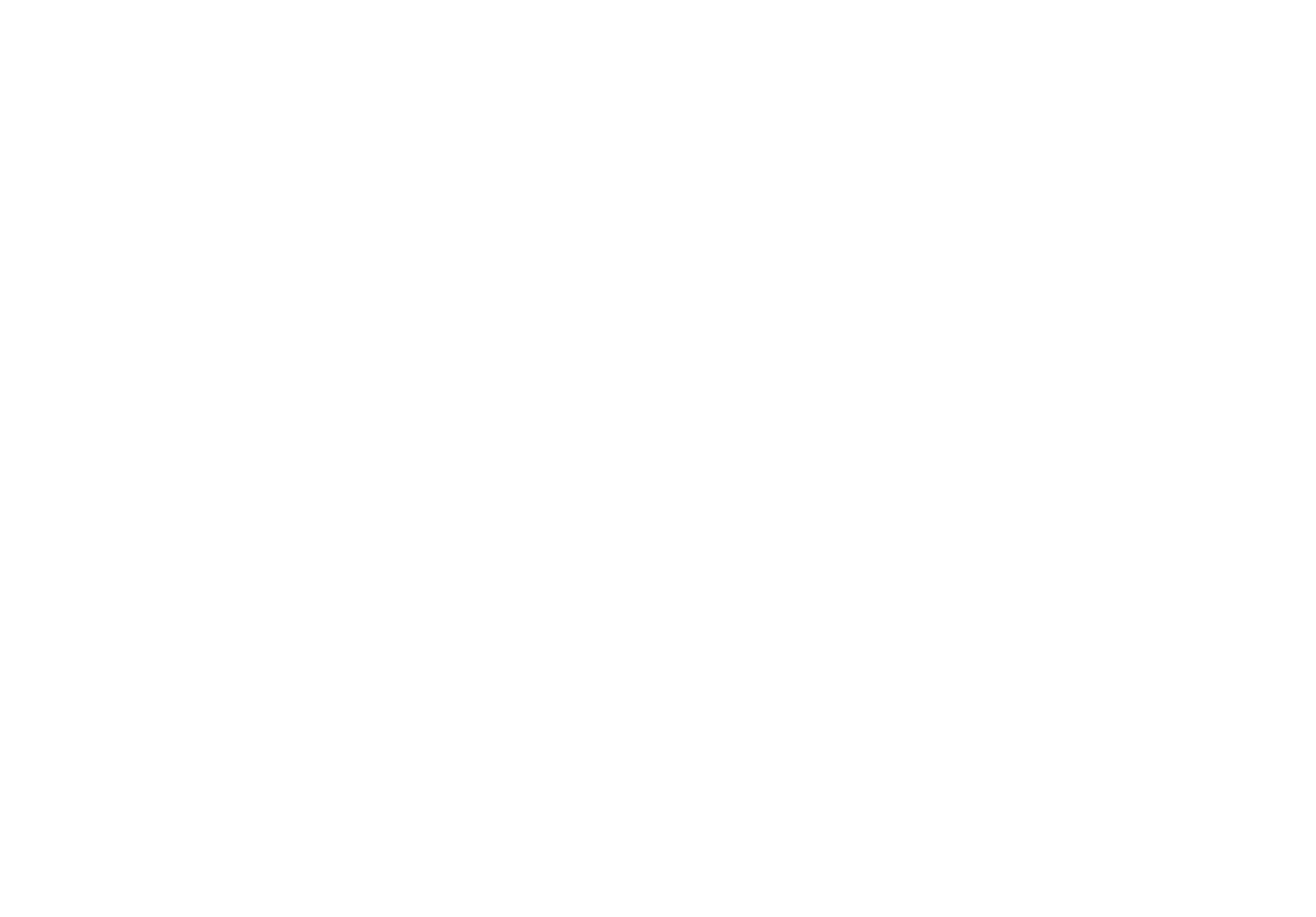## **CORPORATE INFORMATION**

## **BOARD OF DIRECTORS**

### **Executive Directors**

Ms. ZHENG Juhua (Chairlady) Mr. CHAN Chi Yuen (Chief Executive Officer)

### **Independent Non-executive Directors**

Mr. MAN Kwok Leung Mr. YU Pak Yan, Peter Mr. CHI Chi Hung, Kenneth

## **COMPANY SECRETARY**

Mr. CHAU Kin Cheung Alfred

## **AUDIT COMMITTEE**

Mr. CHI Chi Hung, Kenneth (Chairman) Mr. MAN Kwok Leung Mr. YU Pak Yan, Peter

## **REMUNERATION COMMITTEE**

Mr. YU Pak Yan, Peter (Chairman) Mr. MAN Kwok Leung Mr. CHI Chi Hung, Kenneth

## **NOMINATION COMMITTEE**

Mr. MAN Kwok Leung (Chairman) Mr. YU Pak Yan, Peter Mr. CHI Chi Hung, Kenneth Ms. ZHENG Juhua

## **AUDITOR**

Lau & Au Yeung C.P.A. Limited

## **PRINCIPAL BANKERS**

The Bank of East Asia Limited OCBC Wing Hang Bank Limited Bank of Communication (Hong Kong) Limited Bank of China (Hong Kong) Limited

## **REGISTERED OFFICE**

Clarendon House 2 Church Street Hamilton HM11 Bermuda

## **PRINCIPAL PLACE OF BUSINESS IN HONG KONG**

Suite 2202, 22/F., China Resources Building 26 Harbour Road Wanchai Hong Kong

## **PRINCIPAL SHARE REGISTRAR AND TRANSFER OFFICE**

MUFG Fund Services (Bermuda) Limited 4th Floor North Cedar House 41 Cedar Avenue Hamilton HM12 Bermuda

## **HONG KONG BRANCH SHARE REGISTRAR AND TRANSFER OFFICE**

Tricor Tengis Limited Level 54, Hopewell Centre 183 Queen's Road East **Wanchai** Hong Kong

## **STOCK CODE**

2322

## **WEBSITE**

http://www.chaoshang.hk

**资**) This interim report is printed on environmentally friendly paper

**1**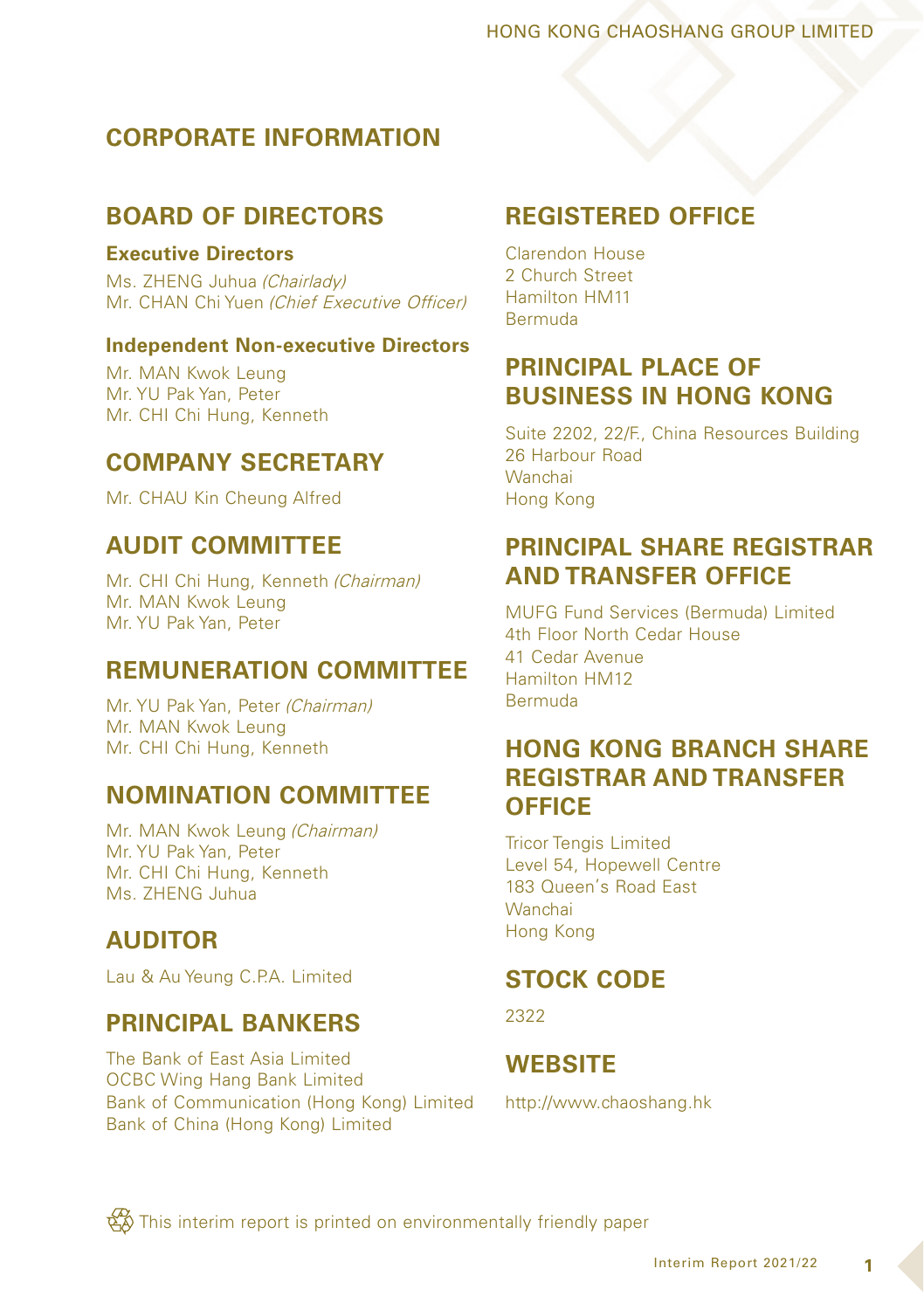The board (the "Board") of directors (the "Directors") of Hong Kong ChaoShang Group Limited (the "Company") presents the unaudited condensed consolidated financial statements of the Company and its subsidiaries (together, the "Group") for the six months ended 30 September 2021 together with the comparative figures for the corresponding period in 2020. The unaudited condensed consolidated financial statements have been reviewed by the Company's audit committee.

## **CONDENSED CONSOLIDATED STATEMENT OF PROFIT OR LOSS AND OTHER COMPREHENSIVE INCOME**

FOR THE SIX MONTHS ENDED 30 SEPTEMBER 2021

|                                                                  |              | <b>Six months ended</b><br><b>30 September</b> |                                             |  |  |
|------------------------------------------------------------------|--------------|------------------------------------------------|---------------------------------------------|--|--|
|                                                                  | <b>Notes</b> | 2021<br><b>HK\$'000</b><br><b>Unaudited</b>    | 2020<br><b>HK\$'000</b><br><b>Unaudited</b> |  |  |
| Revenue                                                          | 3            | 90,499                                         | 186,478                                     |  |  |
| Cost of sales                                                    |              | (67, 742)                                      | (128,081)                                   |  |  |
| Gross profit                                                     |              | 22,757                                         | 58,397                                      |  |  |
| Other income                                                     | 5            | 2,048                                          | 4,119                                       |  |  |
| Impairment loss on finance lease receivables                     |              | (3,786)                                        |                                             |  |  |
| Impairment loss on trade receivables                             |              | (6, 807)                                       | (2, 293)                                    |  |  |
| Impairment loss on account receivables from<br>margin clients    |              | (1,839)                                        | (13, 247)                                   |  |  |
| Impairment loss on factoring receivables                         |              | (88)                                           | (233)                                       |  |  |
| Impairment loss on loan and interest receivables                 |              | (10, 133)                                      | (11, 330)                                   |  |  |
| Impairment loss on deposit and other receivables                 |              | (202)                                          |                                             |  |  |
| Impairment loss on goodwill                                      | 12           | (58,000)                                       |                                             |  |  |
| Gain on changes in fair value of other financial assets          | 13           | 54,579                                         | 2,214                                       |  |  |
| Loss on changes in fair value of<br>held-for-trading investments |              | (2,668)                                        | (8, 847)                                    |  |  |
| Gain/(Loss) on disposal of held-for-trading investments          |              | 5,919                                          | (540)                                       |  |  |
| Gain on bargain purchase of interest in an associate             | 11           | 12,636                                         |                                             |  |  |
| Share of results of an associate                                 | 11           | (1, 724)                                       |                                             |  |  |
| Administrative expenses                                          |              | (31, 077)                                      | (40, 562)                                   |  |  |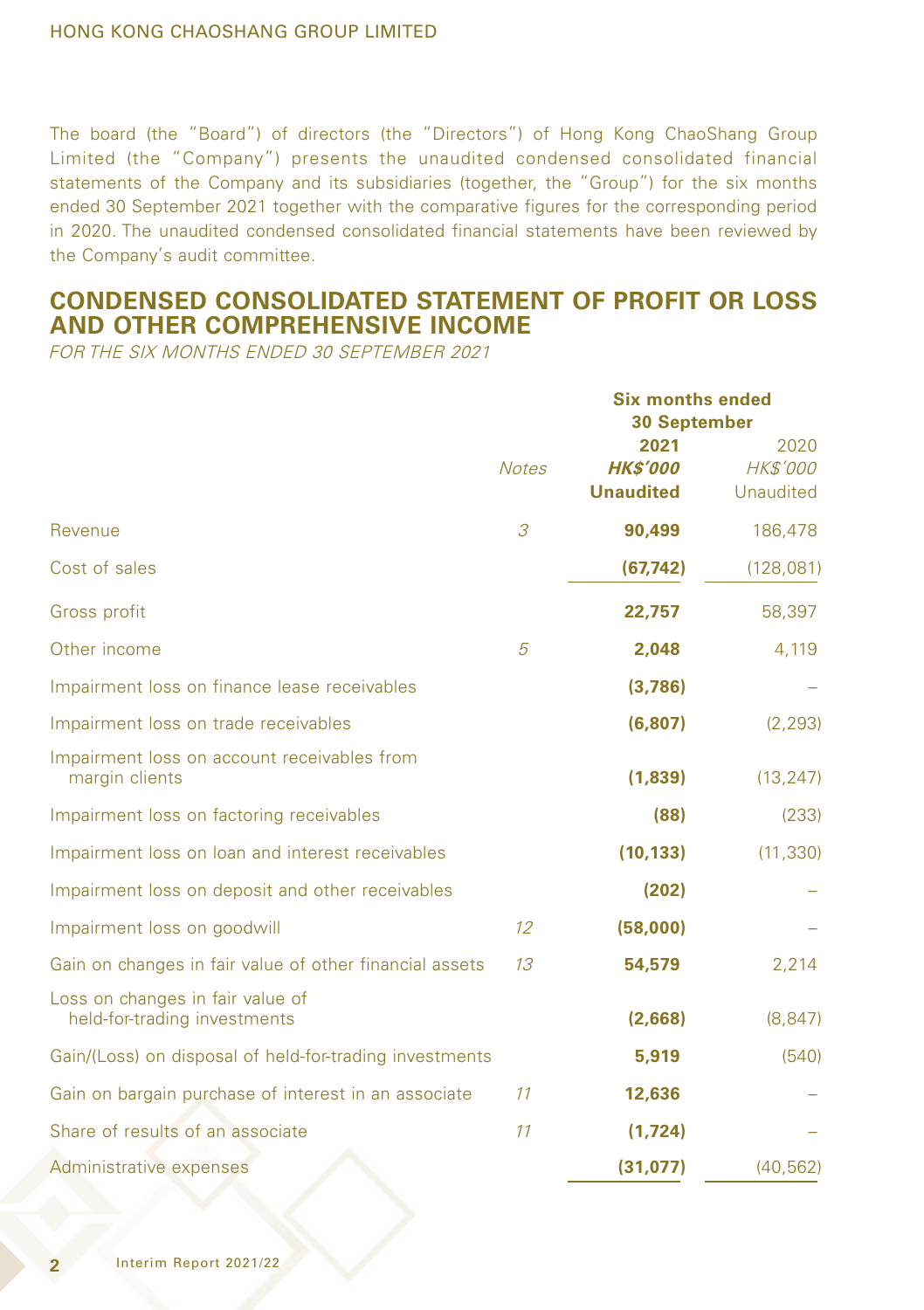## **CONDENSED CONSOLIDATED STATEMENT OF PROFIT OR LOSS AND OTHER COMPREHENSIVE INCOME (CONTINUED)**

FOR THE SIX MONTHS ENDED 30 SEPTEMBER 2021

|                                                                                                                            |              | <b>Six months ended</b><br><b>30 September</b> |                                             |  |
|----------------------------------------------------------------------------------------------------------------------------|--------------|------------------------------------------------|---------------------------------------------|--|
|                                                                                                                            | <b>Notes</b> | 2021<br><b>HK\$'000</b><br><b>Unaudited</b>    | 2020<br><b>HK\$'000</b><br><b>Unaudited</b> |  |
| <b>Operating loss</b><br>Finance costs                                                                                     | 7            | (18, 385)<br>(1,015)                           | (12, 322)<br>(1,680)                        |  |
| Loss before taxation                                                                                                       | 6            | (19, 400)                                      | (14,002)                                    |  |
| <b>Taxation</b>                                                                                                            | 8            | 1,472                                          | 329                                         |  |
| Loss for the period                                                                                                        |              | (17, 928)                                      | (13, 673)                                   |  |
| Other comprehensive income:<br>Items that may be reclassified subsequently<br>to profit or loss:                           |              |                                                |                                             |  |
| - Exchange differences arising on translation                                                                              |              | 11,013                                         | 29,125                                      |  |
| Total comprehensive (loss)/income for the period                                                                           |              | (6, 915)                                       | 15,452                                      |  |
| (Loss)/Profit for the period attributable to:<br>Owners of the Company<br>Non-controlling interests                        |              | (17, 249)<br>(679)                             | (14, 026)<br>353                            |  |
| Loss for the period                                                                                                        |              | (17, 928)                                      | (13, 673)                                   |  |
| Total comprehensive (loss)/income for the period<br>attributable to:<br>Owners of the Company<br>Non-controlling interests |              | (6,016)<br>(899)                               | 15,625<br>(173)                             |  |
| Total comprehensive (loss)/income for the period                                                                           |              | (6, 915)                                       | 15,452                                      |  |
| LOSS PER SHARE ATTRIBUTABLE TO ORDINARY<br>EQUITY HOLDERS OF THE COMPANY<br>Basic and diluted loss per share               | 10           | <b>HK(0.42)</b> cents                          | $HK(0.34)$ cents                            |  |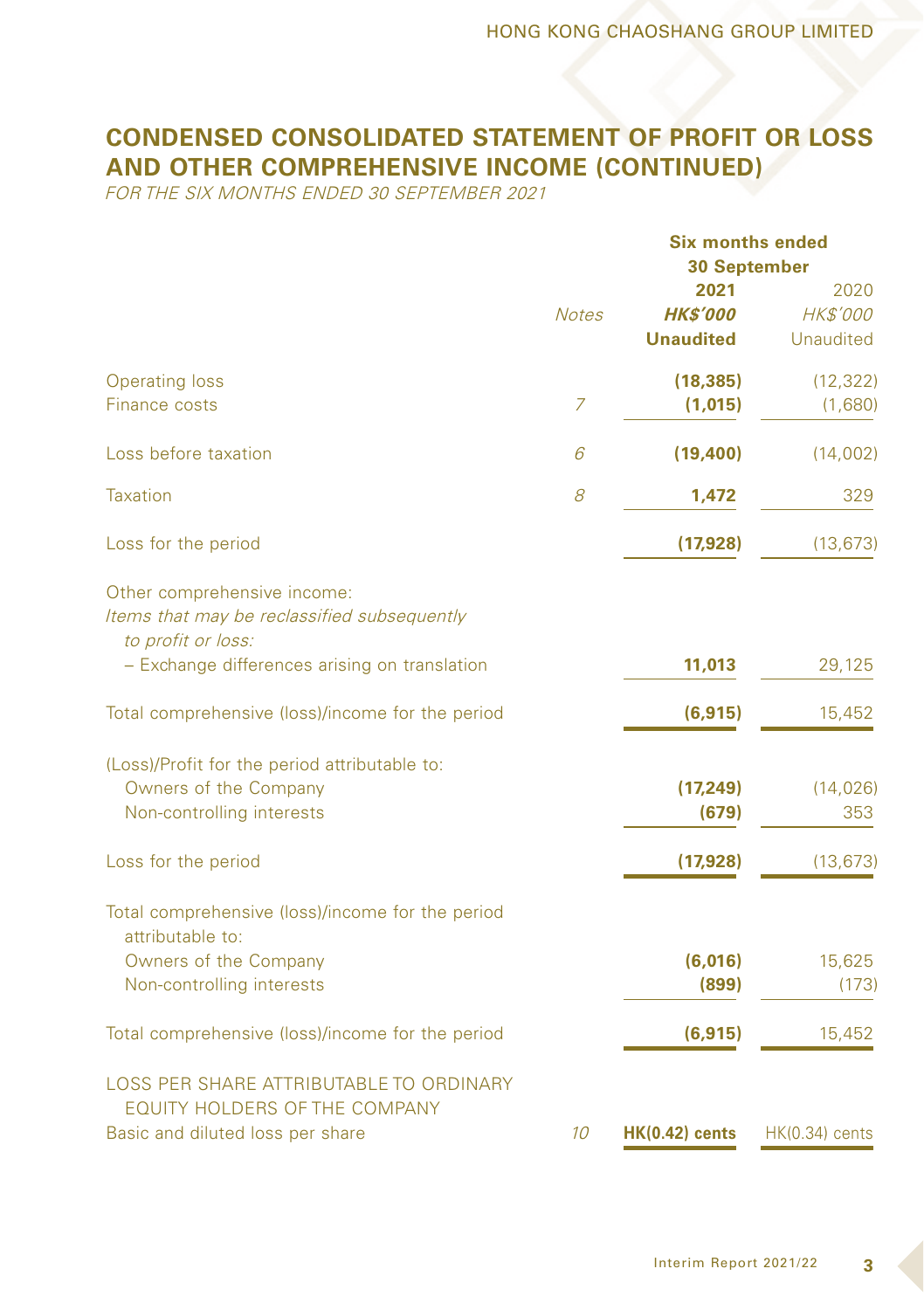## **CONDENSED CONSOLIDATED STATEMENT OF FINANCIAL POSITION**

AS AT 30 SEPTEMBER 2021

|                                                                | <b>Notes</b> | <b>30 September</b><br>2021<br><b>HK\$'000</b><br><b>Unaudited</b> | 31 March<br>2021<br>HK\$'000 |
|----------------------------------------------------------------|--------------|--------------------------------------------------------------------|------------------------------|
|                                                                |              |                                                                    | Audited                      |
| <b>ASSETS</b><br><b>Non-current assets</b>                     |              |                                                                    |                              |
| Property, plant and equipment                                  |              | 46,181                                                             | 48,280                       |
| Investment property                                            |              | 47,160                                                             | 46,374                       |
| Right-of-use assets                                            |              | 4,782                                                              | 10,737                       |
| Interest in an associate                                       | 11           | 23,887                                                             |                              |
| Intangible assets                                              | 12           | 21,500                                                             | 21,500                       |
| Goodwill                                                       | 12           | 18,695                                                             | 76,695                       |
| Other non-current assets                                       |              | 230                                                                | 230                          |
| Other financial assets                                         | 13           | 26,660                                                             | 8,168                        |
| Finance lease receivables                                      | 14           | 16,531                                                             | 29,901                       |
| Deferred tax assets                                            |              | 12,098                                                             | 9,009                        |
|                                                                |              | 217,724                                                            | 250,894                      |
| <b>Current assets</b>                                          |              |                                                                    |                              |
| Trade and account receivables                                  | 15           | 275,252                                                            | 284,818                      |
| <b>Factoring receivables</b>                                   | 16           | 62,870                                                             | 52,580                       |
| Finance lease receivables                                      | 14           | 60,350                                                             | 83,401                       |
| Loan and interest receivables                                  | 17           | 76,665                                                             | 70,670                       |
| Deposits, prepayments and other receivables                    |              | 23,620                                                             | 20,231                       |
| Other financial assets                                         | 13           | 36,100                                                             |                              |
| Held-for-trading investments<br>Cash held on behalf of clients |              | 6,804<br>29,195                                                    | 16,843<br>41,521             |
| Cash and bank balances                                         | 18           | 237,514                                                            | 246,791                      |
|                                                                |              |                                                                    |                              |
|                                                                |              | 808,370                                                            | 816,855                      |
| <b>Total assets</b>                                            |              | 1,026,094                                                          | 1,067,749                    |
| <b>EQUITY</b>                                                  |              |                                                                    |                              |
| <b>Capital and reserves</b>                                    |              |                                                                    |                              |
| Share capital                                                  | 19           | 82,412                                                             | 82,412                       |
| <b>Reserves</b>                                                |              | 848,476                                                            | 854,492                      |
| Total equity attributable to owners of                         |              |                                                                    |                              |
| the Company                                                    |              | 930,888                                                            | 936,904                      |
| Non-controlling interests                                      |              | (13, 828)                                                          | (12, 929)                    |
| <b>Total equity</b>                                            |              | 917,060                                                            | 923,975                      |
|                                                                |              |                                                                    |                              |

**4** Interim Report 2021/22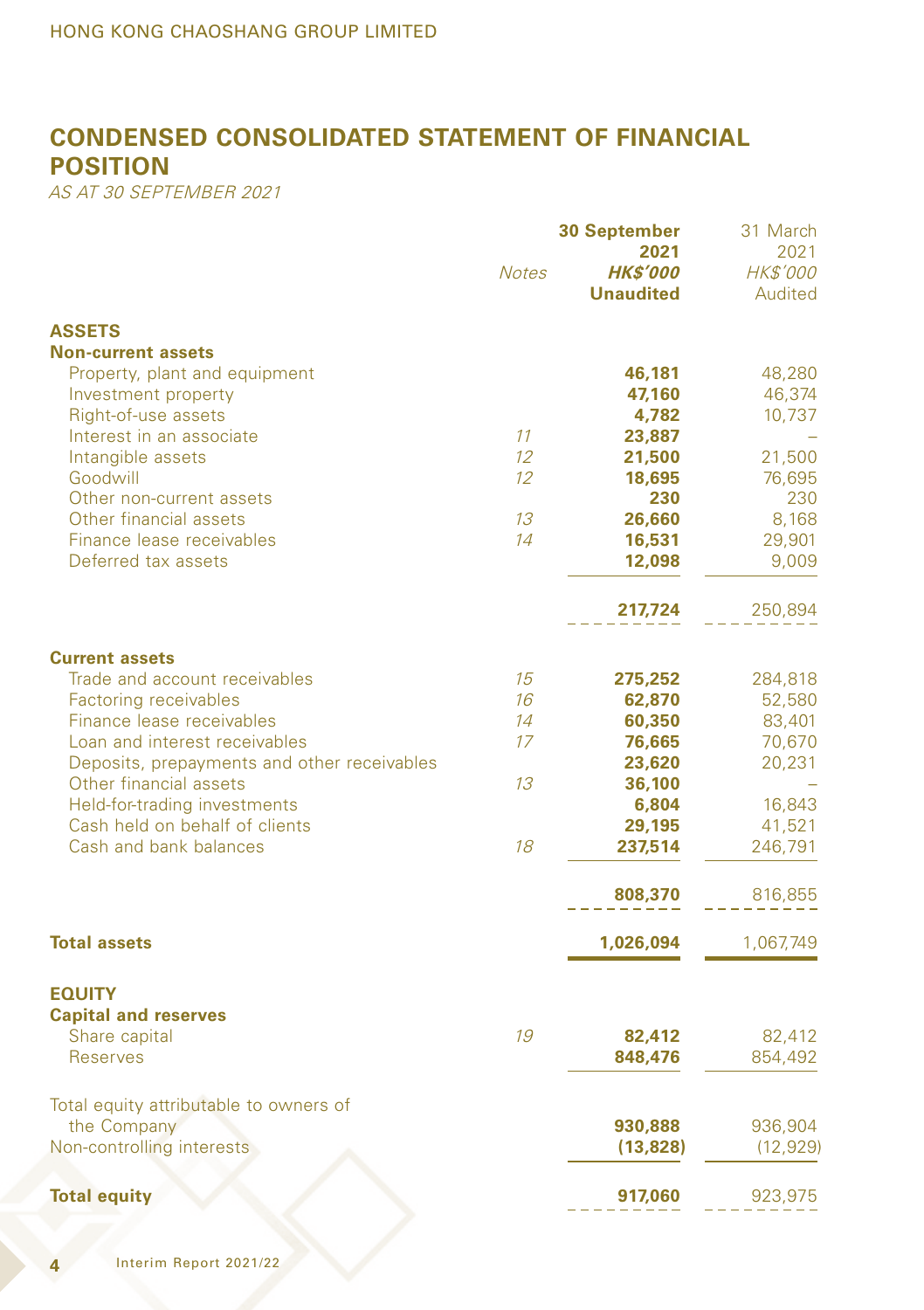## **CONDENSED CONSOLIDATED STATEMENT OF FINANCIAL POSITION (CONTINUED)**

AS AT 30 SEPTEMBER 2021

|                                               | <b>Notes</b> | <b>30 September</b><br>2021<br><b>HK\$'000</b><br><b>Unaudited</b> | 31 March<br>2021<br>HK\$'000<br>Audited |
|-----------------------------------------------|--------------|--------------------------------------------------------------------|-----------------------------------------|
| <b>LIABILITIES</b>                            |              |                                                                    |                                         |
| <b>Non-current liabilities</b>                |              |                                                                    |                                         |
| Retained consideration payable                |              | 14,537                                                             | 26,593                                  |
| Deferred tax liabilities                      |              | 5,437                                                              | 5,405                                   |
|                                               |              | 19,974                                                             | 31,998                                  |
| <b>Current liabilities</b>                    |              |                                                                    |                                         |
| Account payables                              | 20           | 28,349                                                             | 44,994                                  |
| Bond and interest payable                     |              |                                                                    | 7,877                                   |
| Retained consideration payable                |              | 21,349                                                             | 8,557                                   |
| <b>Contract liabilities</b>                   |              |                                                                    | 40                                      |
| Lease liabilities                             |              | 4,828                                                              | 11,058                                  |
| Accruals, other payables and deposit received |              | 23,523                                                             | 28,622                                  |
| Amount due to a Director                      | 21           | 1,262                                                              | 764                                     |
| Amount due to non-controlling interests       | 22           | 256                                                                | 252                                     |
| Tax payables                                  |              | 9,493                                                              | 9,612                                   |
|                                               |              | 89,060                                                             | 111,776                                 |
| <b>Total liabilities</b>                      |              | 109,034                                                            | 143,774                                 |
| <b>Total equity and liabilities</b>           |              | 1,026,094                                                          | 1,067,749                               |
| <b>Net current assets</b>                     |              | 719,310                                                            | 705,079                                 |
| <b>Total assets less current liabilities</b>  |              | 937,034                                                            | 955,973                                 |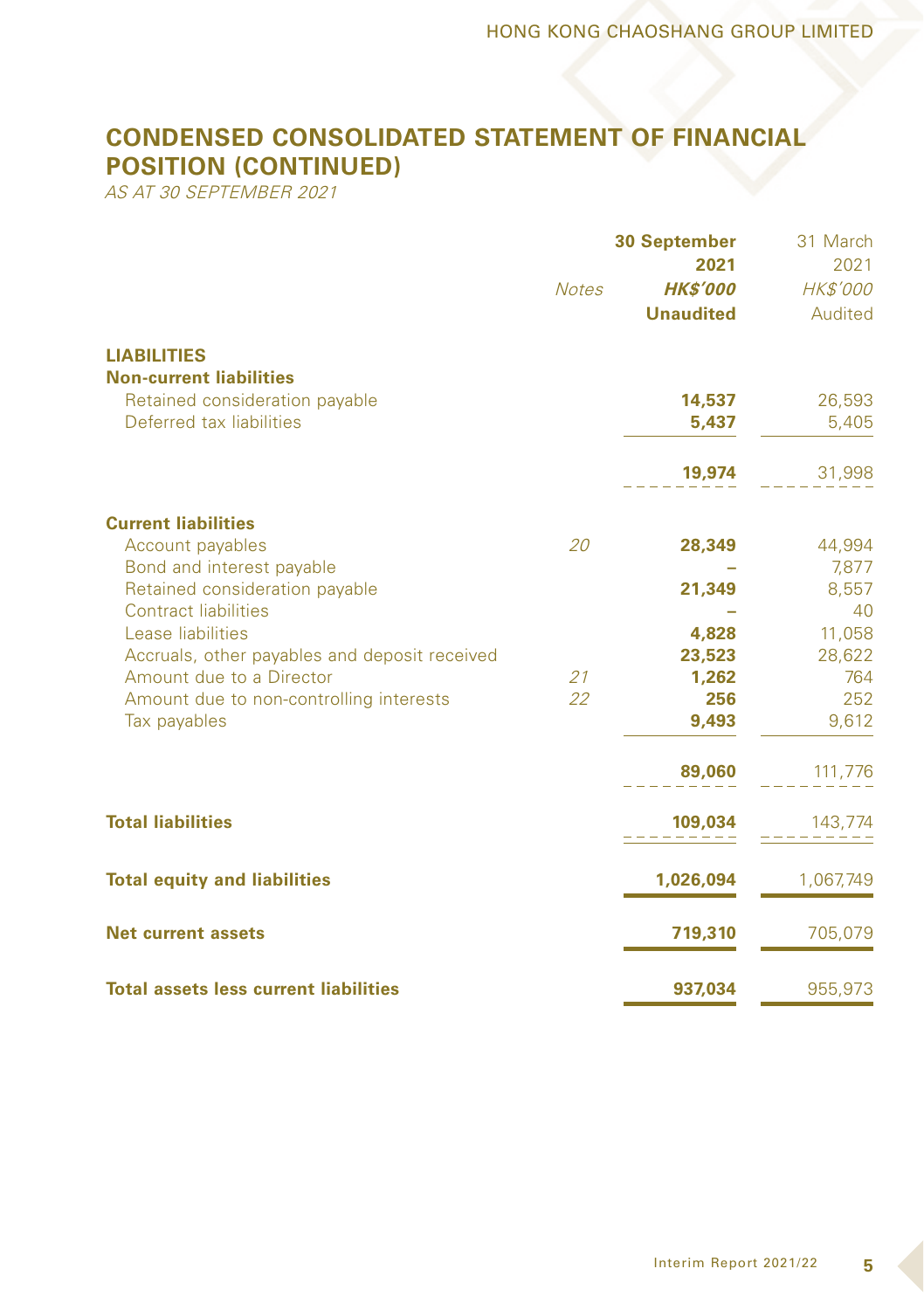## **CONDENSED CONSOLIDATED STATEMENT OF CHANGES IN EQUITY**

FOR THE SIX MONTHS ENDED 30 SEPTEMBER 2021

|                                                                                                                   |                                            | <b>Attributable to</b><br>owners of the Company |                                                 |                                               |                                             |                                        |                                                     | Attributable<br>to non-<br>controlling<br>interests |                                                                 |                          |
|-------------------------------------------------------------------------------------------------------------------|--------------------------------------------|-------------------------------------------------|-------------------------------------------------|-----------------------------------------------|---------------------------------------------|----------------------------------------|-----------------------------------------------------|-----------------------------------------------------|-----------------------------------------------------------------|--------------------------|
|                                                                                                                   | <b>Share</b><br>capital<br><b>HK\$'000</b> | premium<br><b>HK\$'000</b>                      | Share Contributed<br>surplus<br><b>HK\$'000</b> | <b>Exchange</b><br>reserve<br><b>HK\$'000</b> | <b>Surplus</b><br>reserve<br><b>HKS'000</b> | Property<br>reserve<br><b>HK\$'000</b> | revaluation Accumulated<br>losses<br><b>HKS'000</b> | Sub-total<br><b>HKS'000</b>                         | Share of<br>net assets<br>of a<br>subsidiary<br><b>HK\$'000</b> | Total<br><b>HK\$'000</b> |
| For the six months ended 30 September 2021                                                                        |                                            |                                                 |                                                 |                                               |                                             |                                        |                                                     |                                                     |                                                                 |                          |
| At 1 April 2021<br><b>Comprehensive income</b><br>Loss for the period                                             | 82.412                                     | 1,000,745                                       | 34,178                                          | (15, 250)                                     | 7.457                                       | 7.245                                  | (179, 883)<br>(17, 249)                             | 936,904<br>(17, 249)                                | (12, 929)<br>(679)                                              | 923,975<br>(17,928)      |
| Other comprehensive income<br>Exchange difference on translation of<br>financial statements of foreign operations |                                            |                                                 |                                                 | 11,233                                        |                                             |                                        |                                                     | 11,233                                              | (220)                                                           | 11,013                   |
| <b>Transactions with owners</b><br>Transfer to statutory reserve                                                  |                                            |                                                 |                                                 |                                               | 717                                         |                                        | (717)                                               |                                                     |                                                                 |                          |
| At 30 September 2021                                                                                              | 82.412                                     | 1,000,745                                       | 34,178                                          | (4,017)                                       | 8,174                                       | 7,245                                  | (197, 849)                                          | 930,888                                             | (13, 828)                                                       | 917,060                  |
| For the six months ended 30 September 2020                                                                        |                                            |                                                 |                                                 |                                               |                                             |                                        |                                                     |                                                     |                                                                 |                          |
| At 1 April 2020<br><b>Comprehensive income</b>                                                                    | 82.412                                     | 1,000,745                                       | 34,178                                          | (68, 420)                                     | 6,362                                       | 7.245                                  | (155, 620)                                          | 906,902                                             | (11, 677)                                                       | 895,225                  |
| Loss for the period<br>Other comprehensive income<br>Exchange difference on translation of                        |                                            |                                                 |                                                 |                                               |                                             |                                        | (14, 026)                                           | (14, 026)                                           | 353                                                             | (13, 673)                |
| financial statements of foreign operations<br><b>Transactions with owners</b>                                     |                                            |                                                 |                                                 | 29,651                                        |                                             |                                        |                                                     | 29.651                                              | (526)                                                           | 29.125                   |
| Transfer to statutory reserve                                                                                     |                                            |                                                 |                                                 |                                               | 1,077                                       | ä,                                     | (1,077)                                             |                                                     |                                                                 |                          |
| At 30 September 2020                                                                                              | 82,412                                     | 1,000,745                                       | 34,178                                          | (38,769)                                      | 7,439                                       | 7,245                                  | (170, 723)                                          | 922,527                                             | (11, 850)                                                       | 910,677                  |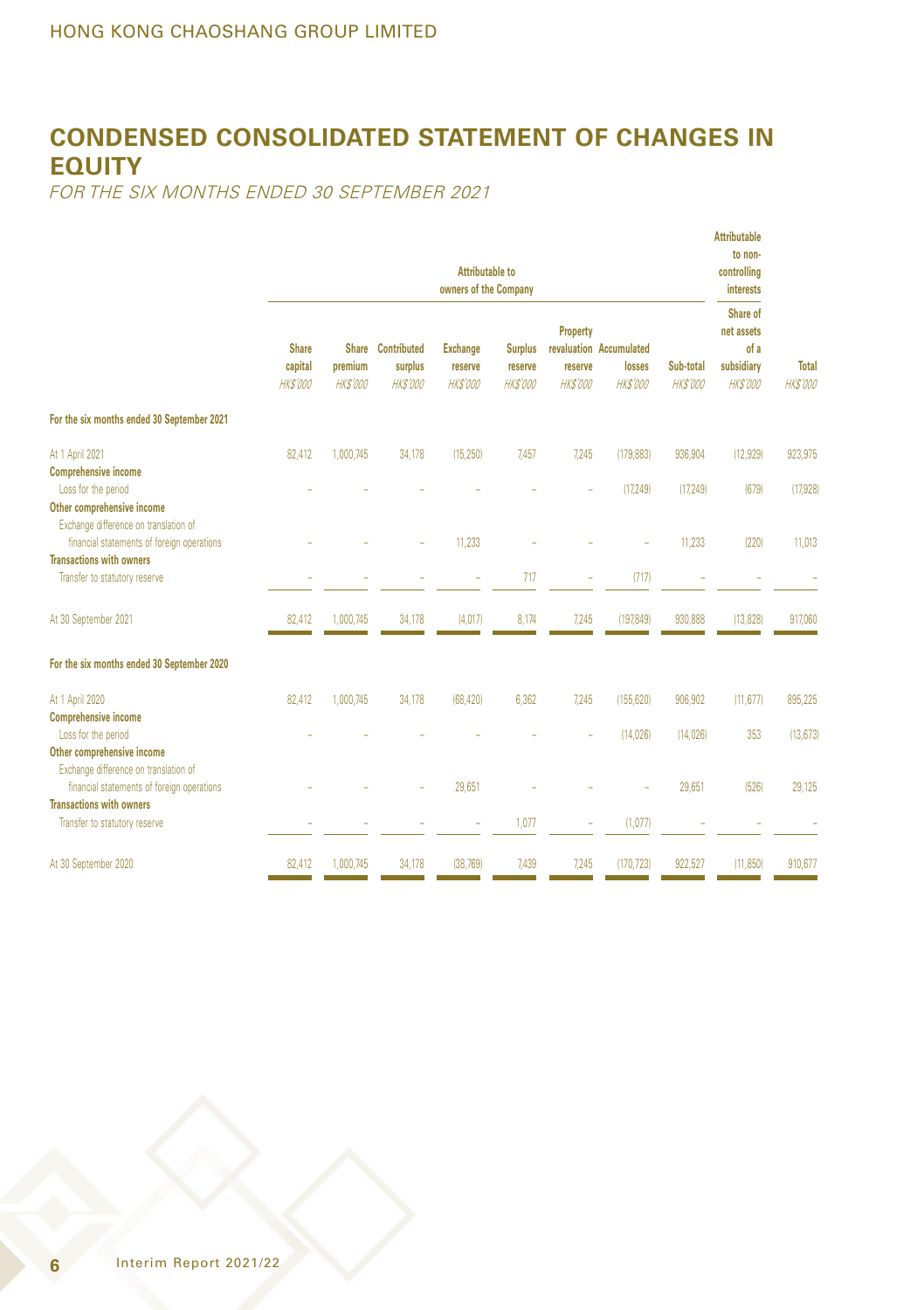## **CONDENSED CONSOLIDATED STATEMENT OF CASH FLOWS**

FOR THE SIX MONTHS ENDED 30 SEPTEMBER 2021

|                                                        |              | <b>Six months ended</b><br><b>30 September</b> |                                      |  |
|--------------------------------------------------------|--------------|------------------------------------------------|--------------------------------------|--|
|                                                        | <b>Notes</b> | 2021<br><b>HK\$'000</b><br><b>Unaudited</b>    | 2020<br><b>HK\$'000</b><br>Unaudited |  |
| Net cash (used in)/generated from operating activities |              | (8,604)                                        | 34,540                               |  |
| Net cash generated from investing activities           |              | 2,741                                          | 769                                  |  |
| Net cash used in financing activities                  |              | (13,888)                                       | (9, 184)                             |  |
| (Decrease)/Increase in cash and cash equivalents       |              | (19,751)                                       | 26,125                               |  |
| Cash and cash equivalents at beginning of period       |              | 246,791                                        | 183,430                              |  |
| Effect of foreign exchange rate changes, net           |              | 10,474                                         | 29,084                               |  |
| Cash and cash equivalents at end of period             | 18           | 237.514                                        | 238,639                              |  |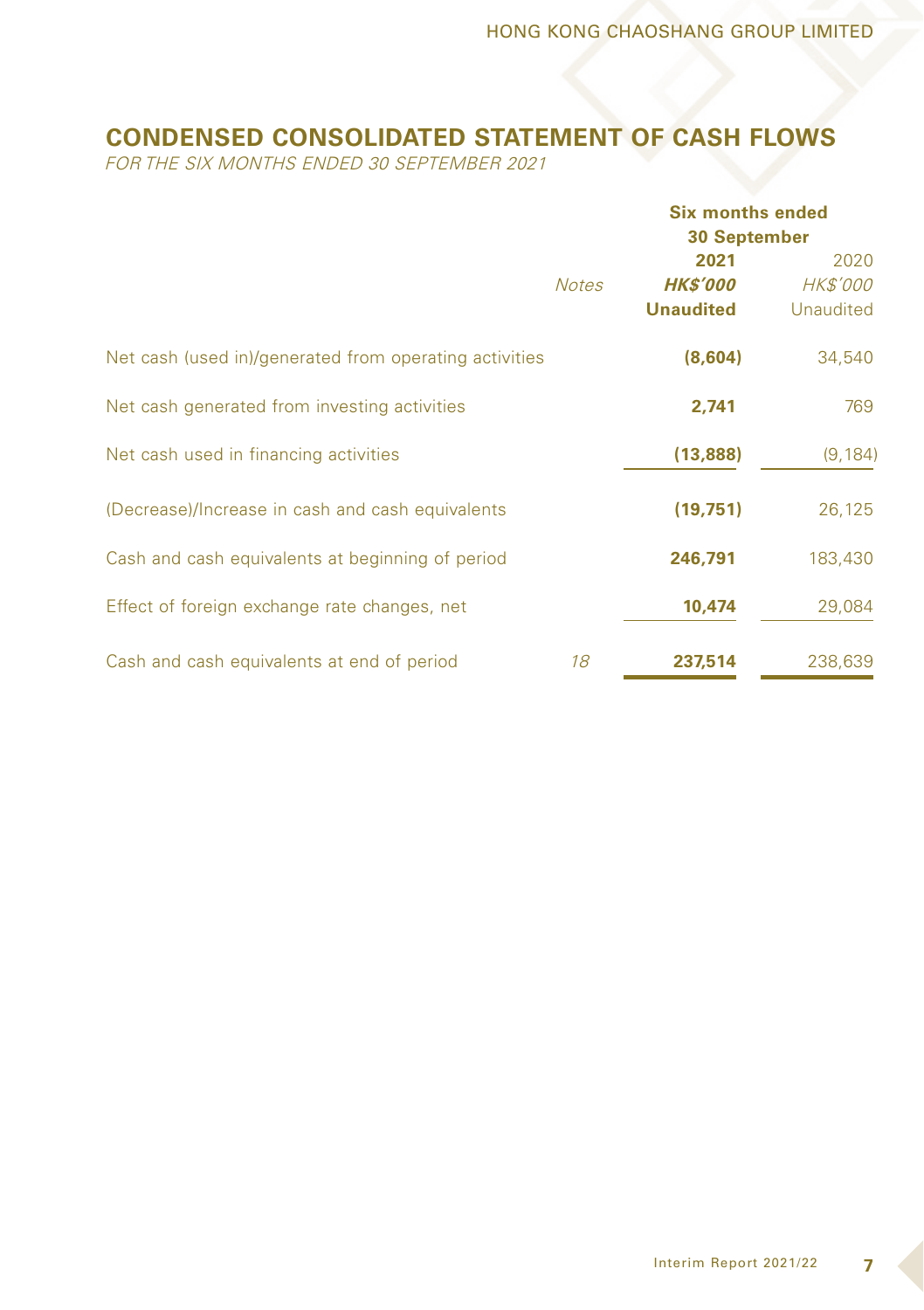## **NOTES TO THE CONDENSED CONSOLIDATED FINANCIAL STATEMENTS**

#### **1 General information**

The Company is a limited liability company incorporated in Bermuda with its shares listed on the Main Board of The Stock Exchange of Hong Kong Limited (the "Stock Exchange"). The Company's registered office is located at Clarendon House, 2 Church Street, Hamilton HM11, Bermuda. The principal place of the Company's business in Hong Kong is situated at Suite 2202, 22/F., China Resources Building, 26 Harbour Road, Wanchai, Hong Kong.

The principal activity of the Company is investment holding. The Group are principally engaged in trading, money lending, factoring, finance leasing and financial services.

These unaudited condensed consolidated financial statements have been reviewed by the audit committee and approved for issue by the Board of the Company on 29 November 2021.

#### **2 Basis of preparation**

These condensed consolidated financial statements are presented in Hong Kong dollars ("HK\$") unless otherwise stated.

These condensed consolidated financial statements have been prepared in accordance with Hong Kong Accounting Standard 34 "Interim Financial Reporting" issued by the Hong Kong Institute of Certified Public Accountants ("HKICPA") and the disclosure requirements of Appendix 16 of the Rules Governing the Listing of Securities on the Stock Exchange (the "Listing Rules").

These condensed consolidated financial statements should be read in conjunction with the consolidated financial statements of the Group for the year ended 31 March 2021.

These condensed consolidated financial statements have been prepared under the historical cost convention, except for investment property, held-for-trading investments and other financial assets, which have been measured at fair value.

The accounting policies adopted for preparation of these condensed consolidated financial statements are consistent with those applied in the preparation of the Group's consolidated financial statements for the year ended 31 March 2021 except as disclosed below.

### **(a) New and amended standards adopted by the Group**

During the period, the Group has applied, for the first time, the following new and revised standards, amendments and interpretations issued by the HKICPA, which are effective for the Group's financial year beginning on 1 April 2021.

| HKFRS 9, HKAS 39,            | Interest Rate Benchmark Reform - Phase 2 |
|------------------------------|------------------------------------------|
| HKFRS 7, HKFRS 4 and         |                                          |
| HKFRS 16 (Amendments)        |                                          |
| <b>HKFRS 16 (Amendments)</b> | <b>Covid-19-Related Rent Concessions</b> |
| <b>HKFRS 16 (Amendments)</b> | Covid-19 Related Rent Concessions beyond |
|                              | 30 June 2021                             |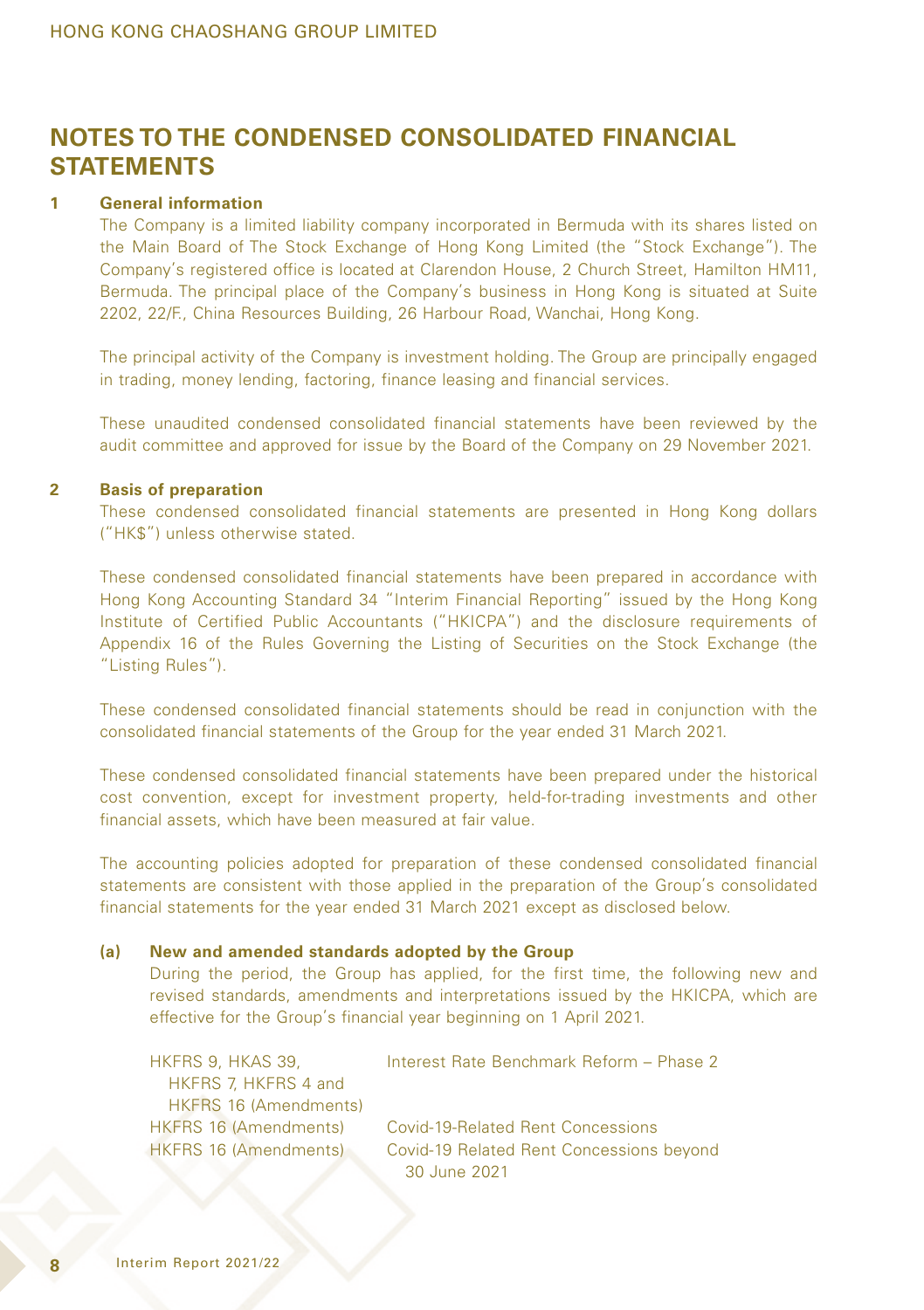#### **(a) New and amended standards adopted by the Group (Continued) Amendments to HKFRS 9, HKAS 39, HKFRS 7, HKFRS 4 and HKFRS 16**

Amendments to HKFRS 9, HKAS 39, HKFRS 7, HKFRS 4 and HKFRS 16 address issues not dealt with in the previous amendments which affect financial reporting when an existing interest rate benchmark is replaced with an alternative risk-free rate ("RFR"). The Phase 2 amendments provide a practical expedient to allow the effective interest rate to be updated without adjusting the carrying amount when accounting for changes in the basis for determining the contractual cash flows of financial assets and liabilities, if the change is a direct consequence of the interest rate benchmark reform and the new basis for determining the contractual cash flows is economically equivalent to the previous basis immediately preceding the change. In addition, the amendments permit changes required by the interest rate benchmark reform to be made to hedge designations and hedge documentation without the hedging relationship being discontinued. Any gains or losses that could arise on transition are dealt with through the normal requirements of HKFRS 9 to measure and recognise hedge ineffectiveness. The amendments also provide a temporary relief to entities from having to meet the separately identifiable requirement when an RFR is designated as a risk component. The relief allows an entity, upon designation of the hedge, to assume that the separately identifiable requirement is met, provided the entity reasonably expects the RFR risk component to become separately identifiable within the next 24 months. Furthermore, the amendments require an entity to disclose additional information to enable users of financial statements to understand the effect of interest rate benchmark reform on an entity's financial instruments and risk management strategy. The amendments are effective for annual periods beginning on or after 1 January 2021 and shall be applied retrospectively, but entities are not required to restate the comparative information. The amendment did not have any significant impact on the financial position and performance of the Group.

### **Amendment to HKFRS 16**

Amendment to HKFRS 16 provides a practical expedient for lessees to elect not to apply lease modification accounting for rent concessions arising as a direct consequence of the COVID-19 pandemic. The practical expedient applies only to rent concessions occurring as a direct consequence of the pandemic and only if (i) the change in lease payments results in revised consideration for the lease that is substantially the same as, or less than, the consideration for the lease immediately preceding the change; (ii) any reduction in lease payments affects only payments originally due on or before 30 June 2021; and (iii) there is no substantive change to other terms and conditions of the lease. The amendment is effective for annual periods beginning on or after 1 June 2020 with earlier application permitted and shall be applied retrospectively. The amendment did not have any significant impact on the financial position and performance of the Group.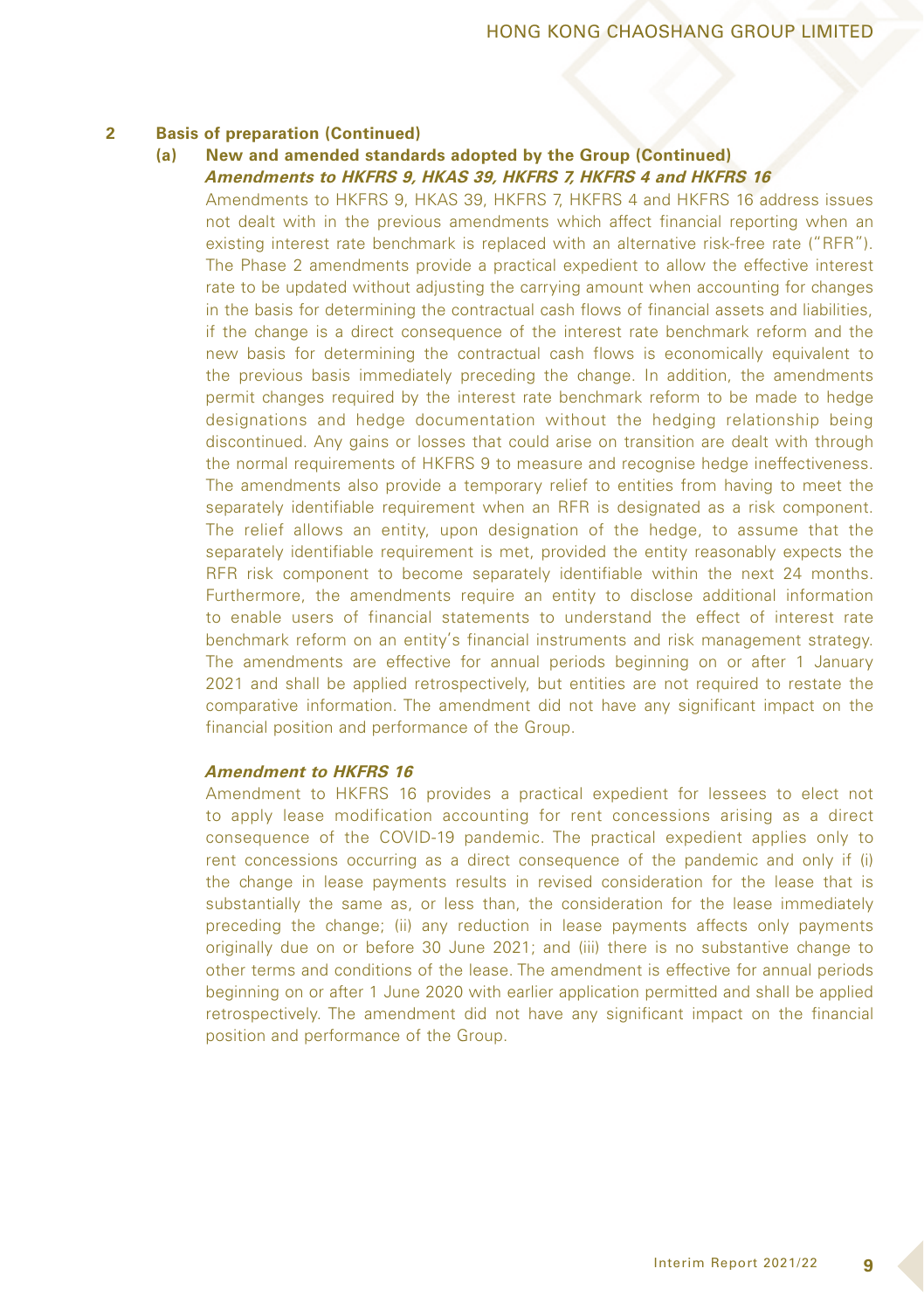### **(a) New and amended standards adopted by the Group (Continued) Amendment to HKFRS 16 (beyond 30 June 2021)**

HKFRS 16 was also amended to: (i) permit a lessee to apply the practical expedient regarding COVID-19-related rent concessions to rent concessions for which any reduction in lease payments affects only payments originally due on or before 30 June 2022 (rather than only payments originally due on or before 30 June 2021); (ii) require a lessee applying the amendment to do so for annual reporting periods beginning on or after 1 April 2021; (iii) require a lessee applying the amendment to do so retrospectively, recognising the cumulative effect of initially applying the amendment as an adjustment to the opening balance of retained earnings (or other component of equity, as appropriate) at the beginning of the annual reporting period in which the lessee first applies the amendment; and (iv) specify that, in the reporting period in which a lessee first applies the amendment, a lessee is not required to disclose the information required by paragraph 28(f) of HKAS 8. The amendment did not have any significant impact on the financial position and performance of the Group.

#### **(b) Accounting policy newly applied by the Group**

In addition, the Group has applied the following accounting policy which became relevant to the Group in the current period.

#### **Investments in associates**

An associate is an entity over which the Group has significant influence. Significant influence is the power to participate in the financial and operating policy decisions of the investee but is not control or joint control over those policies.

The results and assets and liabilities of associates are incorporated in these condensed consolidated financial statements using the equity method of accounting. The financial statements of associates used for equity accounting purposes are prepared using uniform accounting policies as those of the Group for like transactions and events in similar circumstances. Under the equity method, an investment in an associate is initially recognised in the consolidated statement of financial position at cost and adjusted thereafter to recognise the Group's share of the profit or loss and other comprehensive income of the associate. Changes in net assets of the associate other than profit or loss and other comprehensive income are not accounted for unless such changes resulted in changes in ownership interest held by the Group. When the Group's share of losses of an associate exceeds the Group's interest in that associate (which includes any long-term interests that, in substance, form part of the Group's net investment in the associate), the Group discontinues recognising its share of further losses. Additional losses are recognised only to the extent that the Group has incurred legal or constructive obligations or made payments on behalf of the associate.

An investment in an associate is accounted for using the equity method from the date on which the investee becomes an associate. On acquisition of the investment in an associate, any excess of the cost of the investment over the Group's share of the net fair value of the identifiable assets and liabilities of the investee is recognised as goodwill, which is included within the carrying amount of the investment. Any excess of the Group's share of the net fair value of the identifiable assets and liabilities over the cost of the investment, after reassessment, is recognised immediately in profit or loss in the period in which the investment is acquired.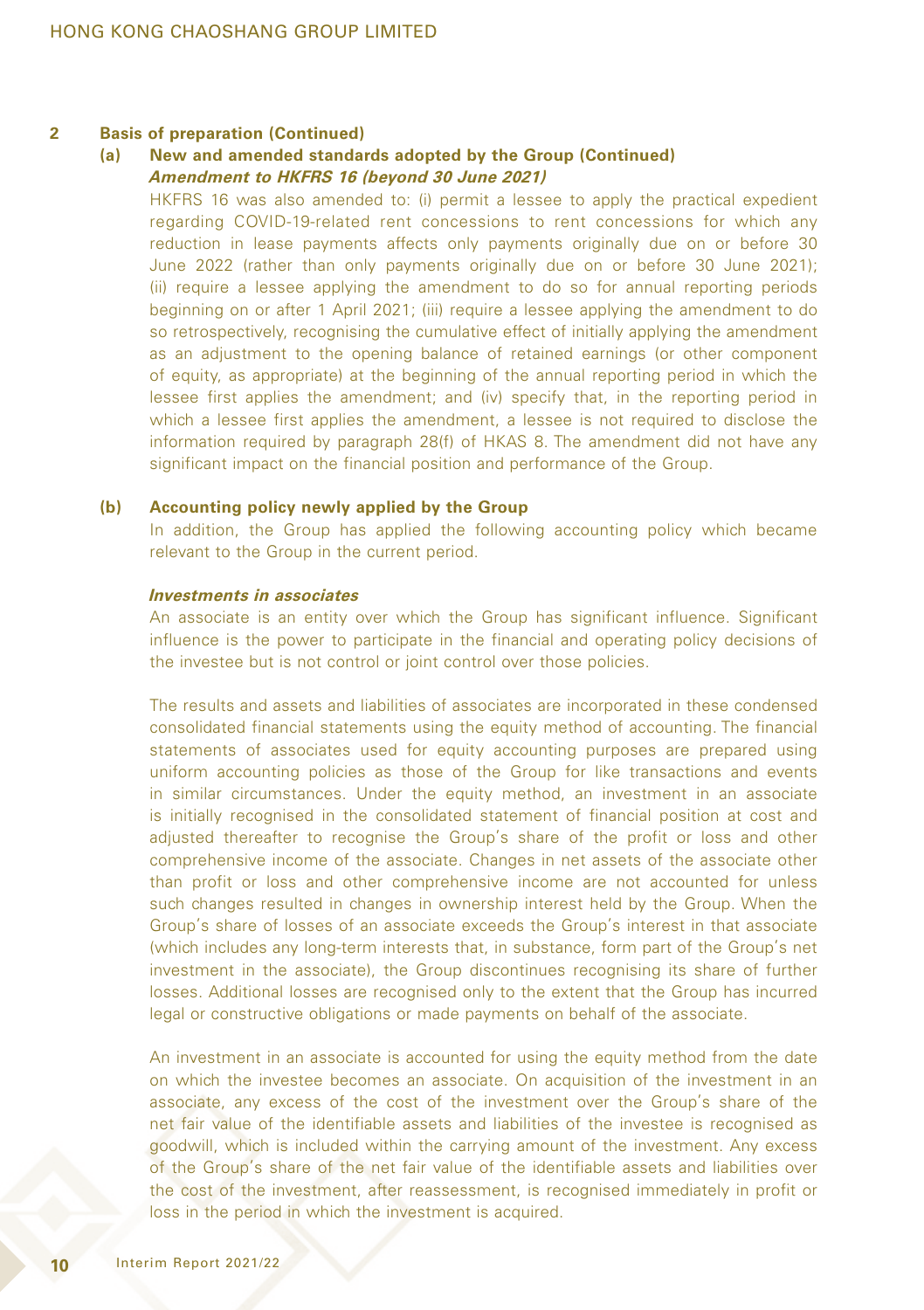### **(b) Accounting policy newly applied by the Group (Continued) Investments in associates (Continued)**

The Group assesses whether there is an objective evidence that the interest in an associate may be impaired. When any objective evidence exists, the entire carrying amount of the investment (including goodwill) is tested for impairment in accordance with HKAS 36 as a single asset by comparing its recoverable amount (higher of value in use and fair value less costs of disposal) with its carrying amount. Any impairment loss recognised is not allocated to any asset, including goodwill that forms part of the carrying amount of the investment. Any reversal of that impairment loss is recognised in accordance with HKAS 36 to the extent that the recoverable amount of the investment subsequently increases.

When the Group ceases to have significant influence over an associate, it is accounted for as a disposal of the entire interest in the investee with a resulting gain or loss being recognised in profit or loss. When the Group retains an interest in the former associate and the retained interest is a financial asset within the scope of HKFRS 9, the Group measures the retained interest at fair value at that date and the fair value is regarded as its fair value on initial recognition. The difference between the carrying amount of the associate and the fair value of any retained interest and any proceeds from disposing of the relevant interest in the associate is included in the determination of the gain or loss on disposal of the associate. In addition, the Group accounts for all amounts previously recognised in other comprehensive income in relation to that associate on the same basis as would be required if that associate had directly disposed of the related assets or liabilities. Therefore, if a gain or loss previously recognised in other comprehensive income by that associate would be reclassified to profit or loss on the disposal of the related assets or liabilities, the Group reclassifies the gain or loss from equity to profit or loss (as a reclassification adjustment) upon disposal/partial disposal of the relevant associate.

The Group continues to use the equity method when an investment in an associate becomes an investment in a joint venture. There is no remeasurement to fair value upon such changes in ownership interests.

When the Group reduces its ownership interest in an associate but the Group continues to use the equity method, the Group reclassifies to profit or loss the proportion of the gain or loss that had previously been recognised in other comprehensive income relating to that reduction in ownership interest if that gain or loss would be reclassified to profit or loss on the disposal of the related assets or **liabilities** 

When a group entity transacts with an associate of the Group, profits and losses resulting from the transactions with the associate are recognised in the Group's consolidated financial statements only to the extent of interests in the associate that are not related to the Group.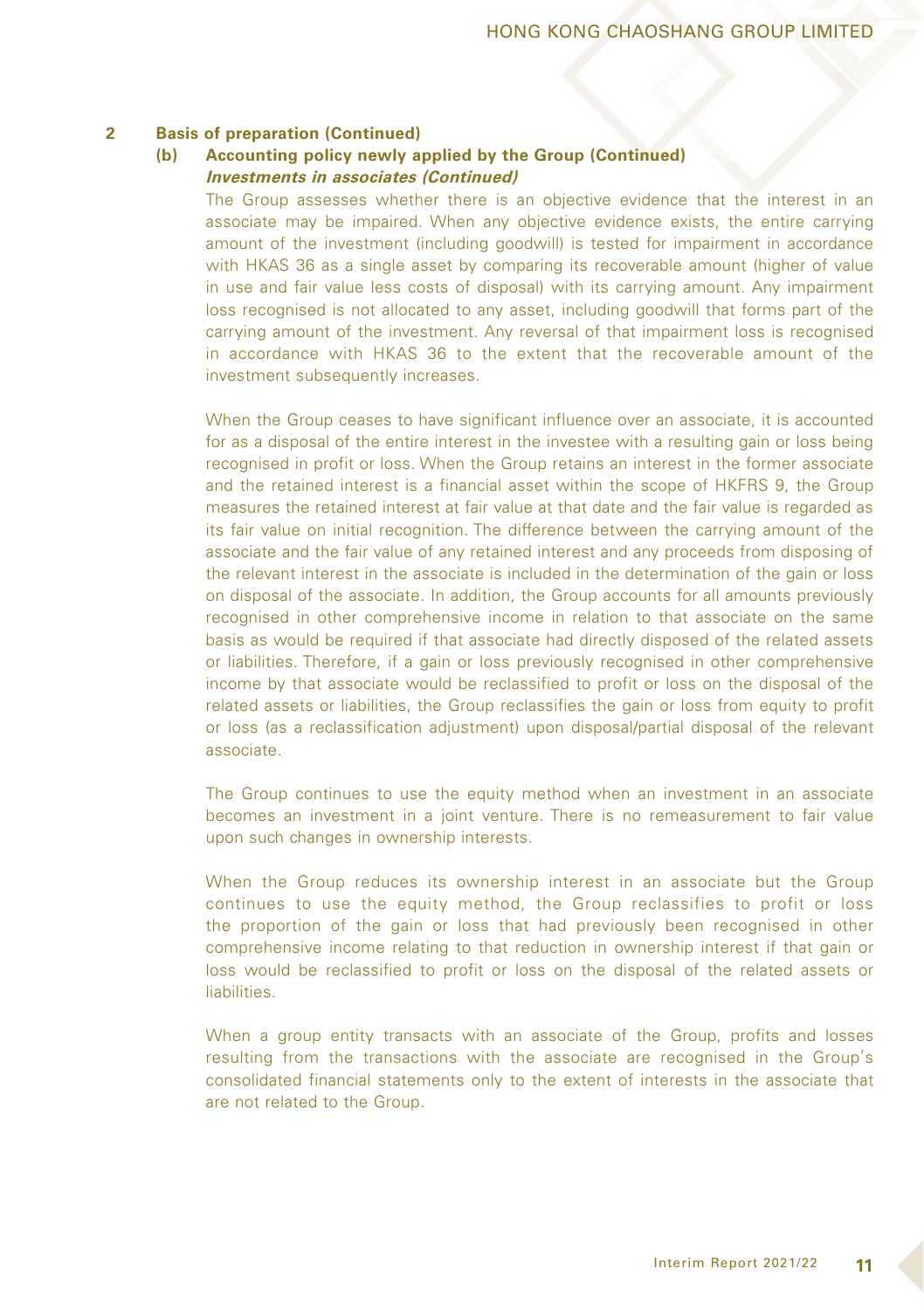### **(c) New and amended standards not yet adopted**

The following new and amended standards and interpretations have been issued but are not effective for the financial period beginning 1 April 2021 and have not been early adopted.

| <b>HKAS 1 (Amendments)</b>        | Classification of Liabilities as Current or Non-current and<br>related amendments to Hong Kong Interpretation 5 (2020) <sup>2</sup> |
|-----------------------------------|-------------------------------------------------------------------------------------------------------------------------------------|
| HKAS 1 (Amendments) and           | Disclosure of Accounting Policies <sup>2</sup>                                                                                      |
| <b>HKFRS Practice Statement 2</b> |                                                                                                                                     |
| <b>HKAS 8 (Amendments)</b>        | Definition of Accounting Estimates <sup>2</sup>                                                                                     |
| HKAS 12 (Amendments)              | Deferred Tax related to Assets and Liabilities arising from<br>a Single Transaction <sup>2</sup>                                    |
| <b>HKAS 16 (Amendments)</b>       | Property, Plant and Equipment - Proceeds before<br>Intended Use <sup>1</sup>                                                        |
| <b>HKAS 37 (Amendments)</b>       | Onerous Contracts - Cost of Fulfilling a Contract <sup>1</sup>                                                                      |
| <b>HKFRS 3 (Amendments)</b>       | Reference to the Conceptual Framework <sup>1</sup>                                                                                  |
| HKFRS 10 and HKAS 28              | Sale or Contribution of Assets between an Investor and                                                                              |
| (Amendments)                      | its Associate or Joint Venture <sup>3</sup>                                                                                         |
| <b>HKFRS 17</b>                   | Insurance Contracts and the related Amendments <sup>2</sup>                                                                         |
| Annual Improvements               | Annual Improvements to HKFRSs 2018-20201                                                                                            |
| Accounting Guideline 5 (Revised)  | Merger Accounting for Common Control Combinations <sup>1</sup>                                                                      |

- 1 Effective for annual periods beginning on or after 1 January 2022
- <sup>2</sup> Effective for annual periods beginning on or after 1 January 2023
- <sup>3</sup> Effective for annual periods beginning on or after a date to be determined

The Group is in the process of making a detailed assessment of the possible impact on the future adoption of the new/revised HKFRSs. So far the management is of the opinion that the adoption of the new/revised HKFRSs will not have any significant impact on these condensed consolidated financial statements.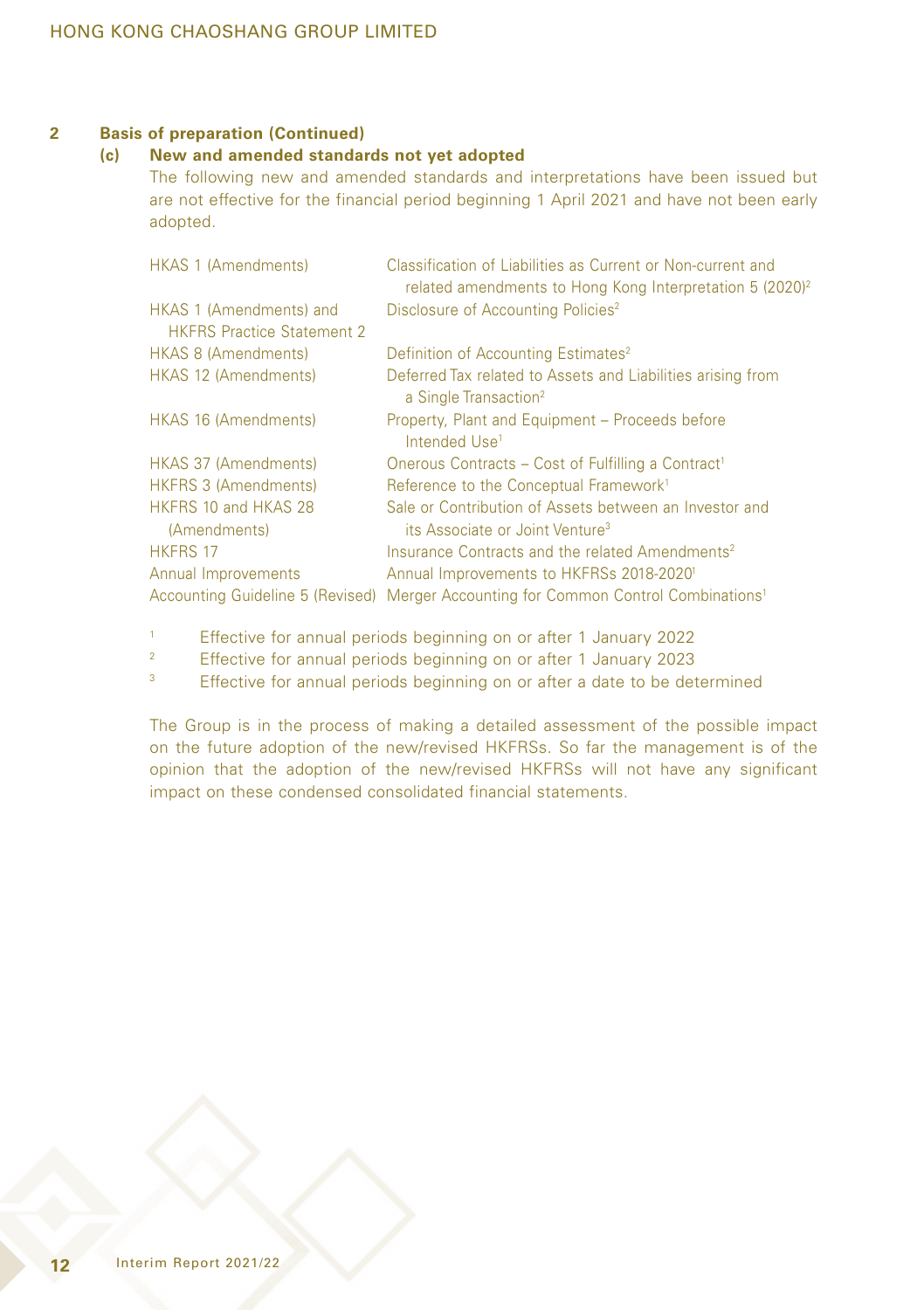### **3 Revenue**

Revenue represents (i) net invoiced value of goods sold, after allowances for returns and trade discount; (ii) interest income from money lending, factoring, finance leasing and margin financing; (iii) consultancy fee and handling fee income from finance leasing; (iv) brokerage commission income from securities dealing; (v) underwriting and placing commission income; and (vi) asset management fee income.

An analysis of the Group's revenue for the period is as follows:

|                                                                                      | <b>Six months ended</b><br><b>30 September</b> |                 |  |
|--------------------------------------------------------------------------------------|------------------------------------------------|-----------------|--|
|                                                                                      | 2021                                           | 2020            |  |
|                                                                                      | <b>HK\$'000</b>                                | <b>HK\$'000</b> |  |
|                                                                                      | <b>Unaudited</b>                               | Unaudited       |  |
| Sales of goods                                                                       | 68,939                                         | 131,091         |  |
| Interest income from money lending, factoring,                                       |                                                |                 |  |
| finance leasing and margin financing<br>Consultancy fee and handling fee income from | 14,908                                         | 22,430          |  |
| finance leasing*                                                                     | 124                                            | 2,417           |  |
| Asset management fee income                                                          | 160                                            | 31              |  |
| Brokerage commission income from securities dealings                                 | 2,347                                          | 2,592           |  |
| Underwriting and placing commission income                                           | 4,021                                          | 27,917          |  |
|                                                                                      | 90,499                                         | 186,478         |  |
| <b>Revenue from contracts with customers</b><br>within HKFRS 15:                     |                                                |                 |  |
| Recognised at a point of time                                                        |                                                |                 |  |
| Sales of goods                                                                       | 68,939                                         | 131,091         |  |
| Consultancy fee and handling fee income from                                         |                                                |                 |  |
| finance leasing*                                                                     | 124                                            | 2,417           |  |
| Brokerage commission income from securities dealings                                 | 2,347                                          | 2,592           |  |
| Underwriting and placing commission income                                           | 4,021                                          | 27,917          |  |
|                                                                                      | 75,431                                         | 164,017         |  |
| Recognised over time                                                                 |                                                |                 |  |
| Asset management fee income                                                          | 160                                            | 31              |  |
|                                                                                      | 75,591                                         | 164,048         |  |
|                                                                                      |                                                |                 |  |
| <b>Revenue from other sources:</b><br>Interest income from money lending, factoring, |                                                |                 |  |
| finance leasing and margin financing calculated                                      |                                                |                 |  |
| using effective interest method                                                      | 14,908                                         | 22,430          |  |
|                                                                                      | 90,499                                         | 186,478         |  |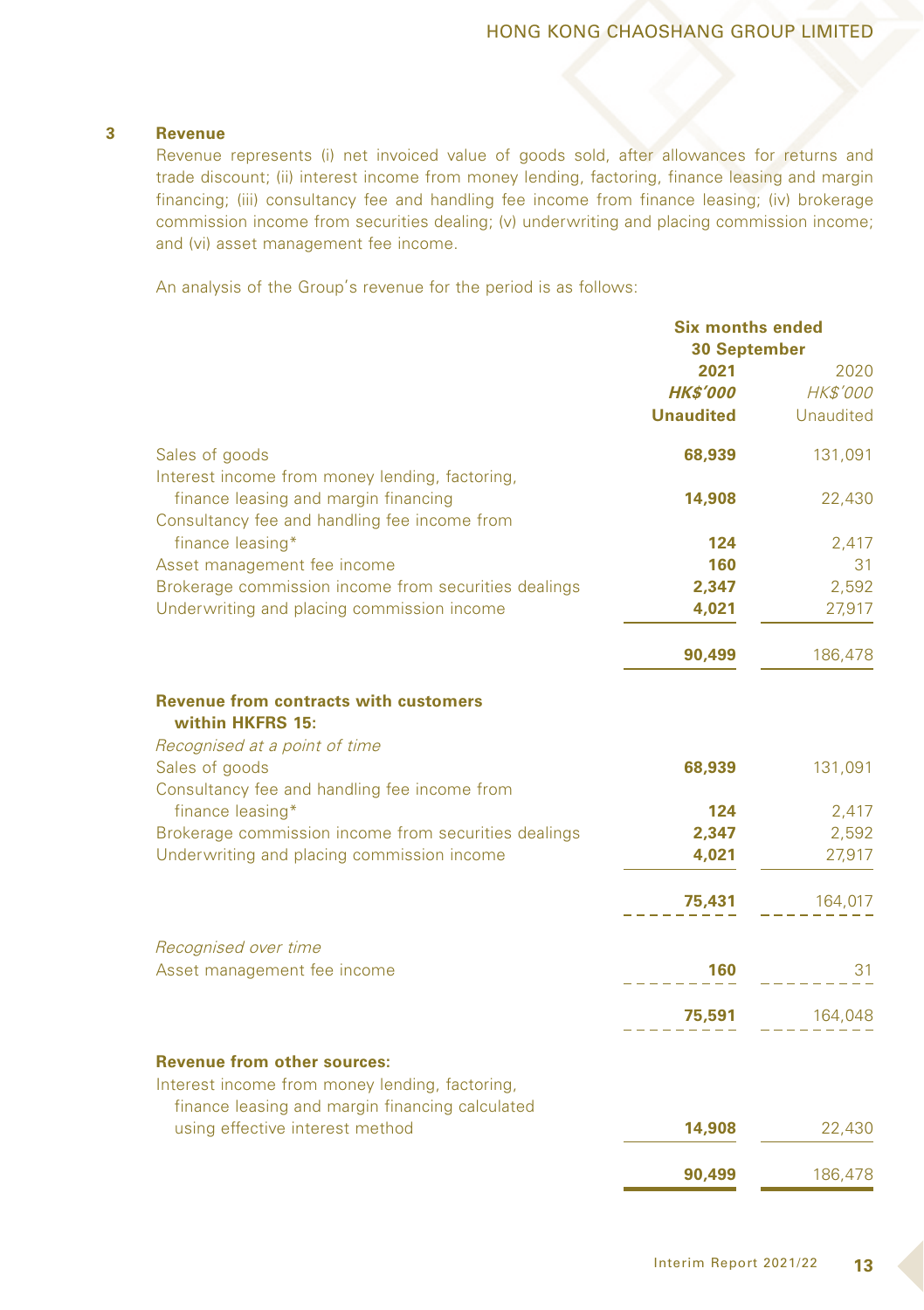#### **3 Revenue (Continued)**

Contract liabilities primarily relate to the Group's unfulfilled performance obligations to transfer goods or services to customers for which consideration has been received at the reporting date. The contract liability is recognised in revenue in the period when performance obligations are fulfilled.

During the period, the Group recognised revenue of approximately HK\$39,000 (six months ended 30 September 2020: approximately HK\$527,000) from consultancy fee income that was included in contract liabilities at the beginning of the period.

As at 30 September 2021, no transaction price was allocated to the remaining performance obligation under the Group's existing contracts (31 March 2021: approximately HK\$40,000). This amount represents revenue expected to be recognised in the future from the consultancy contracts entered into with the Group's customers.

#### **4 Segment information**

The chief operating decision-maker has been identified as the Board of the Company. The Board reviews the Group's internal reporting in order to assess performance and allocate resources. Management has determined the operating segments based on these reports.

The Group's operating businesses are structured and managed separately according to the nature of the operations. Each of the Group's reportable operating segments represents a strategic business unit that is subject to risks and returns that are different from other reportable operating segment.

The Group's reportable and operating segments are as follows:

- Trading segment engaged in trading of goods in the PRC;
- Money lending and factoring segment engaged in provision of loan financing in Hong Kong, loan and factoring financing in the PRC;
- Finance leasing segment engaged in provision of finance leasing and sale-leaseback in the PRC; and
- Financial services segment engaged in provision of securities dealing broking, placing, underwriting, margin financing and asset management services in Hong Kong.

The accounting policies of the operating segments are the same as the Group's accounting policies. Segment profit/(loss) represents the profit/(loss) earned by each segment without allocation of incomes or expenses which are not recurring in nature and unrelated to the Group's operating performance, including central administration costs, directors' emoluments, gain on changes in fair value of other financial assets, loss on changes in fair value of heldfor-trading investments, gain/(loss) on disposal of held-for-trading investments, gain on bargin purchase of interest in an associate, share of results of an associate, finance costs, exchange gain/(loss), rental income and interest income from cash and bank balances.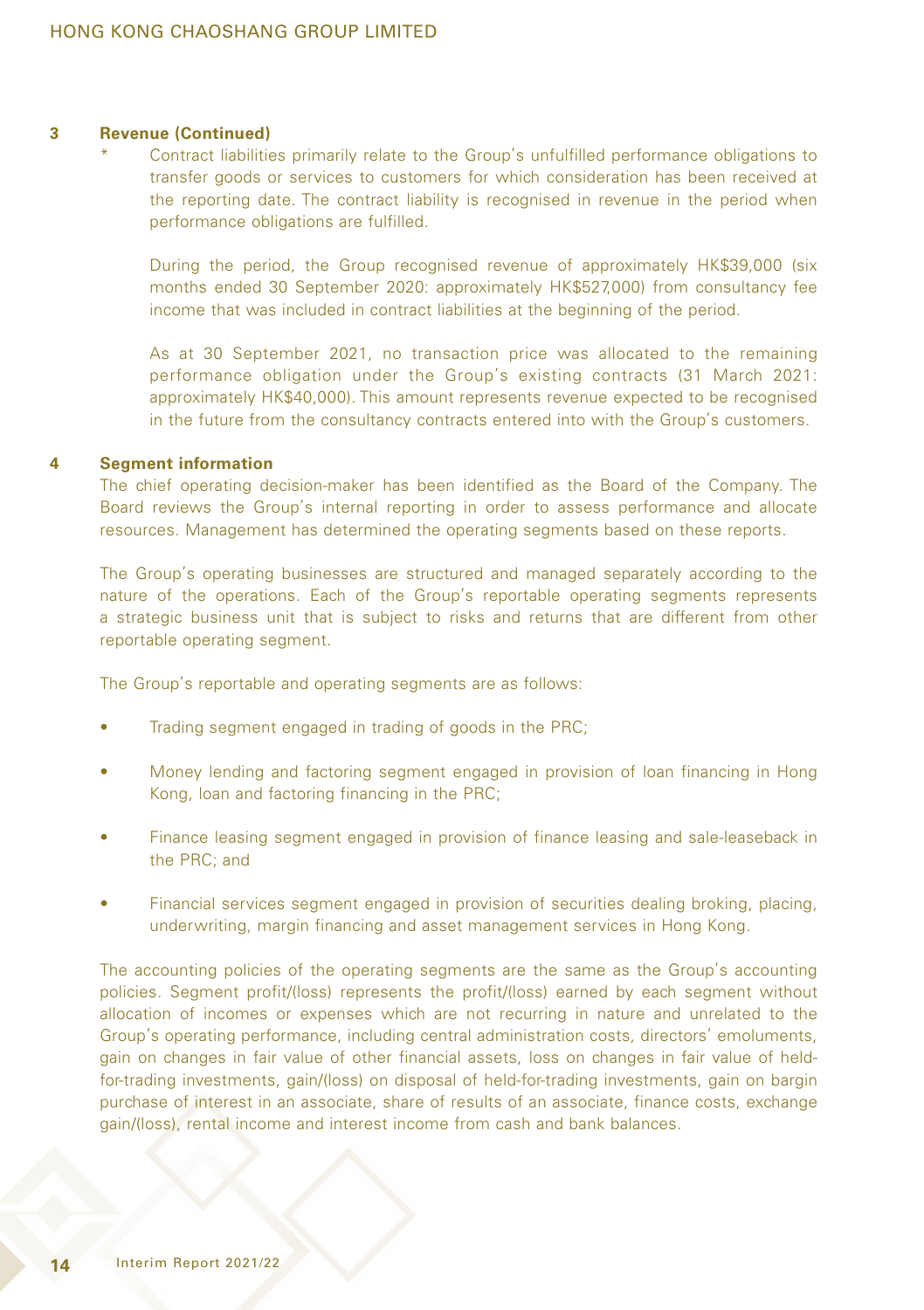For the purposes of monitoring segment performances and allocating resources between segments, all assets are allocated to operating segments other than investment property, interest in an associate, held-for-trading investments, other financial assets, deferred tax assets, cash and bank balances and other corporate assets. All liabilities are allocated to operating segments other than retained consideration payable, bond and interest payable, amount due to a director, tax payables, deferred tax liabilities and other corporate liabilities.

#### **(a) Segment revenue and results**

|                                                                  |                                                       | <b>Money</b><br>lending                                 | Six months ended 30 September 2021                               |                                                                     |                                                     |
|------------------------------------------------------------------|-------------------------------------------------------|---------------------------------------------------------|------------------------------------------------------------------|---------------------------------------------------------------------|-----------------------------------------------------|
| <b>Segment revenue and results</b>                               | <b>Trading</b><br><b>HK\$'000</b><br><b>Unaudited</b> | and<br>factoring<br><b>HK\$'000</b><br><b>Unaudited</b> | <b>Finance</b><br>leasing<br><b>HK\$'000</b><br><b>Unaudited</b> | <b>Financial</b><br>services<br><b>HK\$'000</b><br><b>Unaudited</b> | <b>Total</b><br><b>HK\$'000</b><br><b>Unaudited</b> |
| Segment revenue                                                  | 68,939                                                | 8,171                                                   | 3,500                                                            | 9,889                                                               | 90,499                                              |
| Segment results                                                  | (7,791)                                               | (3,035)                                                 | (4, 195)                                                         | (6,076)                                                             | (21,097)                                            |
| Impairment loss on goodwill                                      |                                                       |                                                         |                                                                  | (58,000)                                                            | (58,000)                                            |
|                                                                  | (7,791)                                               | (3,035)                                                 | (4, 195)                                                         | (64,076)                                                            | (79,097)                                            |
| Corporate expenses                                               |                                                       |                                                         |                                                                  |                                                                     | (9,683)                                             |
| <b>Operating loss</b>                                            |                                                       |                                                         |                                                                  |                                                                     | (88, 780)                                           |
| Corporate income                                                 |                                                       |                                                         |                                                                  |                                                                     | 1,653                                               |
| Gain on changes in fair value of<br>other financial assets       |                                                       |                                                         |                                                                  |                                                                     | 54,579                                              |
| Loss on changes in fair value of<br>held-for-trading investments |                                                       |                                                         |                                                                  |                                                                     | (2,668)                                             |
| Gain on disposal of<br>held-for-trading investments              |                                                       |                                                         |                                                                  |                                                                     | 5,919                                               |
| Gain on bargain purchase of<br>interest in an associate          |                                                       |                                                         |                                                                  |                                                                     | 12,636                                              |
| Share of results of an associate                                 |                                                       |                                                         |                                                                  |                                                                     | (1, 724)                                            |
| Finance costs                                                    |                                                       |                                                         |                                                                  |                                                                     | (1,015)                                             |
| Loss before taxation                                             |                                                       |                                                         |                                                                  |                                                                     | (19, 400)                                           |
| <b>Taxation</b>                                                  |                                                       |                                                         |                                                                  |                                                                     | 1,472                                               |
| Loss for the period                                              |                                                       |                                                         |                                                                  |                                                                     | (17, 928)                                           |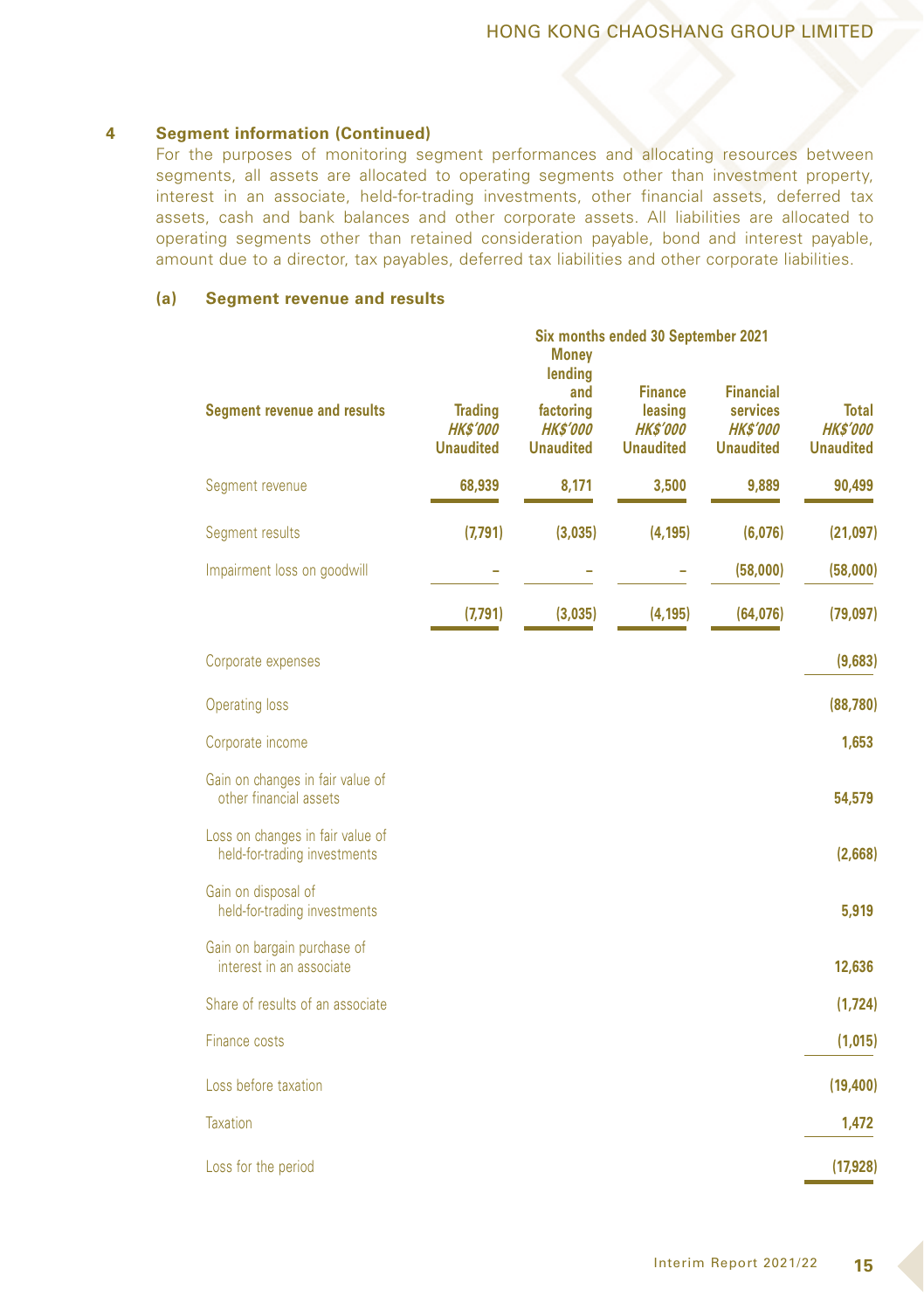### **(a) Segment revenue and results (Continued)**

|                                                                  | Six months ended 30 September 2020             |                                                                             |                                                           |                                                       |                                              |  |  |  |
|------------------------------------------------------------------|------------------------------------------------|-----------------------------------------------------------------------------|-----------------------------------------------------------|-------------------------------------------------------|----------------------------------------------|--|--|--|
| <b>Segment revenue and results</b>                               | Trading<br><b>HK\$'000</b><br><b>Unaudited</b> | Money<br>lending<br>and<br>factoring<br><b>HK\$'000</b><br><b>Unaudited</b> | Finance<br>leasing<br><b>HK\$'000</b><br><b>Unaudited</b> | Financial<br>services<br><b>HK\$'000</b><br>Unaudited | Total<br><b>HK\$'000</b><br><b>Unaudited</b> |  |  |  |
| Segment revenue                                                  | 131,091                                        | 8,494                                                                       | 9,430                                                     | 37,463                                                | 186,478                                      |  |  |  |
| Segment results                                                  | (780)                                          | (4, 219)                                                                    | 6,468                                                     | 2,991                                                 | 4,460                                        |  |  |  |
| Corporate expenses                                               |                                                |                                                                             |                                                           |                                                       | (13, 163)                                    |  |  |  |
| <b>Operating loss</b>                                            |                                                |                                                                             |                                                           |                                                       | (8,703)                                      |  |  |  |
| Corporate income                                                 |                                                |                                                                             |                                                           |                                                       | 3,554                                        |  |  |  |
| Gain on changes in fair value of<br>other financial assets       |                                                |                                                                             |                                                           |                                                       | 2,214                                        |  |  |  |
| Loss on changes in fair value of<br>held-for-trading investments |                                                |                                                                             |                                                           |                                                       | (8, 847)                                     |  |  |  |
| Loss on disposal of<br>held-for-trading investments              |                                                |                                                                             |                                                           |                                                       | (540)                                        |  |  |  |
| Finance costs                                                    |                                                |                                                                             |                                                           |                                                       | (1,680)                                      |  |  |  |
| Loss before taxation                                             |                                                |                                                                             |                                                           |                                                       | (14,002)                                     |  |  |  |
| <b>Taxation</b>                                                  |                                                |                                                                             |                                                           |                                                       | 329                                          |  |  |  |
| Loss for the period                                              |                                                |                                                                             |                                                           |                                                       | (13, 673)                                    |  |  |  |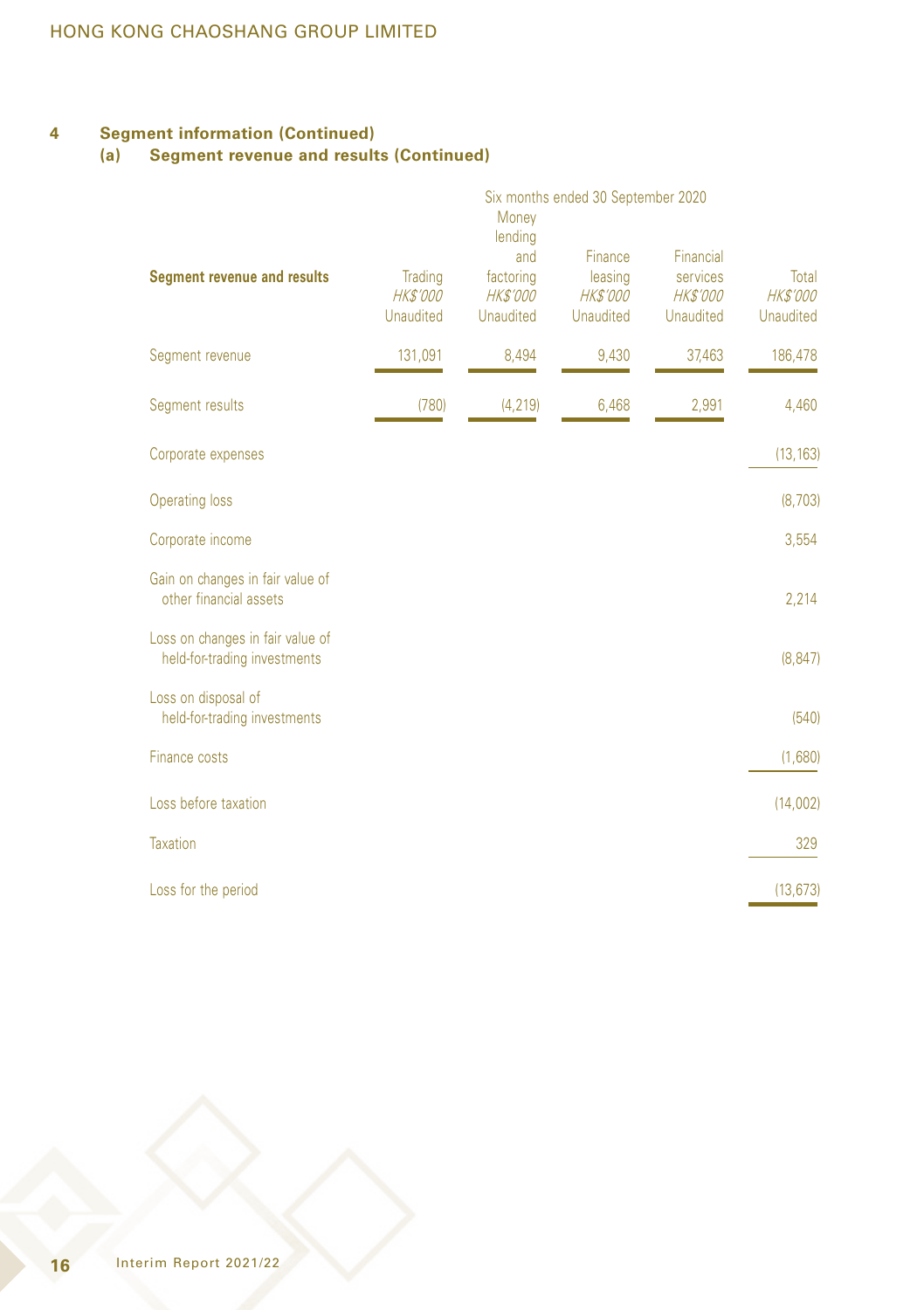**(b) Segment assets and liabilities**

|                                                                                                                                                                      | As at 30 September 2021 and<br>six months ended 30 September 2021<br><b>Money</b><br>lending |                                                         |                                                                 |                                                                       |                                                      |  |  |
|----------------------------------------------------------------------------------------------------------------------------------------------------------------------|----------------------------------------------------------------------------------------------|---------------------------------------------------------|-----------------------------------------------------------------|-----------------------------------------------------------------------|------------------------------------------------------|--|--|
| <b>Segment assets and liabilities</b>                                                                                                                                | <b>Trading</b><br><b>HKS'000</b><br><b>Unaudited</b>                                         | and<br>factoring<br><b>HK\$'000</b><br><b>Unaudited</b> | <b>Finance</b><br>leasing<br><b>HKS'000</b><br><b>Unaudited</b> | <b>Financial</b><br>services<br><b>HKS'000</b><br><b>Unaudited</b>    | <b>Total</b><br><b>HKS'000</b><br><b>Unaudited</b>   |  |  |
| Non-current assets<br>Property, plant and equipment<br>Right-of-use assets<br>Intangible assets<br>Goodwill<br>Other non-current assets<br>Finance lease receivables | 932                                                                                          | 1.650<br>L<br>L.                                        | 35,550<br>L,<br>1.000<br>16,531                                 | 7,512<br>4,195<br>21,500<br>17,695<br>230<br>$\overline{\phantom{0}}$ | 45.644<br>4,195<br>21,500<br>18,695<br>230<br>16,531 |  |  |
|                                                                                                                                                                      | 932                                                                                          | 1,650                                                   | 53,081                                                          | 51,132                                                                | 106,795                                              |  |  |
| <b>Current assets</b>                                                                                                                                                | 222,899                                                                                      | 139,938                                                 | 62,738                                                          | 97,829                                                                | 523,404                                              |  |  |
| <b>Segment assets</b>                                                                                                                                                | 223,831                                                                                      | 141,588                                                 | 115,819                                                         | 148,961                                                               | 630,199                                              |  |  |
| Unallocated:<br>Interest in an associate<br>Cash and bank balances<br>Others                                                                                         |                                                                                              |                                                         |                                                                 |                                                                       | 23,887<br>237,514<br>134,494                         |  |  |
| Total assets per statement of<br>financial position                                                                                                                  |                                                                                              |                                                         |                                                                 |                                                                       | 1,026,094                                            |  |  |
| <b>Segment liabilities</b>                                                                                                                                           | 3,925                                                                                        | 668                                                     | 12,219                                                          | 33,481                                                                | 50,293                                               |  |  |
| Unallocated:<br>Amount due to a director<br>Others                                                                                                                   |                                                                                              |                                                         |                                                                 |                                                                       | 1,262<br>57.479                                      |  |  |
| Total liabilities per statement of<br>financial position                                                                                                             |                                                                                              |                                                         |                                                                 |                                                                       | 109,034                                              |  |  |
| <b>Other segment information</b><br>Capital expenditure<br>Unallocated capital expenditure                                                                           |                                                                                              |                                                         | 4                                                               | 275                                                                   | 279<br>10                                            |  |  |
|                                                                                                                                                                      |                                                                                              |                                                         |                                                                 |                                                                       | 289                                                  |  |  |
| Depreciation<br>- Right-of-use assets<br>- Property, plant and equipment<br>Unallocated depreciation                                                                 | 193                                                                                          | 242                                                     | 749                                                             | 4,195<br>1,698                                                        | 4,195<br>2,882<br>1,903                              |  |  |
|                                                                                                                                                                      |                                                                                              |                                                         |                                                                 |                                                                       | 8.980                                                |  |  |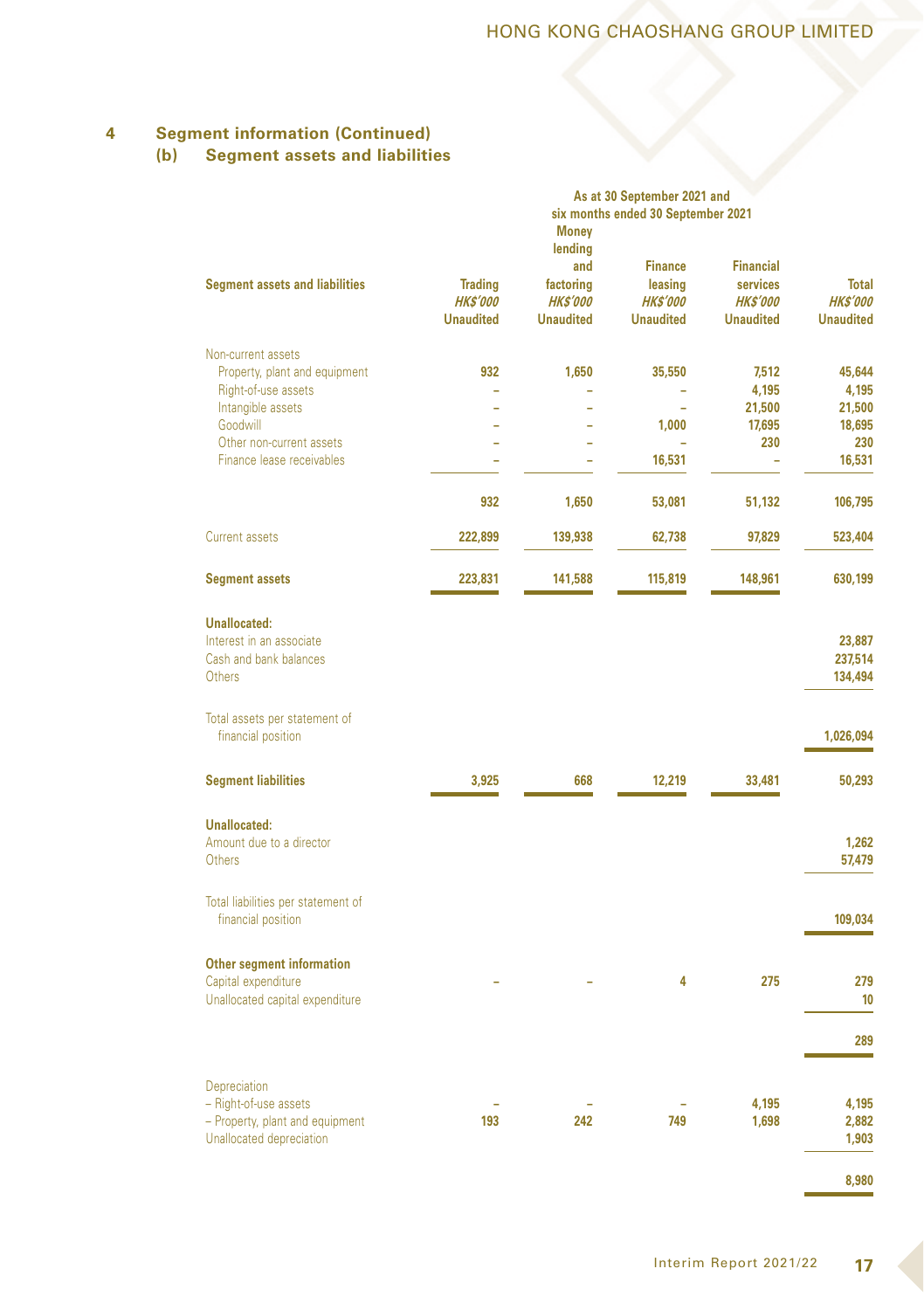### **(b) Segment assets and liabilities (Continued)**

|                                                                                                                                                                      |                                         | Money                                                              | As at 30 September 2020 and<br>six months ended 30 September 2020 |                                                              |                                                       |
|----------------------------------------------------------------------------------------------------------------------------------------------------------------------|-----------------------------------------|--------------------------------------------------------------------|-------------------------------------------------------------------|--------------------------------------------------------------|-------------------------------------------------------|
| <b>Segment assets and liabilities</b>                                                                                                                                | Trading<br><b>HK\$'000</b><br>Unaudited | lending<br>and<br>factoring<br><b>HK\$'000</b><br><b>Unaudited</b> | Finance<br>leasing<br><b>HK\$'000</b><br><b>Unaudited</b>         | Financial<br>services<br><b>HK\$'000</b><br><b>Unaudited</b> | Total<br><b>HK\$'000</b><br><b>Unaudited</b>          |
| Non-current assets<br>Property, plant and equipment<br>Right-of-use assets<br>Intangible assets<br>Goodwill<br>Other non-current assets<br>Finance lease receivables | 1,257                                   | 228                                                                | 35,285<br>1,000<br>46,733                                         | 9,342<br>12,586<br>21,500<br>75,695<br>230                   | 46,112<br>12,586<br>21,500<br>76,695<br>230<br>46,733 |
|                                                                                                                                                                      | 1,257                                   | 228                                                                | 83,018                                                            | 119,353                                                      | 203,856                                               |
| <b>Current assets</b>                                                                                                                                                | 217,304                                 | 126,347                                                            | 103,147                                                           | 184,495                                                      | 631,293                                               |
| <b>Segment assets</b>                                                                                                                                                | 218,561                                 | 126,575                                                            | 186,165                                                           | 303,848                                                      | 835,149                                               |
| <b>Unallocated:</b><br>Cash and bank balances<br><b>Others</b>                                                                                                       |                                         |                                                                    |                                                                   |                                                              | 238,639<br>71,151                                     |
| Total assets per statement of<br>financial position                                                                                                                  |                                         |                                                                    |                                                                   |                                                              | 1,144,939                                             |
| <b>Segment liabilities</b>                                                                                                                                           | 3,803                                   | 1,072                                                              | 18,916                                                            | 141,389                                                      | 165,180                                               |
| <b>Unallocated:</b><br>Amount due to a director<br>Others                                                                                                            |                                         |                                                                    |                                                                   |                                                              | 539<br>68,543                                         |
| Total liabilities per statement of<br>financial position                                                                                                             |                                         |                                                                    |                                                                   |                                                              | 234,262                                               |
| Other segment information<br>Capital expenditure<br>Unallocated capital expenditure                                                                                  |                                         |                                                                    |                                                                   | 275                                                          | 275<br>33                                             |
|                                                                                                                                                                      |                                         |                                                                    |                                                                   |                                                              | 308                                                   |
| Depreciation<br>- Right-of-use assets<br>- Property, plant and equipment<br>Unallocated depreciation                                                                 | 174                                     | 44                                                                 | 754                                                               | 4,528<br>1,498                                               | 4,528<br>2,470<br>1,970                               |
|                                                                                                                                                                      |                                         |                                                                    |                                                                   |                                                              | 8,968                                                 |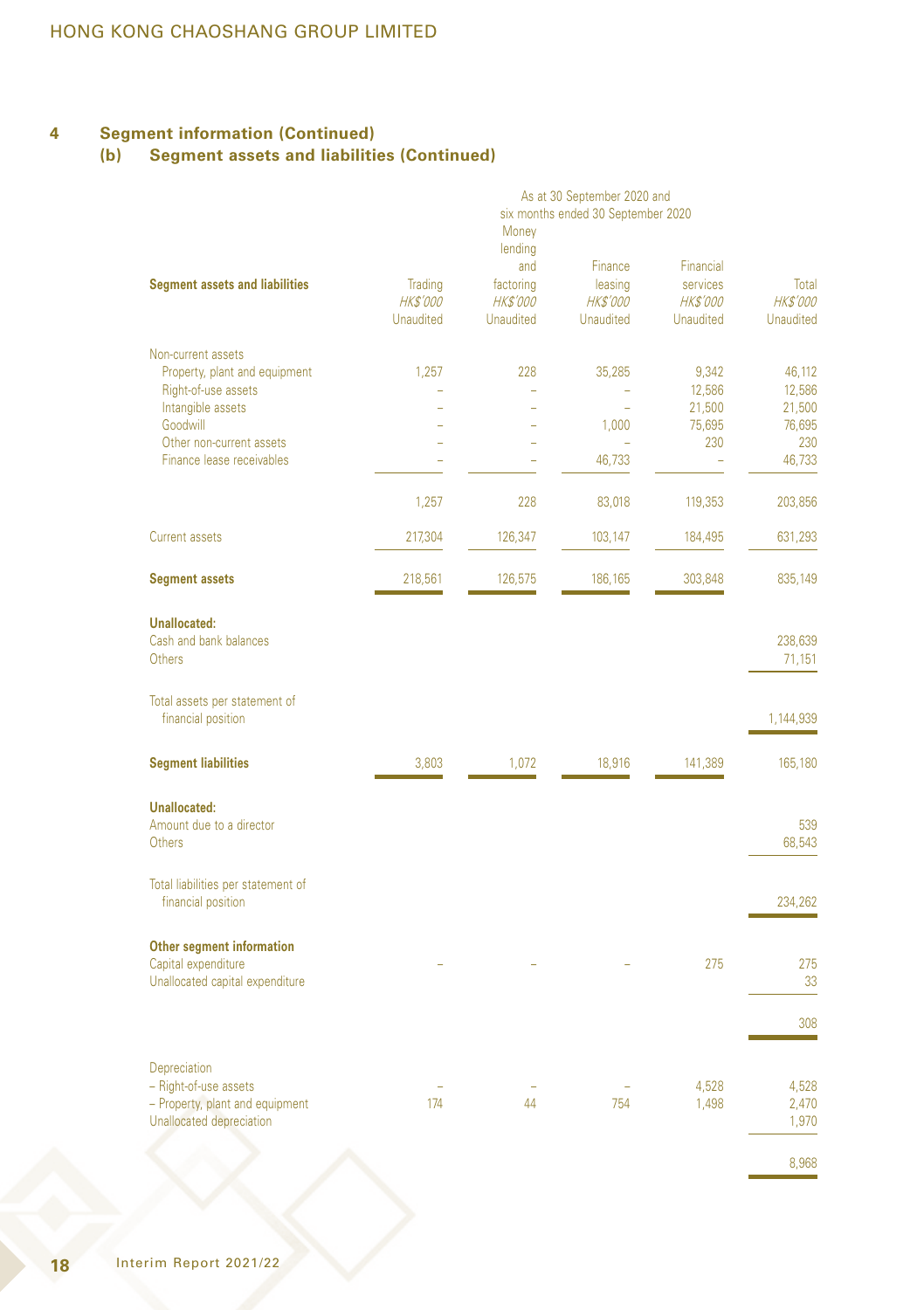**(c) Revenue derived from the major customers contributed 10% or more of the total revenue of the Group are as follows:**

|                   |                  | <b>Six months ended</b><br><b>30 September</b> |  |
|-------------------|------------------|------------------------------------------------|--|
|                   | 2021             | 2020                                           |  |
|                   | <b>HK\$'000</b>  | <b>HK\$'000</b>                                |  |
|                   | <b>Unaudited</b> | <b>Unaudited</b>                               |  |
| Customer A        | 22,609           |                                                |  |
| <b>Customer B</b> | 18,582           |                                                |  |
| Customer C        | 15,649           |                                                |  |
| Customer D        |                  | 50,319                                         |  |
| Customer E        |                  | 34,286                                         |  |
|                   | 56,840           | 84,605                                         |  |

The above customers are customers of trading business.

### **(d) Geographical information**

The Group's revenue from external customers and its non-current assets are divided into the following geographical areas:

|           | <b>Revenue from</b><br>external customers |                 | <b>Non-current assets</b> |                 |
|-----------|-------------------------------------------|-----------------|---------------------------|-----------------|
|           | <b>Six months ended</b>                   |                 | As at                     | As at           |
|           | 30 September                              |                 | 30 September              | 31 March        |
|           | 2021                                      | 2020            | 2021                      | 2021            |
|           | <b>HK\$'000</b>                           | <b>HK\$'000</b> | <b>HK\$'000</b>           | <b>HK\$'000</b> |
|           | <b>Unaudited</b>                          | Unaudited       | <b>Unaudited</b>          | Audited         |
| PRC       | 77.422                                    | 145.512         | 100,951                   | 113,827         |
| Hong Kong | 13,077                                    | 40.966          | 59,320                    | 43,195          |
|           | 90,499                                    | 186.478         | 160.271                   | 157,022         |

The geographical location of customers is based on the location at which the goods/ services delivered. The geographical location of the non-current assets, excluding goodwill, deferred tax assets and other financial assets, is based on the location of the assets.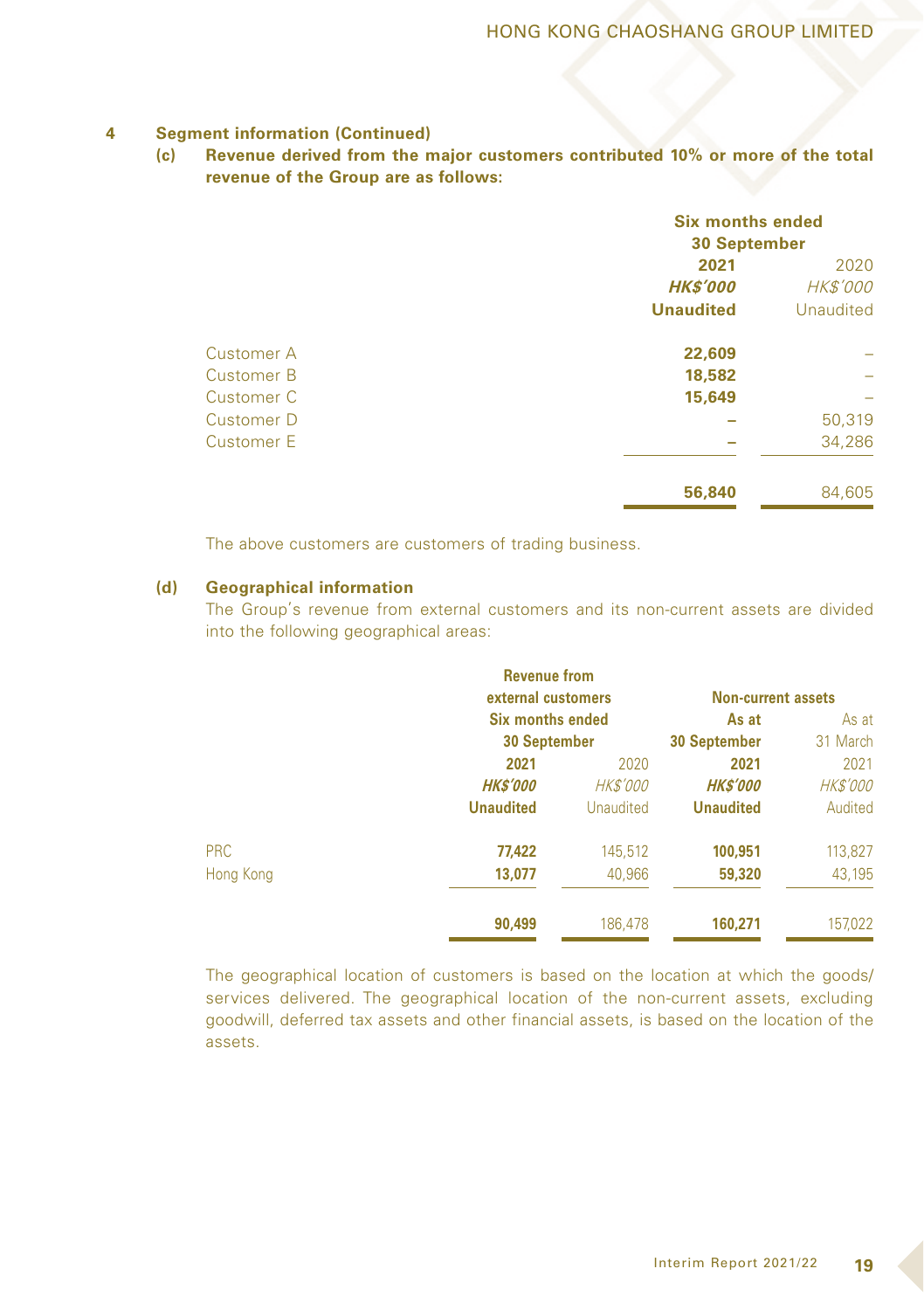### **5 Other income**

|                          | <b>Six months ended</b><br><b>30 September</b> |                 |
|--------------------------|------------------------------------------------|-----------------|
|                          | 2021                                           | 2020            |
|                          | <b>HK\$'000</b>                                | <b>HK\$'000</b> |
|                          | <b>Unaudited</b>                               | Unaudited       |
| Bank interest income     | 991                                            | 650             |
| Rental income            | 661                                            | 1,953           |
| Government grants (Note) |                                                | 880             |
| Others                   | 396                                            | 636             |
|                          | 2,048                                          | 4.119           |

Note: Government grants were mainly unconditional government subsidies received by the Group from relevant government bodies.

### **6 Loss before taxation**

The Group's loss before taxation has been arrived at after charging/(crediting):

|                                                                                                                                      | <b>Six months ended</b><br><b>30 September</b> |                                      |
|--------------------------------------------------------------------------------------------------------------------------------------|------------------------------------------------|--------------------------------------|
|                                                                                                                                      | 2021<br><b>HK\$'000</b><br><b>Unaudited</b>    | 2020<br><b>HK\$'000</b><br>Unaudited |
| Cost of inventories sold<br>Salaries and wages included in administrative expenses:<br>Directors' emoluments (including contribution | 67,657                                         | 127,890                              |
| to defined contribution plans)<br>Salaries, wages and other benefits                                                                 | 2,826                                          | 2,826                                |
| (excluding directors' emoluments)<br>Contribution to defined contribution plans (excluding                                           | 9,506                                          | 9,755                                |
| directors)                                                                                                                           | 554                                            | 312                                  |
|                                                                                                                                      | 12,886                                         | 12,893                               |
| Auditor's remuneration                                                                                                               | 198                                            |                                      |
| Depreciation of property, plant and equipment                                                                                        | 3,025                                          | 2,680                                |
| Depreciation of right-of-use-assets                                                                                                  | 5.955                                          | 6,288                                |
| Property rental expenses in respect of short-term lease                                                                              | 173                                            | 150                                  |
| Impairment loss on finance lease receivables                                                                                         | 3,786                                          |                                      |
| Impairment loss on trade receivables                                                                                                 | 6,807                                          | 2,293                                |
| Impairment loss an account receivables from margin clients                                                                           | 1,839                                          | 13,247                               |
| Impairment loss on factoring receivables                                                                                             | 88                                             | 233                                  |
| Impairment loss on loan and interest receivables                                                                                     | 10,133                                         | 11,330                               |
| Impairment loss on deposit and other receivables                                                                                     | 202                                            |                                      |
| Impairment loss on goodwill                                                                                                          | 58,000                                         |                                      |
| Gain on changes in fair value of other financial asset                                                                               | (54, 579)                                      | (2, 214)                             |
| Loss on changes in fair value of held-for-trading investments                                                                        | 2,668                                          | 8,847                                |
| (Gain)/Loss on disposal of held-for-trading investments                                                                              | (5, 919)                                       | 540                                  |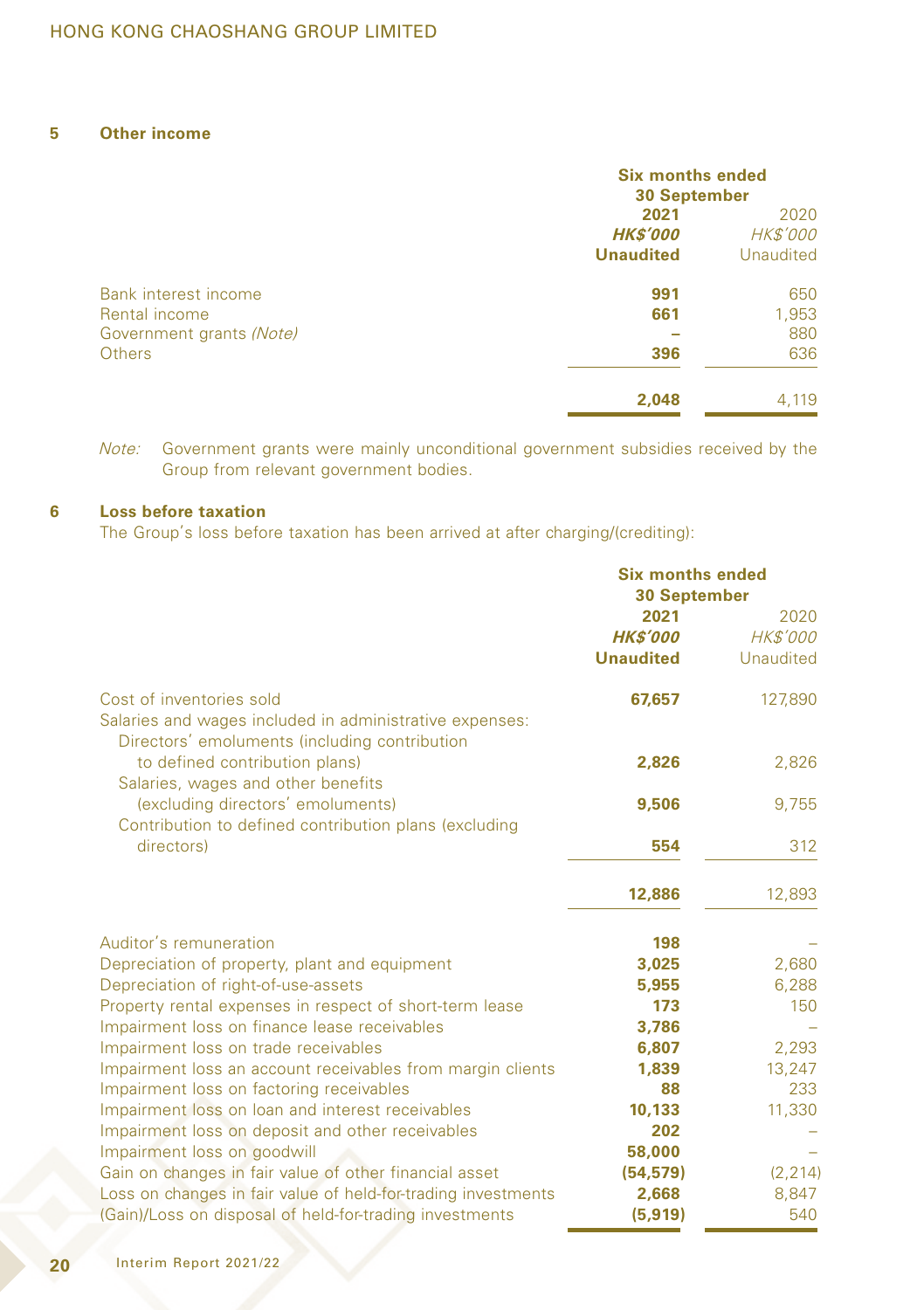#### **7 Finance costs**

|                                                                                                                   | <b>Six months ended</b><br><b>30 September</b> |                                      |
|-------------------------------------------------------------------------------------------------------------------|------------------------------------------------|--------------------------------------|
|                                                                                                                   | 2021<br><b>HK\$'000</b><br><b>Unaudited</b>    | 2020<br><b>HK\$'000</b><br>Unaudited |
| Interest on bond payable<br>Interest on lease liabilities<br>Interest on retained consideration payable<br>Others | 53<br>225<br>737                               | 156<br>572<br>915<br>37              |
|                                                                                                                   | 1,015                                          | 1,680                                |

#### **8 Taxation**

|                              | <b>Six months ended</b><br><b>30 September</b> |                              |
|------------------------------|------------------------------------------------|------------------------------|
|                              | 2021<br><b>HK\$'000</b>                        |                              |
|                              | <b>Unaudited</b>                               | <b>HK\$'000</b><br>Unaudited |
| Current income tax           |                                                |                              |
| - Hong Kong profits tax      | 3                                              | 2,681                        |
| - PRC corporation income tax | 1,518                                          | 2,960                        |
|                              | 1,521                                          | 5,641                        |
| Deferred tax                 | (2,993)                                        | (5,970)                      |
|                              | (1, 472)                                       | (329)                        |

### **Hong Kong profits tax**

Under the two-tiered profits tax rates regime, Hong Kong profits tax has been provided at the rate of 8.25% on the first HK\$2,000,000 of the estimated assessable profits of the qualifying entity of the Group and 16.5% on the estimated assessable profits above HK\$2,000,000. The profits of other group entities in Hong Kong not qualifying for the two-tiered profits tax rates regime are taxed at a flat rate of 16.5%.

#### **PRC corporate income tax**

The PRC corporate income tax in respect of operations in the PRC is calculated at the applicable tax rates on the estimated assessable profits for the period based on existing legislation, interpretations and practices in respect thereof.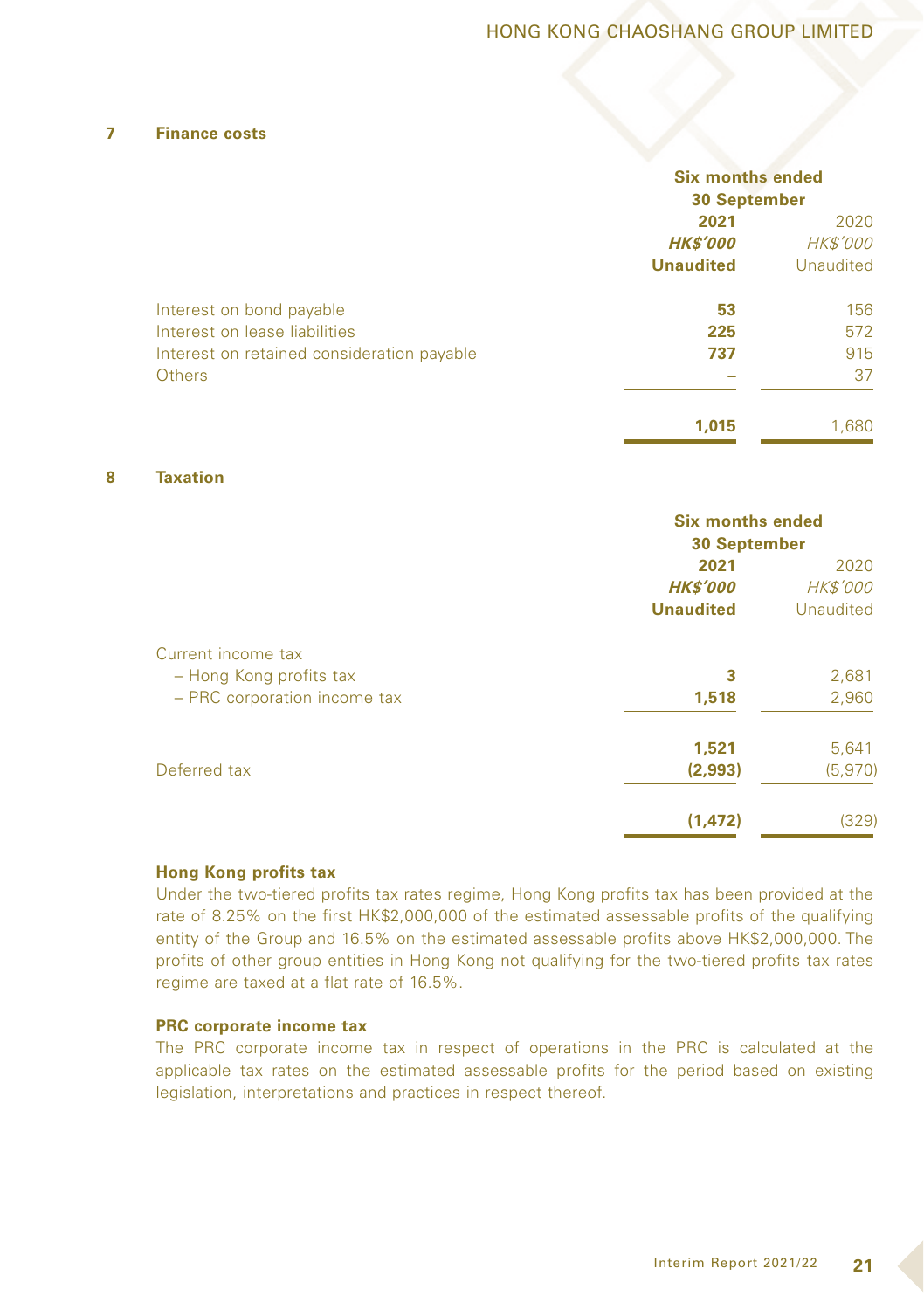### **8 Taxation (Continued)**

#### **Withholding tax on distributed/undistributed profits**

The PRC tax law imposes a withholding tax at 10%, unless reduced by a tax treaty, for dividends distributed by PRC subsidiaries to its immediate holding company outside the PRC for earnings generated beginning on 1 January 2008.

Deferred taxation has not been provided in the condensed consolidated financial statements in respect of the temporary difference attributable to retained profits of the PRC subsidiaries as the Group is able to control the timing of the reversal of the temporary differences and it is probable that the temporary differences will not release in the foreseeable future.

#### **9 Interim dividends**

The Directors do not recommend the payment of interim dividends for the six months ended 30 September 2021 (six months ended 30 September 2020: Nil).

### **10 Loss per share**

|                                                                                           | <b>Six months ended</b><br><b>30 September</b> |                         |  |
|-------------------------------------------------------------------------------------------|------------------------------------------------|-------------------------|--|
|                                                                                           | 2021<br><b>HK\$'000</b>                        | 2020<br><b>HK\$'000</b> |  |
|                                                                                           | <b>Unaudited</b>                               | Unaudited               |  |
| Loss attributable to shareholders                                                         | (17.249)                                       | (14, 026)               |  |
| Weighted average number of ordinary shares,<br>for the purposes of calculating basic loss |                                                |                         |  |
| per share (shares in thousands)                                                           | 4,120,600                                      | 4,120,600               |  |
| Basic and diluted loss per share                                                          | $HK$(0.42)$ cents                              | $HK$(0.34)$ cents       |  |

As there are no dilutive potential ordinary shares outstanding as at 30 September 2021 and 2020, the diluted loss per share is equal to the basic loss per share.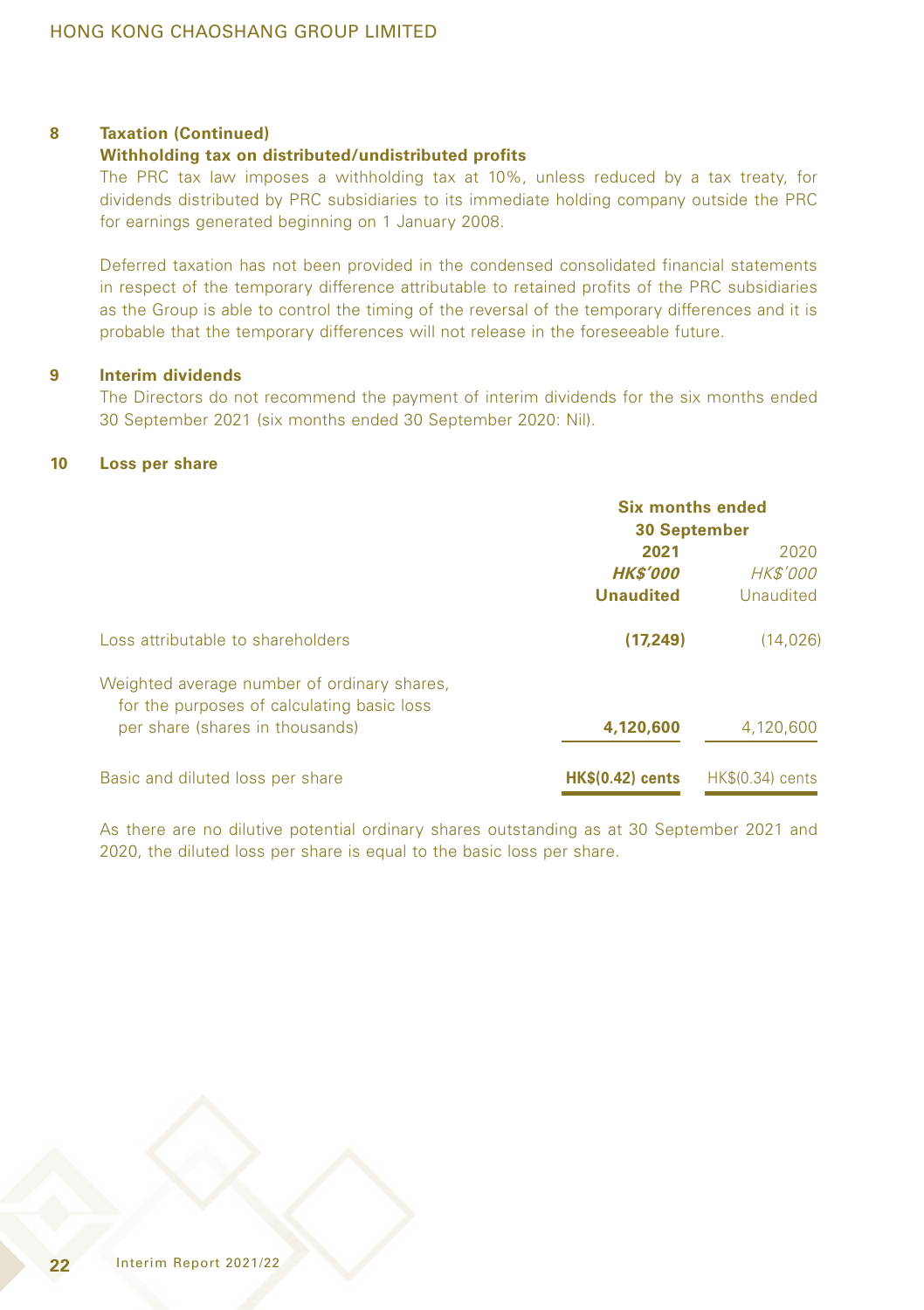### HONG KONG CHAOSHANG GROUP LIMITED

HK\$'000

#### **11 Interest in an associate**

Interest in an associate represents the Group's 27.57% equity investment in Royal Century Resources Holdings Limited ("Royal Century"), whilst it was accounted for as held-for-trading investments in the consolidated financial statements of the Group for the year ended 31 March 2021. During the period, the Company further acquired 11.16% equity interest in Royal Century through the stock market, resulting with the Group's equity interest in Royal Century increased from 16.41% as at 31 March 2021 to 27.57% as at 30 September 2021.

| Fair value of held-for-trading investments in Royal Century immediately |         |
|-------------------------------------------------------------------------|---------|
| before its accounted for as an associate                                | 9,976   |
| Additional acquisition of equity interest in an associate               | 2,999   |
| Share of results of an associate:                                       |         |
| - Gain on bargain purchase at dates of acquisition of an associate      | 12,636  |
| - Share of post-acquisition results and other comprehensive income      | (1.724) |
|                                                                         | 23,887  |
|                                                                         |         |
| Fair value of listed investments in an associate (Note)                 | 8.385   |
|                                                                         |         |

Note: The fair values of the listed shares are determined based on quoted market bid prices available on the Stock Exchange.

Details of the Group's associate at the end of the reporting period are as follows:

| Name of associate    | <b>Place of</b><br>incorporation and<br>operation | <b>Proportion of</b><br>nominal value of<br>issued share capital<br>held by the Group | <b>Principal activities</b>                                                                                                                                                                                                                                                                                  |
|----------------------|---------------------------------------------------|---------------------------------------------------------------------------------------|--------------------------------------------------------------------------------------------------------------------------------------------------------------------------------------------------------------------------------------------------------------------------------------------------------------|
| <b>Royal Century</b> | Hong Kong                                         | 27.57%                                                                                | (i) Provision of fitting<br>out and engineering<br>services, design<br>and procurement<br>of furnishings and<br>related products<br>services, (ii) Leasing<br>of construction<br>equipment, (iii)<br>Sourcing and<br>merchandising of fine<br>and rare wines and (iv)<br>Provision of financial<br>services. |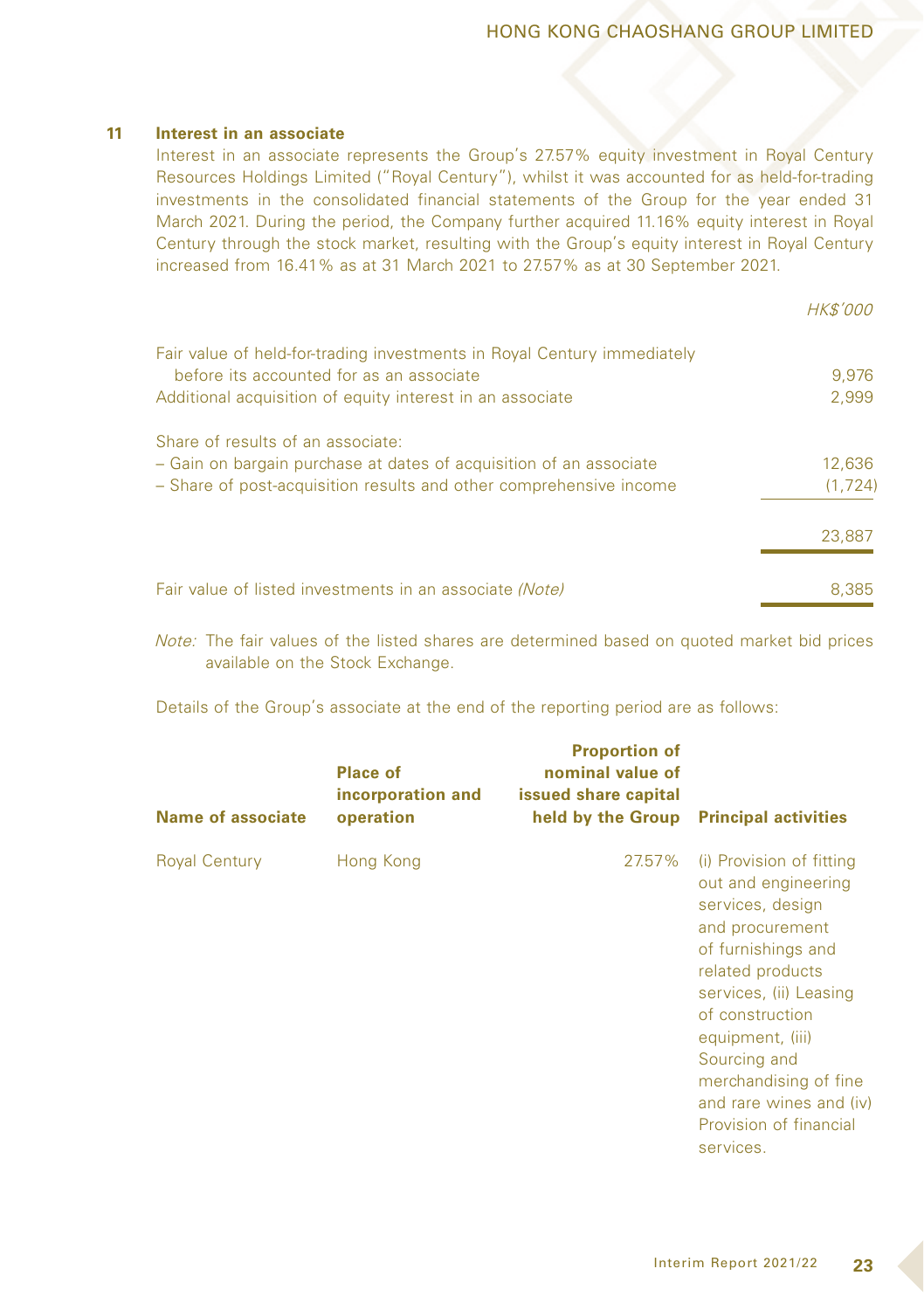### **11 Interest in an associate (Continued)**

The associate is accounted for using the equity method in the Group's condensed consolidated financial statements.

The summarised financial information in respect of the Group's associate as at 30 September 2021 which represents amounts shown in the condensed consolidated financial statements of Royal Century prepared in accordance with HKFRSs is as follows:

|                                                                                                                   | <b>HK\$'000</b>                          |
|-------------------------------------------------------------------------------------------------------------------|------------------------------------------|
| Current assets<br>Non-current assets<br><b>Current liabilities</b><br>Non-current liabilities                     | 38,447<br>69,404<br>(14, 152)<br>(7,055) |
| Net assets attributable to owners of Royal Century                                                                | 86,644                                   |
| Revenue                                                                                                           | 32,644                                   |
| Loss for the period                                                                                               | (6, 839)                                 |
| Other comprehensive income/(expense) for the period                                                               | (1)                                      |
| Total comprehensive expense for the period                                                                        | (6, 840)                                 |
| The Group's share of loss of an associate<br>Gain on bargain purchase of interest in an associate                 | (1, 724)<br>12,636                       |
| Results attributable to interest in an associate<br>Share of other comprehensive income/(expense) of an associate | 10,912                                   |
|                                                                                                                   | 10,912                                   |
| Net assets attributable to owners of Royal Century<br>Proportion of the Group's equity interest in Royal Century  | 86,644<br>27.57%                         |
|                                                                                                                   | 23,887                                   |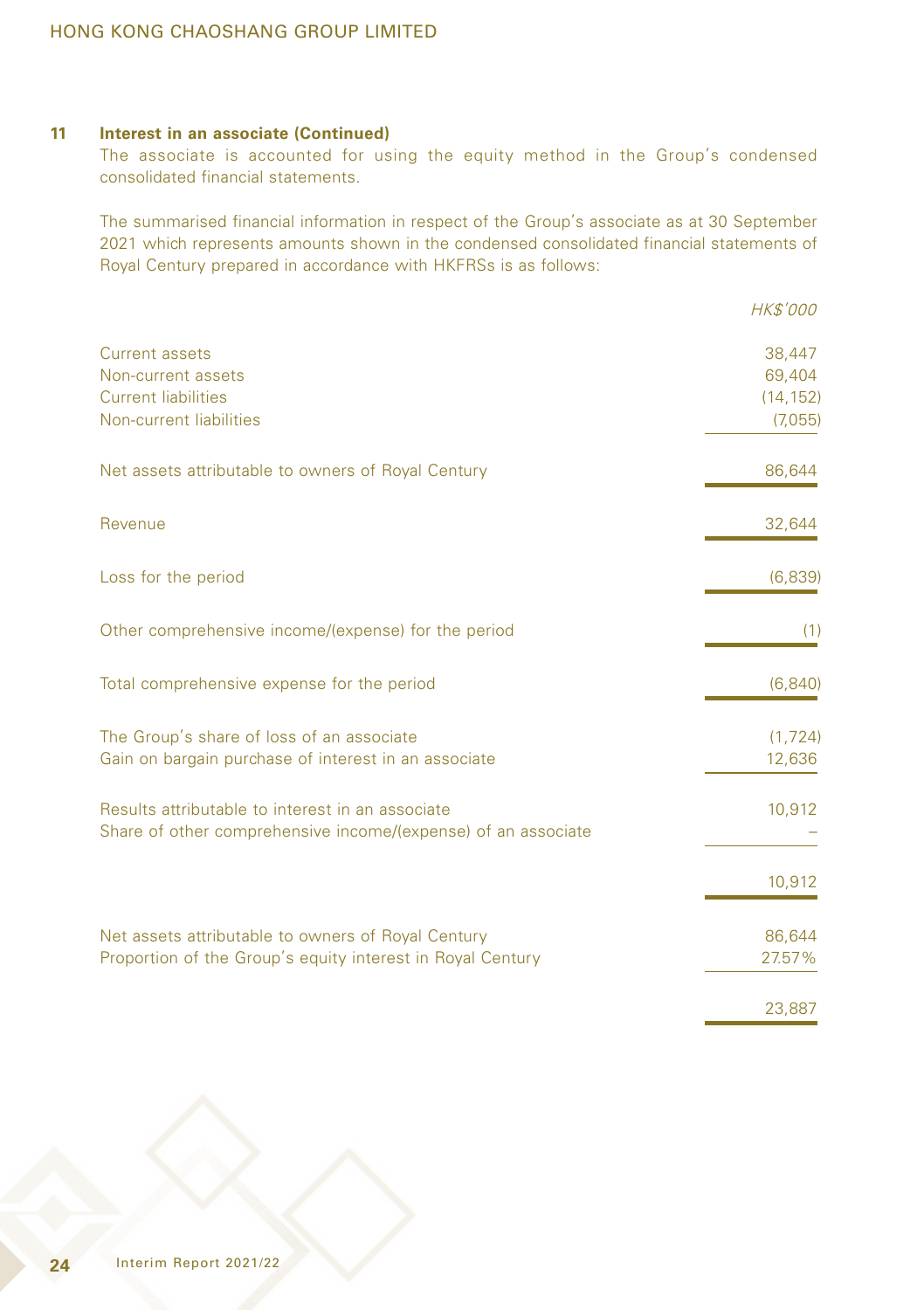#### **12 Intangible assets and goodwill**

| Intangible assets         | <b>30 September</b><br><b>HK\$'000</b><br><b>Unaudited</b> | 31 March<br><b>HK\$'000</b><br>Audited |
|---------------------------|------------------------------------------------------------|----------------------------------------|
| Trading right<br>Licences | 500<br>21,000                                              | 500<br>21,000                          |
|                           | 21,500                                                     | 21,500                                 |

Trading right represents the right that allows Chaoshang Financial (as defined below) to trade securities in the Stock Exchange. Licences comprise the licences of Type 1, 2, 4 and 9 regulated activities under the Securities and Futures Ordinance.

| Goodwill                                                                 | <b>30 September</b><br><b>HK\$'000</b><br><b>Unaudited</b> | 31 March<br><b>HK\$'000</b><br>Audited |
|--------------------------------------------------------------------------|------------------------------------------------------------|----------------------------------------|
| At beginning of the reporting period<br>Less: Impairment loss recognised | 76,695<br>(58,000)                                         | 76.695                                 |
| At end of the reporting period                                           | 18,695                                                     | 76.695                                 |

The goodwill was arose from the acquisition of (i) 100% equity interest in Comercializadora Ven 2010 C.A Limited and its subsidiary ("Comercializadora Ven 2010") on 9 July 2014; and (ii) 100% equity interest in ChaoShang Financial Holding Limited and its subsidiaries ("ChaoShang Financial") on 31 December 2019.

#### **Impairment testing of intangible assets and goodwill**

Intangible assets and goodwill have been allocated for impairment testing purposes to the following cash-generating units:

- the operating activities of Comercializadora Ven 2010 which is engaged in finance leasing business (the "Comercializadora Ven 2010 CGU"); and
- the operating activities of ChaoShang Financial which is engaged in provision of financial services business (the "Chaoshang Financial CGU").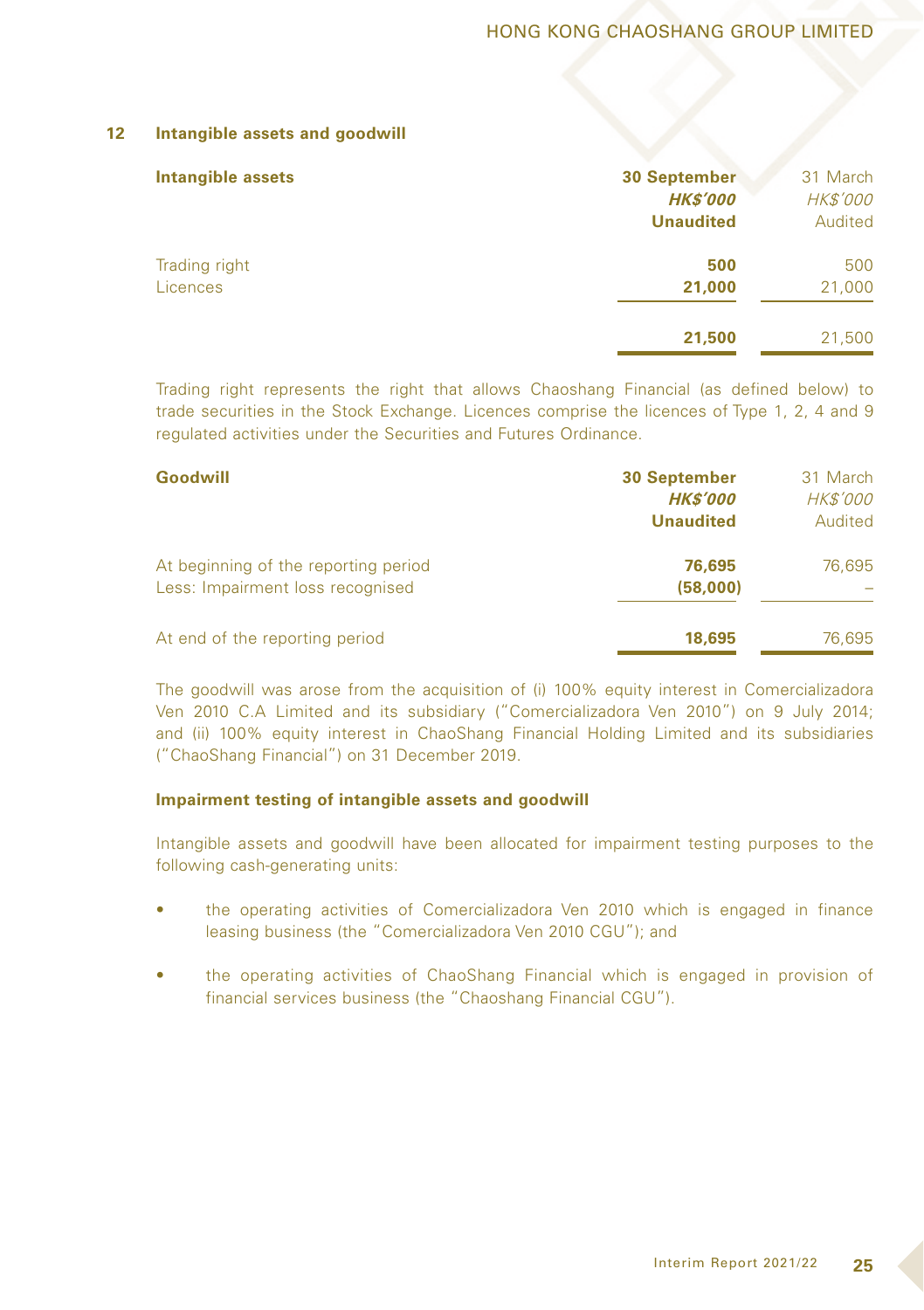### **12 Intangible assets and goodwill (Continued)**

The carrying amounts of intangible assets and goodwill allocated to cash generating units as at 30 September 2021 and 31 March 2021 are as follows:

| As at 30 September 2021                                                          | Intangible<br>assets<br><b>HK\$'000</b><br><b>Unaudited</b> | Goodwill<br><b>HK\$'000</b><br><b>Unaudited</b> | <b>Total</b><br><b>HK\$'000</b><br><b>Unaudited</b> |
|----------------------------------------------------------------------------------|-------------------------------------------------------------|-------------------------------------------------|-----------------------------------------------------|
| <b>Comercializadora Ven 2010 CGU</b><br>Cost<br>Less: Impairment loss recognised |                                                             | 1,000                                           | 1,000                                               |
|                                                                                  |                                                             | 1,000                                           | 1,000                                               |
| <b>Chaoshang Financial CGU</b><br>Cost<br>Less: Impairment loss recognised       | 21,500                                                      | 75,695<br>(58,000)                              | 97,195<br>(58,000)                                  |
|                                                                                  | 21,500                                                      | 17,695                                          | 39,195                                              |
|                                                                                  | 21,500                                                      | 18,695                                          | 40,195                                              |
| <b>As at 31 March 2021</b>                                                       | Intangible<br>assets<br>HK\$'000<br>Audited                 | Goodwill<br>HK\$'000<br>Audited                 | Total<br>HK\$'000<br>Audited                        |
| <b>Comercializadora Ven 2010 CGU</b><br>Cost<br>Less: Impairment loss recognised |                                                             | 1,000                                           | 1,000                                               |
|                                                                                  |                                                             | 1,000                                           | 1,000                                               |
| <b>Chaoshang Financial CGU</b><br>Cost<br>Less: Impairment loss recognised       | 21,500                                                      | 75,695                                          | 97,195                                              |
|                                                                                  | 21,500                                                      | 75,695                                          | 97,195                                              |
|                                                                                  | 21,500                                                      | 76,695                                          | 98,195                                              |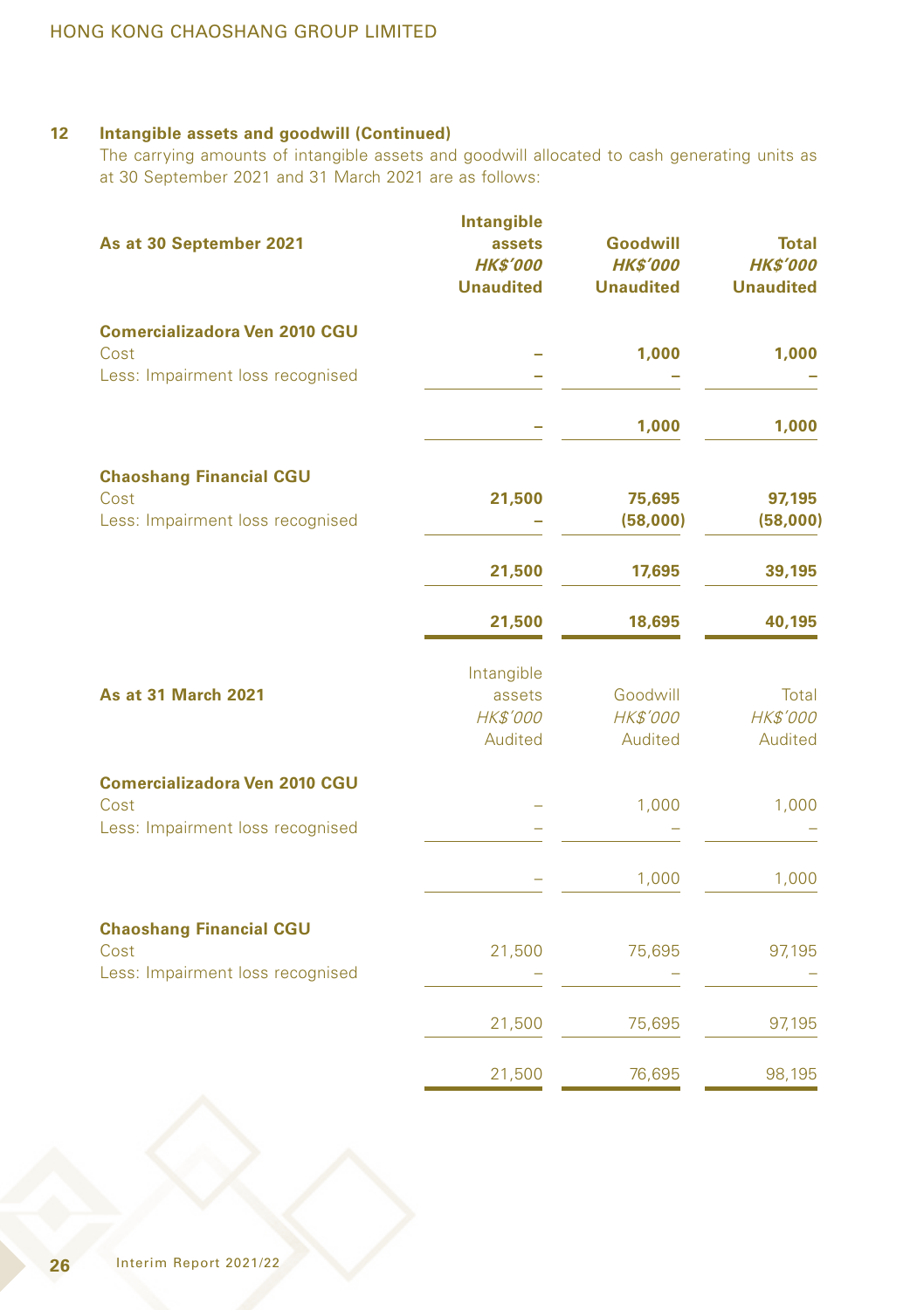#### **12 Intangible assets and goodwill (Continued)**

Intangible assets and goodwill acquired through business combination is allocated to Comercializadora Ven 2010 CGU and ChaoShang Financial CGU for impairment testing.

#### **Chaoshang Financial CGU**

An independent professional valuer was engaged by the Company to perform an impairment test for intangible assets and goodwill allocated to Chaoshang Financial CGU by comparing their recoverable amounts to their carrying amounts as at the end of the reporting period. The recoverable amounts of Chaoshang Financial CGU has been determined based on a value in use calculation using cash flow projections based on financial budgets covering a five-year period approved by senior management. The discount rate applied to the cash flow projections was 9.1% (31 March 2021: 10.7%), and the cash flows beyond the five-year period were extrapolated using a growth rate of 2.4% (31 March 2021: 3.0%). Other key assumptions for the value in use calculation relate to the estimation of cash inflows/outflows which include budgeted revenue and gross margin, such estimation is based on the past performance and management's expectations for the market development of Chaoshang Financial CGU. There was no change in the basis on determination of the recoverable amounts as at 30 September 2021 and 31 March 2021.

Since the recoverable amounts of Chaoshang Financial CGU determined based on value in use calculation was less than their carrying amounts, an impairment loss on goodwill of approximately HK\$58,000,000 (31 March 2021: Nil) was recognised as at 30 September 2021.

### **Comercializadora Ven 2010 CGU**

During the period, no impairment loss was recognised for Comercializadora Ven 2010 CGU (31 March 2021: Nil).

|                                                                          | <b>30 September</b><br>2021<br><b>HK\$'000</b><br><b>Unaudited</b> | 31 March<br>2021<br><b>HK\$'000</b><br>Audited |
|--------------------------------------------------------------------------|--------------------------------------------------------------------|------------------------------------------------|
| Fair value at beginning of the reporting period<br>Changes in fair value | 4,721<br>54,579                                                    | 356<br>4,356                                   |
|                                                                          |                                                                    |                                                |
|                                                                          | 59,300                                                             | 4,721                                          |
| Reclassified to other payables upon fulfillment<br>of the Year 1 PG      | 3,460                                                              | 3,447                                          |
| Fair value at end of the reporting period                                | 62,760                                                             | 8,168                                          |
| Analysed for reporting purposes as:                                      |                                                                    |                                                |
| Non-current portion                                                      | 26,660                                                             | 8,168                                          |
| Current portion                                                          | 36,100                                                             |                                                |
|                                                                          | 62,760                                                             | 8,168                                          |

### **13 Other financial assets**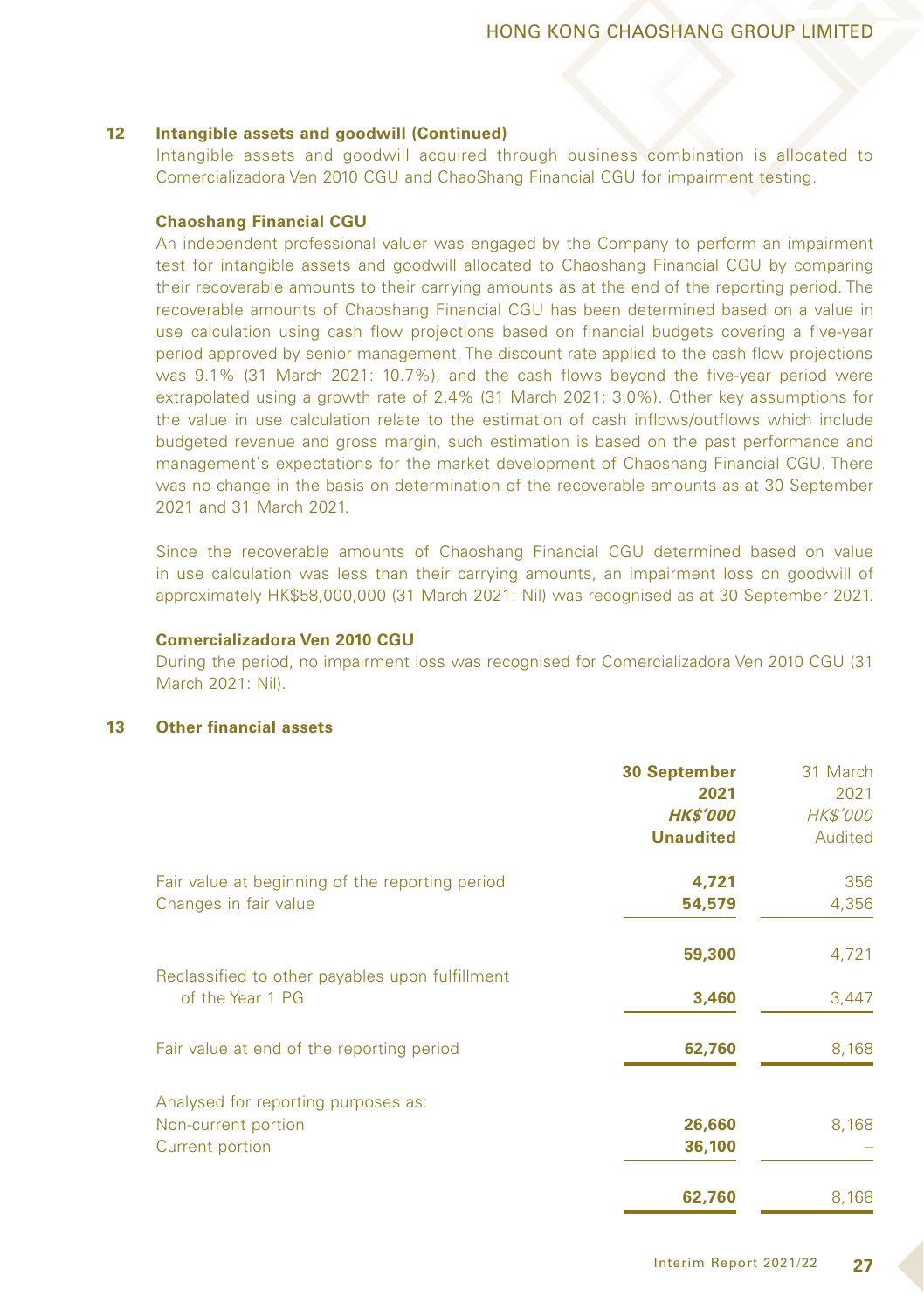#### **13 Other financial assets (Continued) ChaoShang Financial**

The other financial assets of the Group as at 30 September 2021 and 31 March 2021 represented the profit guarantee (the "CS Profit Guarantee") provided by the vendors (the "CS Vendors") to the Group arising from the acquisition of ChaoShang Financial, details of which are set out in Note 35 to the Company's 2021 annual report.

The CS Profit Guarantee provided that for the period of three-years commencing from the date of completion (i.e. years ending 31 December 2020 ("Year 1 PG"), 2021 and 2022 respectively), the audited profit after tax of ChaoShang Financial shall not be less than HK\$20,000,000, HK\$25,000,000 and HK\$30,000,000 respectively. Any shortfall between the guaranteed profit and the actual profit for the relevant guaranteed period shall be compensated by the CS Vendors. On the contrary, if the actual profit is higher than the guaranteed profit, 50% of the difference between the guaranteed profit and the actual profit for the relevant guaranteed period shall be shared by the CS Vendors.

The CS Profit Guarantee represents a right to the return of previously transferred consideration for the acquisition of ChaoShang Financial when the specified conditions are met and hence constitutes a kind of contingent consideration arrangement to be accounted for as a financial asset at fair value through profit or loss in accordance with HKFRS 3 and HKFRS 9. The CS Profit Guarantee was initially recognised in the consolidated statement of financial position at the acquisition date at a fair value determined by an independent professional qualified valuer.

The fair value of the CS Profit Guarantee was determined to be approximately HK\$59,300,000 (31 March 2021: HK\$4,721,000) by an independent professional qualified valuer as at 30 September 2021, using a discount rate of 4.44% to 4.54% (31 March 2021: 4.66% to 4.81%) per annum, under Monte Carlo simulation and taking into consideration of whether the CS Profit Guarantee is probable to meet. The fair value gain on other financial asset was recognised in profit or loss. Details of the valuation techniques and key input used for other financial asset are disclosed in Note 3.1(f) the Company's 2021 annual report.

Since the audited profit after tax of ChaoShang Financial for the year ended 31 December 2020 was higher than HK\$20,000,000, as such, 50% of the difference between the guaranteed profit and the actual profit shall be shared by the CS Vendors and was reclassified to other payables.

#### **14 Finance lease receivables**

|                                                  | <b>30 September</b> | 31 March        |
|--------------------------------------------------|---------------------|-----------------|
|                                                  | 2021                | 2021            |
|                                                  | <b>HK\$'000</b>     | <b>HK\$'000</b> |
|                                                  | <b>Unaudited</b>    | Audited         |
| Current portion of finance lease receivables     | 71,167              | 90,218          |
| Non-current portion of finance lease receivables | 16,616              | 30,082          |
|                                                  |                     |                 |
|                                                  | 87,783              | 120,300         |
| Less: Impairment loss                            | (10, 902)           | (6,998)         |
|                                                  | 76,881              | 113,302         |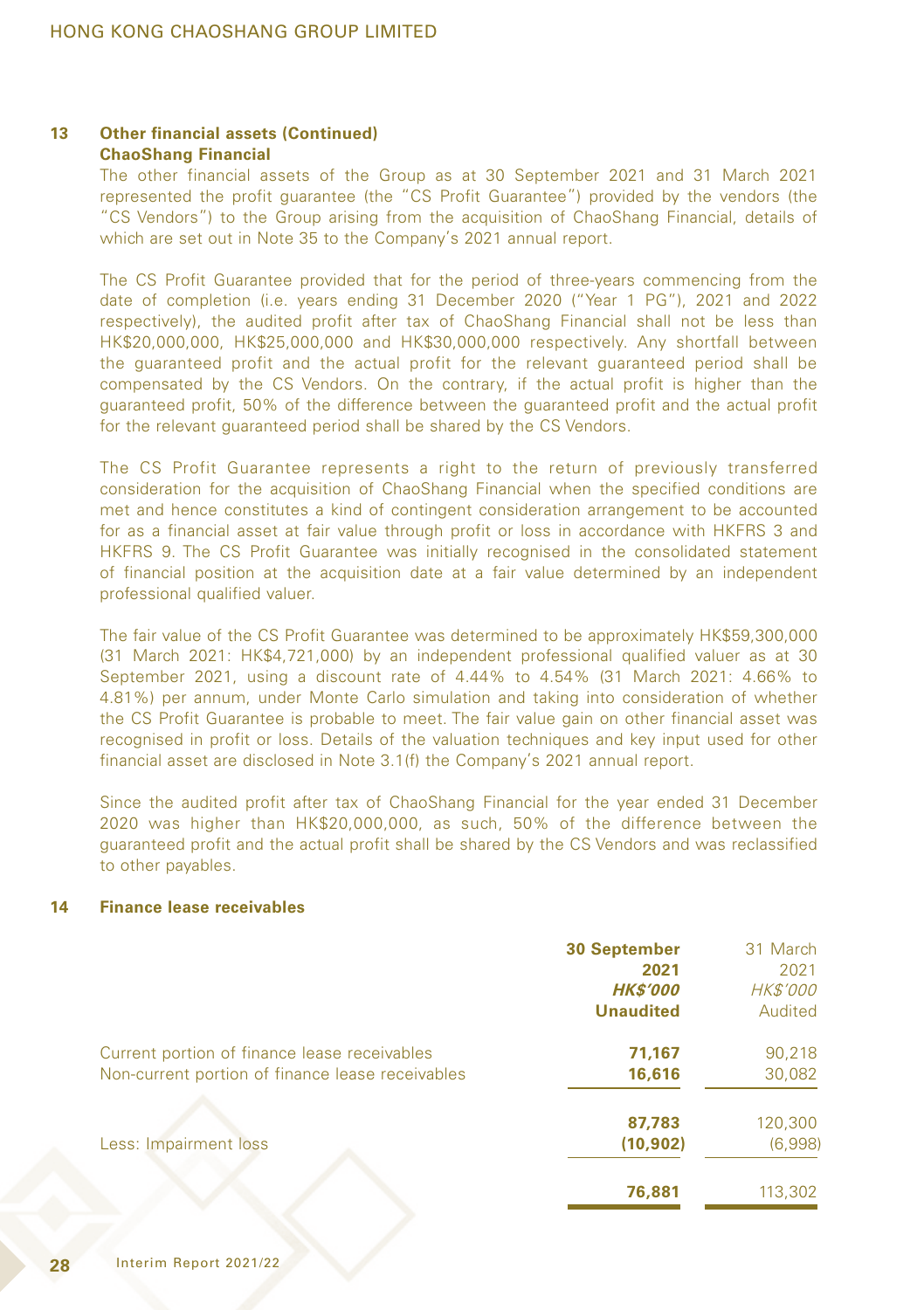### **14 Finance lease receivables (Continued)**

|                                         |                        |                 | <b>Present value of</b> |                 |
|-----------------------------------------|------------------------|-----------------|-------------------------|-----------------|
|                                         | <b>Minimum finance</b> |                 | minimum finance         |                 |
|                                         | lease receivables      |                 | lease receivables       |                 |
|                                         | 30 September           | 31 March        | 30 September            | 31 March        |
|                                         | 2021                   | 2021            | 2021                    | 2021            |
|                                         | <b>HK\$'000</b>        | <b>HK\$'000</b> | <b>HK\$'000</b>         | <b>HK\$'000</b> |
|                                         | <b>Unaudited</b>       | Audited         | <b>Unaudited</b>        | Audited         |
| Within one year                         | 63,792                 | 90,149          | 60,350                  | 83,401          |
| In the second to fifth years, inclusive | 17.730                 | 32,289          | 16,531                  | 29,901          |
|                                         | 81,522                 | 122,438         | 76,881                  | 113,302         |
| Less: Unearned finance income           | (4,641)                | (9, 136)        | N/A                     | N/A             |
| Present value of minimum finance lease  |                        |                 |                         |                 |
| receivables                             | 76,881                 | 113,302         | 76,881                  | 113,302         |
| Less: Current portion of finance lease  |                        |                 |                         |                 |
| receivables                             |                        |                 | (60, 350)               | (83, 401)       |
| Non-current portion of finance lease    |                        |                 |                         |                 |
| receivables                             |                        |                 | 16,531                  | 29,901          |

The movement of provision for impairment of finance lease receivables is as follows:

|                                      | <b>30 September</b> | 31 March        |
|--------------------------------------|---------------------|-----------------|
|                                      | 2021                | 2021            |
|                                      | <b>HK\$'000</b>     | <b>HK\$'000</b> |
|                                      | <b>Unaudited</b>    | Audited         |
| At beginning of the reporting period | 6,998               | 900             |
| Provision for impairment             | 3,786               | 5,870           |
| Currency translation difference      | 118                 | 228             |
| At end of the reporting period       | 10,902              | 6.998           |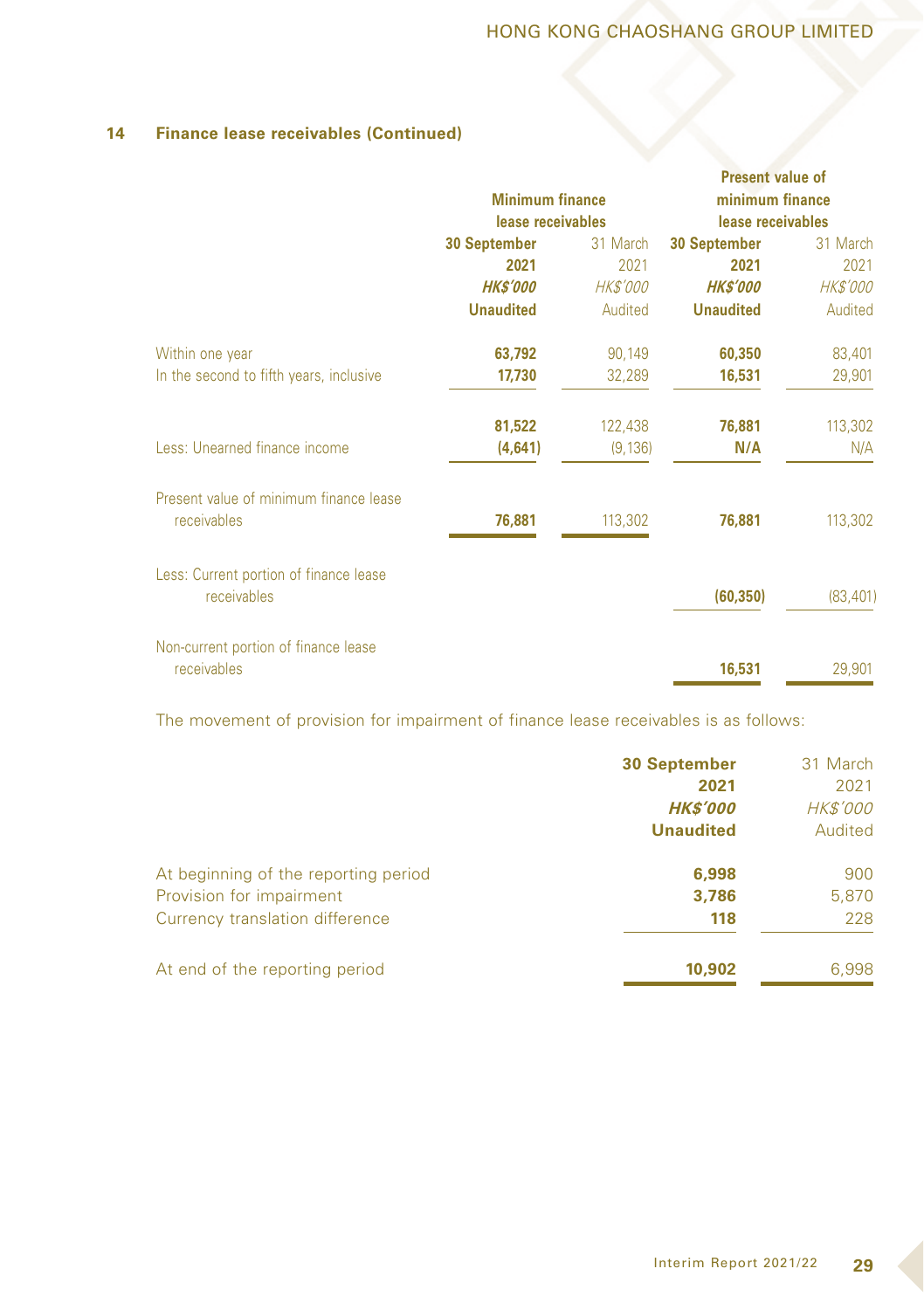#### **14 Finance lease receivables (Continued)**

As at 30 September 2021 and 31 March 2021, the finance lease receivables were secured over the leased assets mainly by machineries and equipment. The finance lease receivables are denominated in RMB.

The maturity date for each finance lease contract is normally not more than 5 years. The interest rate inherent in the leases is fixed at the contract date for the entire lease term. The effective interest rate is approximately 10% to 15% (31 March 2021: 10% to 15%) per annum. The maximum exposure to credit risk at each of the end of the reporting period is the carrying value of the finance lease receivables.

There was no unguaranteed residual values of assets leased under finance leases as at 30 September 2021 and 31 March 2021. The Group applies the simplified approach to provide lifetime ECL prescribed by HKFRS 9 for finance lease receivables. The management assessed the expected loss on all finance lease receivables individually and the credit quality of finance lease receivables has been assessed by reference to historical information about counterparty default rates.

### **15 Trade and account receivables**

|                                                       | <b>30 September</b> | 31 March        |
|-------------------------------------------------------|---------------------|-----------------|
|                                                       | 2021                | 2021            |
|                                                       | <b>HK\$'000</b>     | <b>HK\$'000</b> |
|                                                       | <b>Unaudited</b>    | Audited         |
| Receivables arising from securities broking business: |                     |                 |
| - Loans to margin clients                             | 63,233              | 61,978          |
| - Clearing houses                                     | 9,406               | 5,924           |
|                                                       | 72,639              | 67,902          |
| Less: Impairment loss                                 | (17, 350)           | (15, 511)       |
|                                                       | 55,289              | 52,391          |
| Receivables arising from asset management business    |                     | 81              |
| Receivables arising from trading business             | 260,985             | 265,990         |
|                                                       | 260,985             | 266,071         |
| Less: Impairment loss                                 | (41, 022)           | (33, 644)       |
|                                                       | 219,963             | 232,427         |
| Total trade and account receivables                   | 275,252             | 284,818         |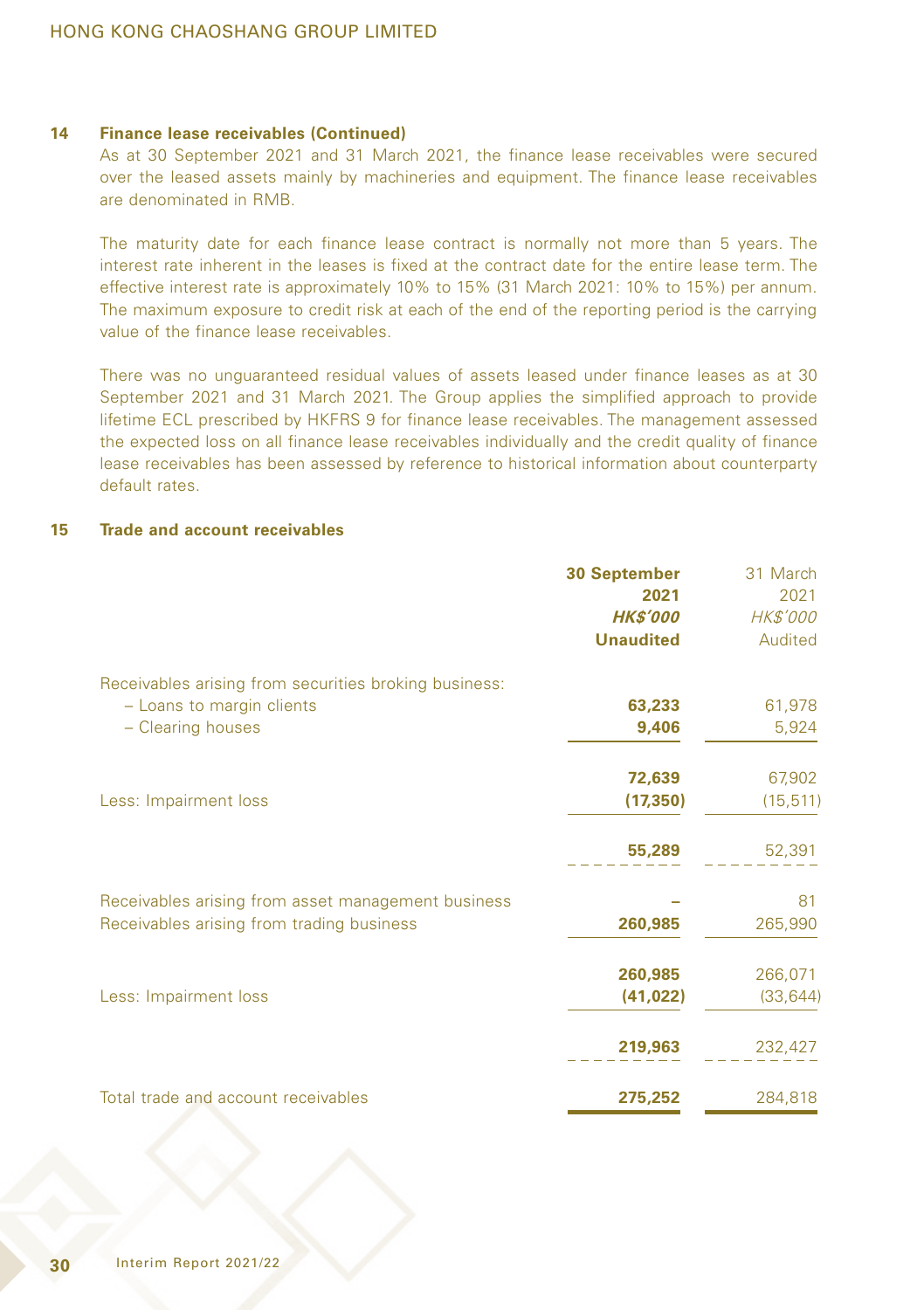#### **15 Trade and account receivables (Continued) Receivables arising from trading business**

The Group's trade receivables are generally with credit periods of 60 to 120 days (31 March 2021: 60 to 120 days).

#### **Receivables arising from securities broking**

With regard to receivables arising from securities broking, the Group seeks to maintain tight control over its outstanding receivables and has procedures and policies to assess its clients' credit quality and define credit limits for each client. All client acceptances and credit limits are approved by designated approvers according to the clients' credit quality.

The normal settlement term of cash clients and clearing houses receivables arising from the ordinary course of business of securities broking is two trading days after the trade date.

Loans to margin clients are secured by the underlying pledged securities, repayable on demand and bear interest at commercial rates. As at 30 September 2021, the total market value of securities pledged as collateral in respect of the loans to margin clients amounted to approximately HK\$366,160,000 (31 March 2021: HK\$659,660,000). Securities are assigned with specific margin ratios for calculating their margin values.

#### **Receivables arising from asset management business**

There are no credit terms granted to clients for its asset management business.

The maximum exposure to credit risk at each of the end of the reporting period is the carrying amount value of the trade and account receivables. Except for the receivables arising from securities broking, the Group does not hold any collateral as security.

The carrying amounts of trade and account receivables are denominated in following currencies:

|            | 30 September     | 31 March        |
|------------|------------------|-----------------|
|            | 2021             | 2021            |
|            | <b>HK\$'000</b>  | <b>HK\$'000</b> |
|            | <b>Unaudited</b> | Audited         |
| HK\$       | 55,289           | 52,391          |
| US\$       |                  | 81              |
| <b>RMB</b> | 219,963          | 232,346         |
|            | 275,252          | 284,818         |
|            |                  |                 |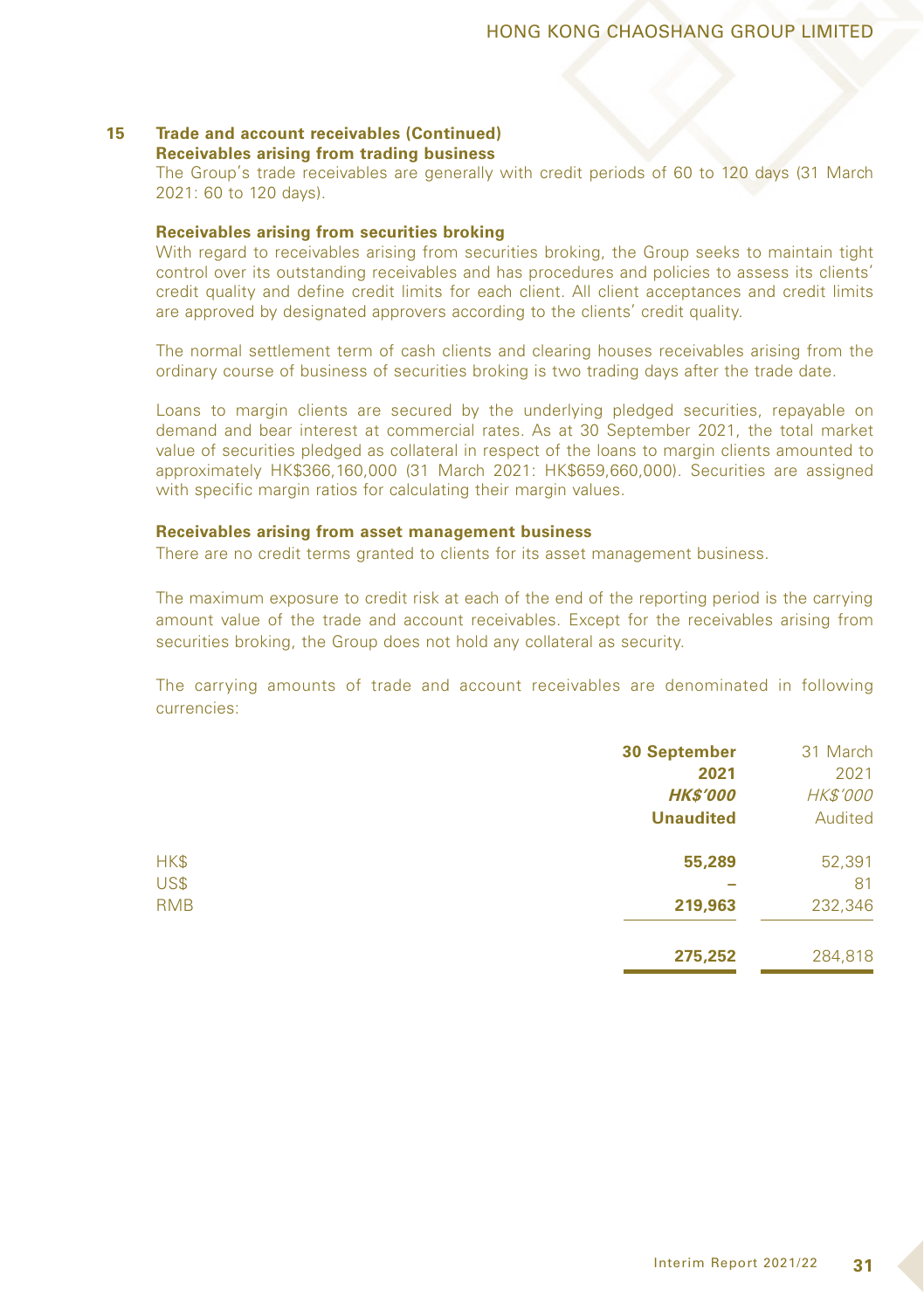#### **15 Trade and account receivables (Continued)**

### **Receivables arising from asset management business (Continued)**

An aged analysis of receivables arising from trading and asset management, net of allowance for impairment, at the end of the reporting period, based on the date of invoice (or date of revenue recognition, if earlier), is as follows:

|                    | <b>30 September</b> | 31 March        |
|--------------------|---------------------|-----------------|
|                    | 2021                | 2021            |
|                    | <b>HK\$'000</b>     | <b>HK\$'000</b> |
|                    | <b>Unaudited</b>    | Audited         |
| 0 to 30 days       | 24,075              | 38,743          |
| 31 to 60 days      | 15,506              | 28,317          |
| 61 to 90 days      | 12,362              | 22,678          |
| 91 to 180 days     | 21,335              | 36,740          |
| More than 180 days | 146,685             | 105,949         |
|                    | 219,963             | 232,427         |

No ageing analysis of cash client receivables and loans to margin clients is disclosed as in the opinion of the Directors, the ageing analysis is not meaningful in view of the nature of the cash client receivables arising from securities broking and the revolving margin loans.

The Group applies the simplified approach to provide lifetime ECL prescribed by HKFRS 9 for all trade and account receivables. The management assessed the expected loss on trade and account receivables individually.

The individually impaired trade and account receivables are recognised based on the credit history of its customers, such as financial difficulties or default in payments, and current market conditions and are adjusted for forward-looking information that is available without undue cost or effort.

The movement of provision for impairment of trade and account receivables is as follows:

|                                      | <b>30 September</b> | 31 March        |
|--------------------------------------|---------------------|-----------------|
|                                      | 2021                | 2021            |
|                                      | <b>HK\$'000</b>     | <b>HK\$'000</b> |
|                                      | <b>Unaudited</b>    | Audited         |
| At beginning of the reporting period | 49,155              | 60,416          |
| Written off                          |                     | (39, 953)       |
| Provision for impairment             | 8,646               | 23,505          |
| Currency translation difference      | 571                 | 5,187           |
| At end of the reporting period       | 58,372              | 49,155          |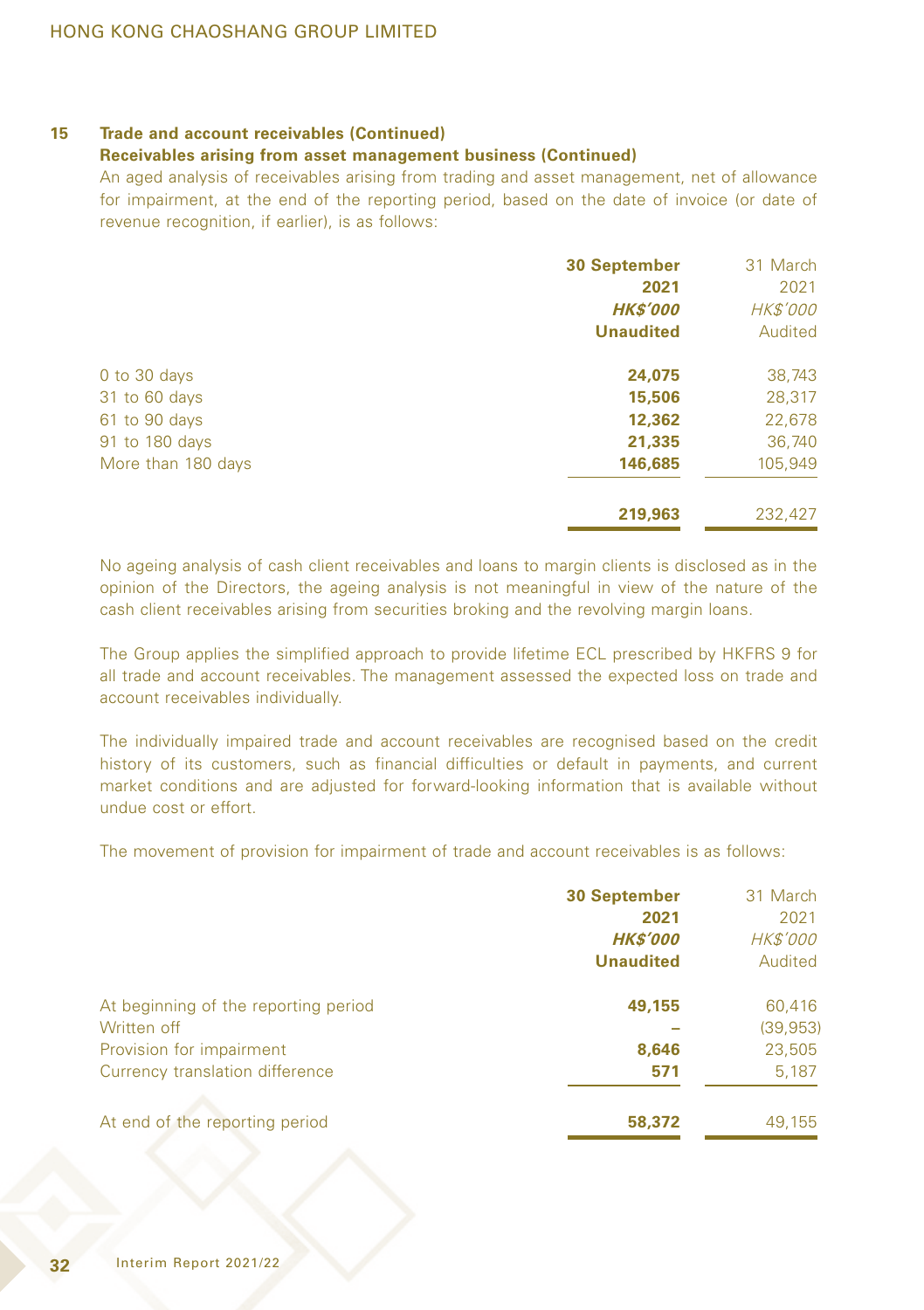#### **16 Factoring receivables**

|                                    | <b>30 September</b> | 31 March        |
|------------------------------------|---------------------|-----------------|
|                                    | 2021                | 2021            |
|                                    | <b>HK\$'000</b>     | <b>HK\$'000</b> |
|                                    | <b>Unaudited</b>    | Audited         |
| Factoring receivables              | 63,000              | 53,032          |
| Interest receivables               | 500                 | 79              |
| Factoring and interest receivables | 63,500              | 53,111          |
| Less: Impairment loss              | (630)               | (531)           |
|                                    | 62,870              | 52,580          |
|                                    |                     |                 |

The carrying amounts of factoring and interest receivables are denominated in RMB.

The Group applies the general approach to provide for ECL prescribed by HKFRS 9 for factoring receivables, which permits the use of the 12 months ECL provision for these factoring receivables, unless there has been a significant increase in credit risk since initial recognition, which the Group then recognises lifetime ECL.

The movement of provision for impairment of factoring and interest receivables is as follows:

|                                      | <b>30 September</b><br>2021<br><b>HK\$'000</b><br><b>Unaudited</b> | 31 March<br>2021<br><b>HK\$'000</b><br>Audited |
|--------------------------------------|--------------------------------------------------------------------|------------------------------------------------|
| At beginning of the reporting period | 531                                                                | 270                                            |
| Provision for impairment             | 88                                                                 | 234                                            |
| Currency translation difference      | 11                                                                 | 27                                             |
| At end of reporting period           | 630                                                                | 531                                            |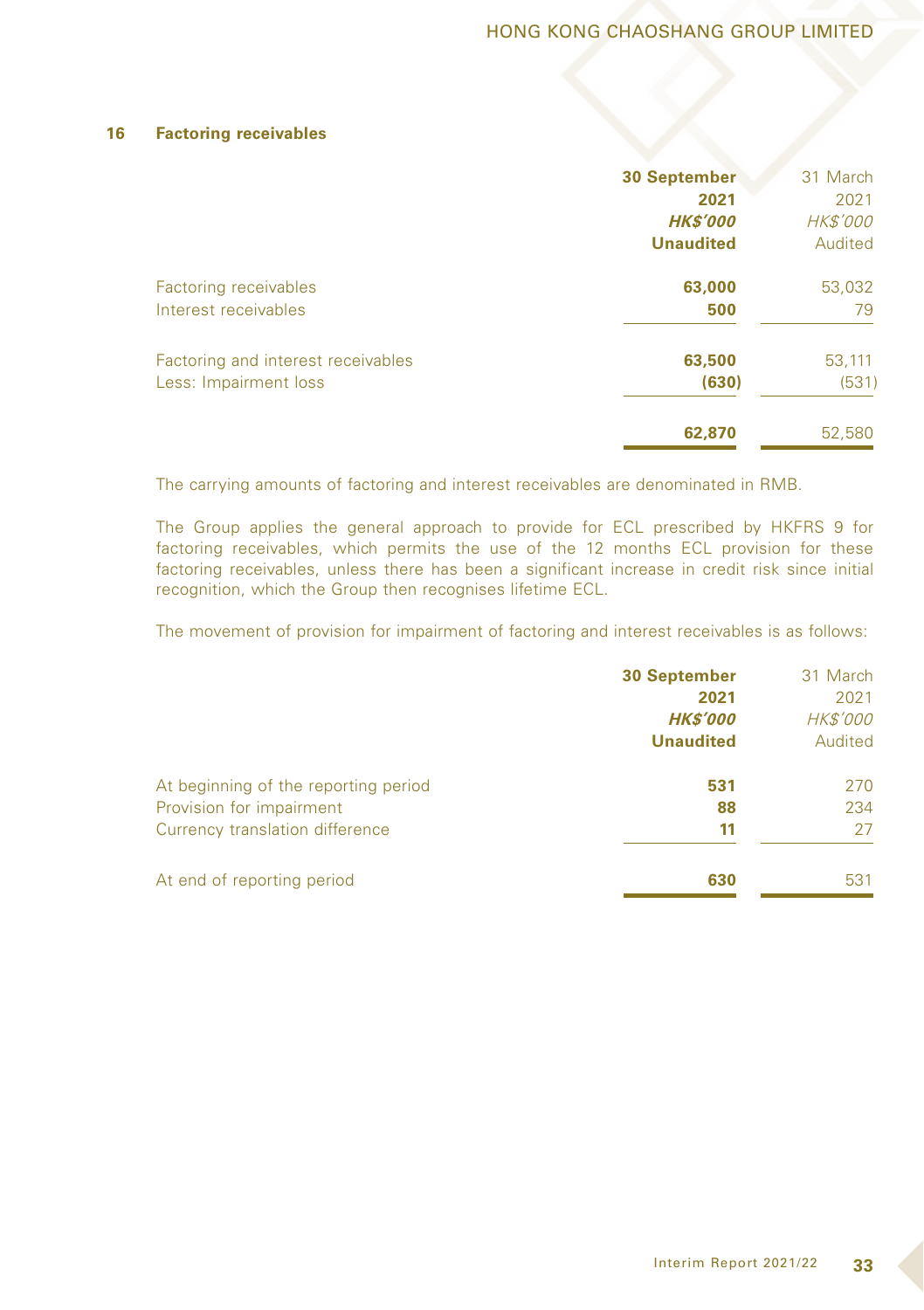### **17 Loan and interest receivables**

|                                                                                                          | <b>30 September</b><br>2021<br><b>HK\$'000</b><br><b>Unaudited</b> | 31 March<br>2021<br><b>HK\$'000</b><br>Audited |
|----------------------------------------------------------------------------------------------------------|--------------------------------------------------------------------|------------------------------------------------|
| Loan receivables<br>Interest receivables                                                                 | 84,258<br>15,203                                                   | 71,235<br>14,195                               |
| Loan and interest receivables<br>Less: Impairment loss                                                   | 99,461<br>(22, 796)                                                | 85,430<br>(14, 760)                            |
|                                                                                                          | 76,665                                                             | 70,670                                         |
| Current portion of loan and interest receivables<br>Non-current portion of loan and interest receivables | 76,665                                                             | 70,670                                         |
|                                                                                                          | 76,665                                                             | 70,670                                         |
| Analysed as:<br>Within one year<br>In the second to fifth years, inclusive                               | 76,665                                                             | 70,670                                         |
|                                                                                                          | 76,665                                                             | 70,670                                         |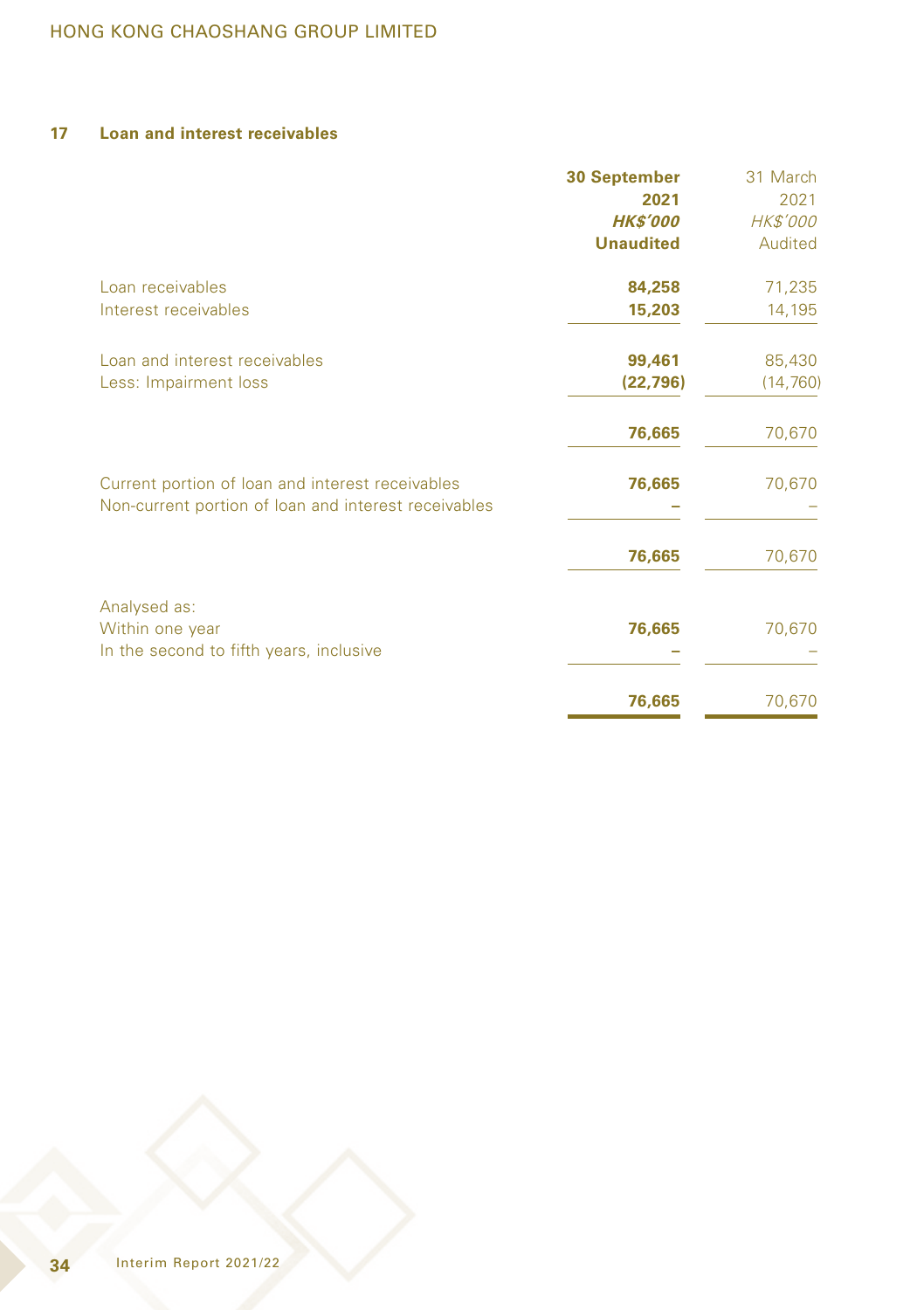#### **17 Loan and interest receivables (Continued)**

The carrying amounts of loan and interest receivables are denominated in the following currencies:

|                    | <b>30 September</b><br>2021         | 31 March<br>2021           |
|--------------------|-------------------------------------|----------------------------|
|                    | <b>HK\$'000</b><br><b>Unaudited</b> | <b>HK\$'000</b><br>Audited |
| HK\$<br><b>RMB</b> | 38,769<br>37,896                    | 44,819<br>25,851           |
|                    | 76,665                              | 70,670                     |

The movement of provision for impairment on loan and interest receivables are as follows:

|                                      | <b>30 September</b><br>2021 | 31 March<br>2021 |
|--------------------------------------|-----------------------------|------------------|
|                                      | <b>HK\$'000</b>             | <b>HK\$'000</b>  |
|                                      | <b>Unaudited</b>            | Audited          |
| At beginning of the reporting period | 14,760                      | 1,285            |
| Written off                          | (2,268)                     |                  |
| Provision for impairment             | 10,133                      | 13,174           |
| Currency translation difference      | 171                         | 301              |
| At end of the reporting period       | 22,796                      | 14,760           |

Loan receivables are interest-bearing at 8% to 18% (31 March 2021: 8% to 18%) and are repayable with fixed terms agreed with the Group's customers. The maturity date for each loan contract is normally not more than one year (31 March 2021: 3 years) and is unsecured. The maximum exposure to credit risk at each of the reporting dates is the carrying value of the loan and interest receivables mentioned above.

The Group applies the general approach to provide for ECL prescribed by HKFRS 9 for factoring receivables, which permits the use of the 12 months ECL provision for these factoring receivables, unless there has been a significant increase in credit risk since initial recognition, which the Group then recognises lifetime ECL. The management assessed the expected loss on all loan and interest receivables individually and the credit quality of loan and interest receivables has been assessed by reference to historical information about counterparty default rates.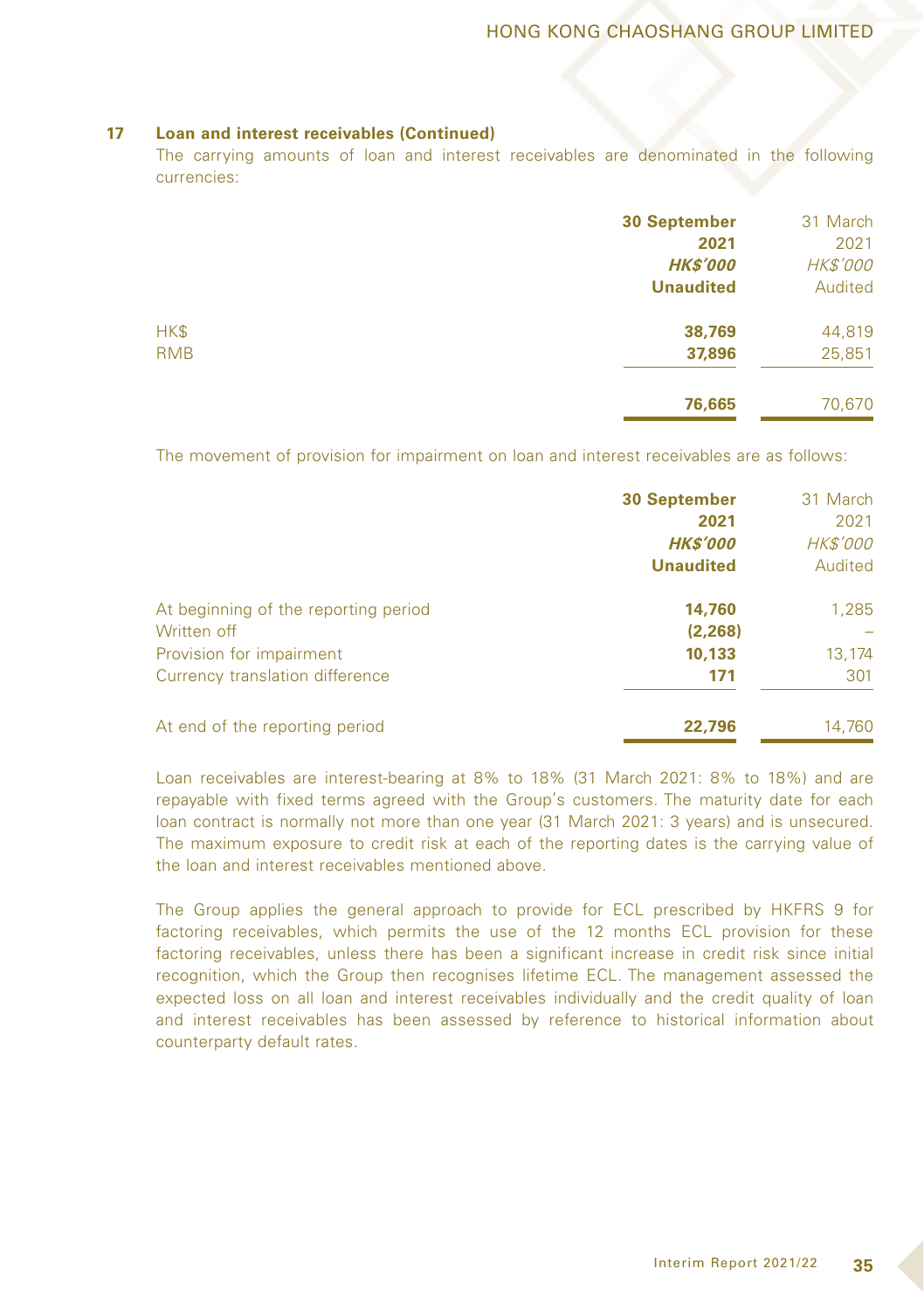**18 Cash and cash equivalents**

|                          | <b>30 September</b> | 31 March        |
|--------------------------|---------------------|-----------------|
|                          | 2021                | 2021            |
|                          | <b>HK\$'000</b>     | <b>HK\$'000</b> |
|                          | <b>Unaudited</b>    | Audited         |
| Cash at bank and on hand | 237,514             | 246,791         |

The carrying amounts of cash and bank balances are denominated in the following currencies:

|            | <b>30 September</b> | 31 March        |
|------------|---------------------|-----------------|
|            | 2021                | 2021            |
|            | <b>HK\$'000</b>     | <b>HK\$'000</b> |
|            | <b>Unaudited</b>    | Audited         |
| HK\$       | 63,518              | 91,799          |
| US\$       | 3,862               | 171             |
| <b>EUR</b> | 4                   | $\overline{4}$  |
| <b>RMB</b> | 170,130             | 154,817         |
|            | 237,514             | 246,791         |

The conversion of RMB-denominated balances into foreign currencies and the remittance of such foreign currencies denominated bank balances and cash out of the PRC are subject to relevant rules and regulation of foreign exchange control promulgated by the PRC government.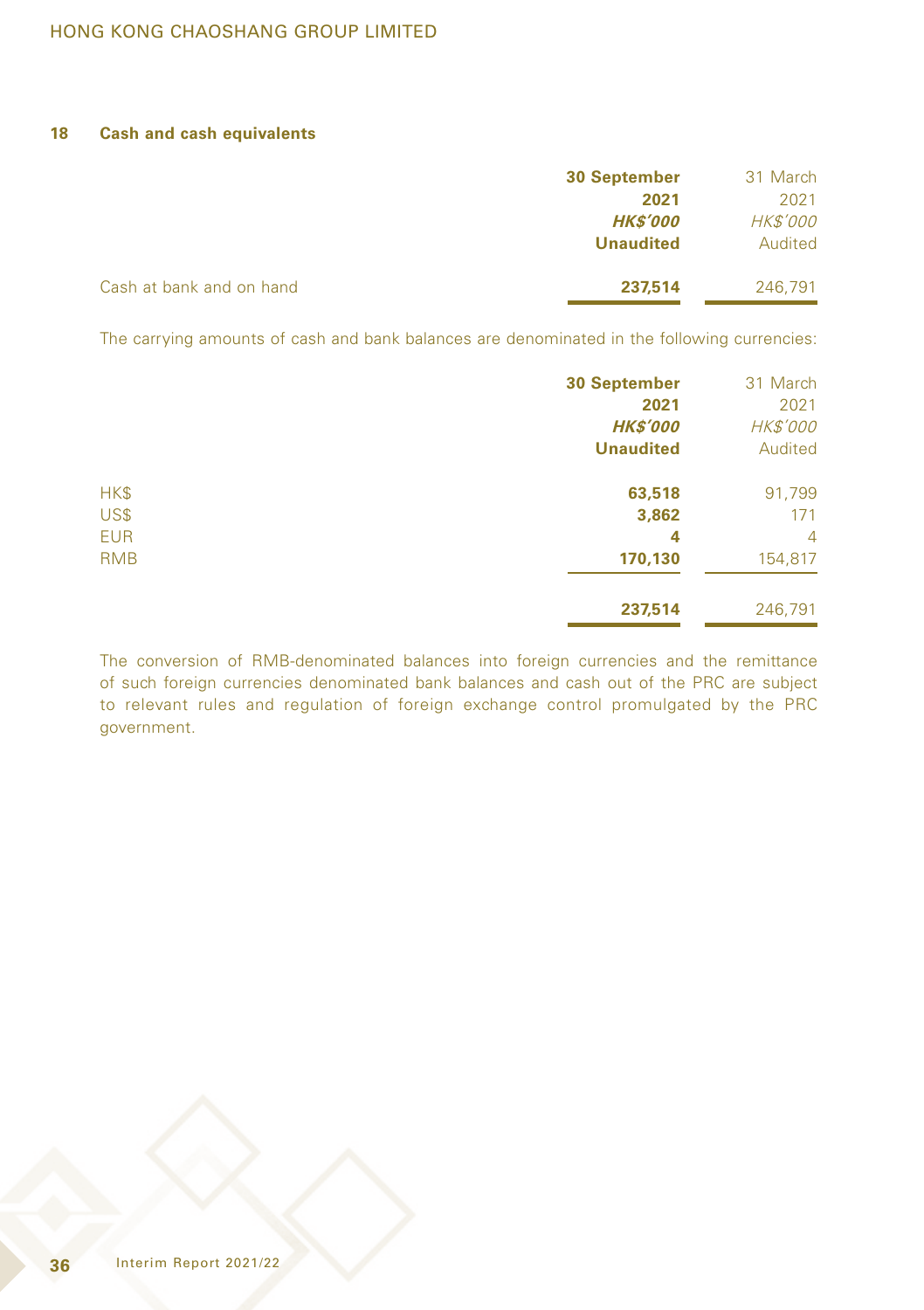### HONG KONG CHAOSHANG GROUP LIMITED

### **19 Share capital**

**(a) Authorised capital**

|     |                                                                                                                          | <b>Number of</b><br>shares                                         | <b>Nominal</b><br>value<br>HK\$'000            |
|-----|--------------------------------------------------------------------------------------------------------------------------|--------------------------------------------------------------------|------------------------------------------------|
|     | As at 1 April 2020, 31 March 2021 (audited) and<br>30 September 2021 (unaudited), ordinary shares<br>of HK\$0.02 each    | 5,000,000,000                                                      | 100,000                                        |
| (b) | <b>Issued and fully paid capital</b>                                                                                     |                                                                    |                                                |
|     |                                                                                                                          | <b>Number of</b><br>shares                                         | <b>Nominal</b><br>value<br>HK\$'000            |
|     | As at 1 April 2020, 31 March 2021 (audited) and<br>30 September 2021 (unaudited),<br>of ordinary shares of HK\$0.02 each | 4,120,600,000                                                      | 82,412                                         |
| 20  | <b>Account payables</b>                                                                                                  |                                                                    |                                                |
|     |                                                                                                                          | <b>30 September</b><br>2021<br><b>HK\$'000</b><br><b>Unaudited</b> | 31 March<br>2021<br><b>HK\$'000</b><br>Audited |
|     | Payables arising from securities broking business:                                                                       |                                                                    |                                                |
|     | - Cash clients account payables<br>- Margin clients account payables                                                     | 5,364<br>22,985                                                    | 7,388<br>37,606                                |
|     | Total account payables                                                                                                   | 28,349                                                             | 44,994                                         |

The carrying amounts of account payables are denominated in HK\$.

No ageing analysis is disclosed as in the opinion of the Directors, the ageing analysis is not meaningful in view of the nature of the payables arising from securities broking. The normal settlement terms of payables arising from securities broking are two trading days after the trade date.

### **21 Amount due to a Director**

Amount due to a Director is unsecured, interest free and repayable on demand.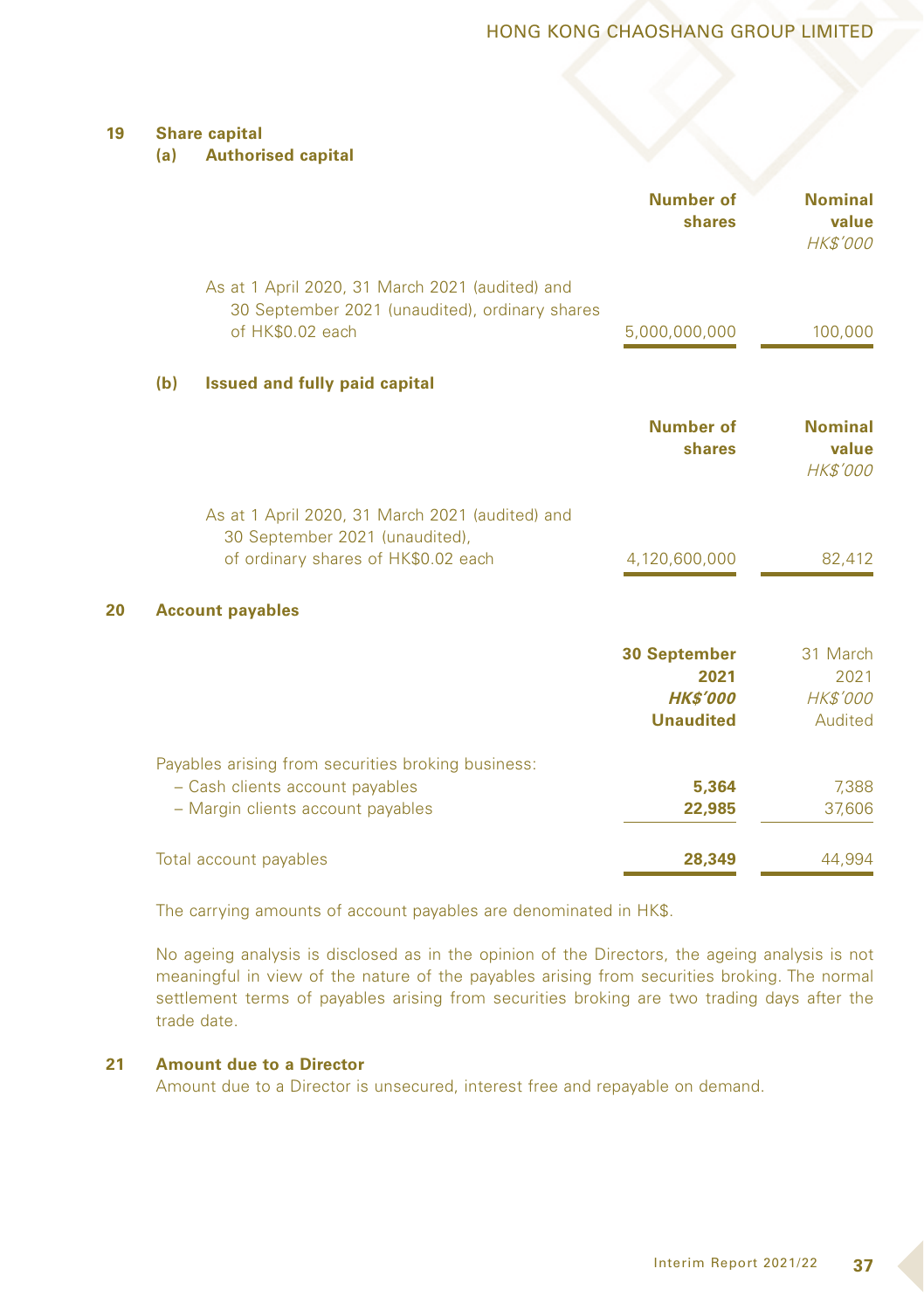#### **22 Amount due to non-controlling interest**

Amount due to non-controlling interest is unsecured, interest free and repayable on demand.

### **23 Related party transactions**

#### **Key management compensation**

The remuneration of key management personnel of the Group during the period was as follows:

|                                                                                       | <b>30 September</b><br>2021<br><b>HK\$'000</b><br><b>Unaudited</b> | 30 September<br>2020<br><b>HK\$'000</b><br>Unaudited |
|---------------------------------------------------------------------------------------|--------------------------------------------------------------------|------------------------------------------------------|
| Salaries, allowances and other benefits<br>Contribution to defined contribution plans | 4,492<br>74                                                        | 4,568<br>76                                          |
|                                                                                       | 4,566                                                              | 4.644                                                |

### **24 Commitments**

### **The Group as lessee**

At the end of the reporting period, the lease commitments for short-term leases are as follows:

|                       | <b>30 September</b> | 31 March        |
|-----------------------|---------------------|-----------------|
|                       | 2021                | 2021            |
|                       | <b>HK\$'000</b>     | <b>HK\$'000</b> |
|                       | <b>Unaudited</b>    | Audited         |
| Not later than 1 year | 67                  | 26              |
|                       |                     |                 |

None of the leases include contingent rentals.

#### **25 Events after the reporting period**

Subsequent to the end of the reporting period on 22 November 2021, the Company entered into a deed of lease with the landlord in respect of the office premises currently occupied by the Group for the period from 1 December 2021 to 31 March 2025 with aggregate rental of approximately HK\$16,300,000 (exclusive of air-conditioning charges, management fee and government rates). The entering of the deed of lease is regarded as an acquisition of right-ofuse asset by the Company, details of which will be included in the Company's annual report for the year ending 31 March 2022.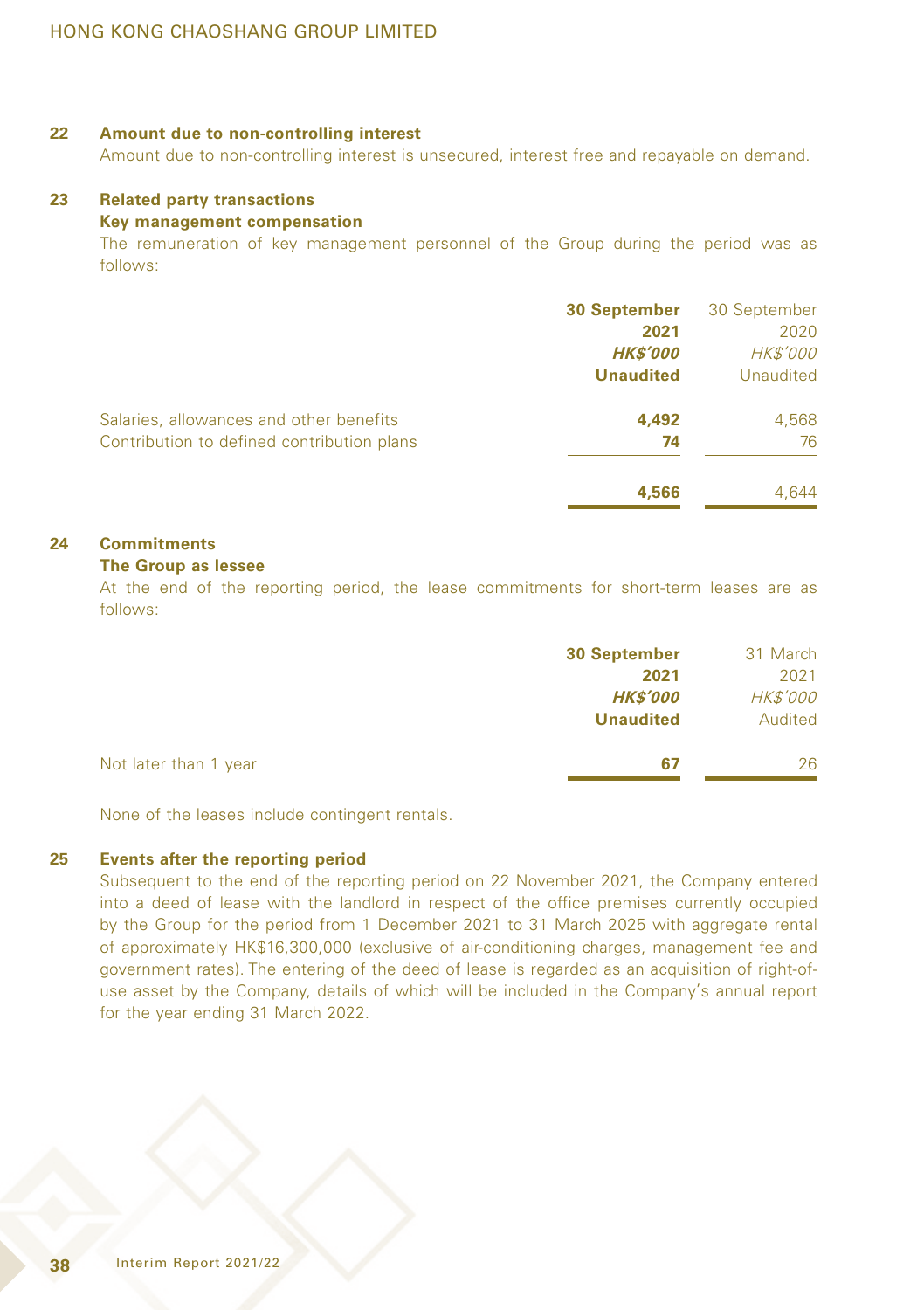## **MANAGEMENT DISCUSSION AND ANALYSIS**

## **FINANCIAL REVIEW**

The Group recorded a turnover of approximately HK\$90.5 million with a gross profit of approximately HK\$22.8 million during the six months ended 30 September 2021 as compared to approximately HK\$186.5 million and approximately HK\$58.4 million respectively for the same period in 2020. The loss for the period was approximately HK\$17.9 million whilst approximately HK\$13.7 million was recorded for the last corresponding period. The increase in loss for the period was mainly attributable to the net effect of the followings:

- (i) a decrease in gross profit and administrative expenses for the six months ended 30 September 2021 of approximately HK\$35.6 million and HK\$9.5 million, respectively;
- (ii) a decrease in aggregate amount of impairment losses on financial assets of approximately HK\$4.2 million;
- (iii) the recognition of an impairment loss on goodwill of approximately HK\$58.0 million, which was partially offset by the increase in gain on changes in fair value of other financial assets (which represents the fair value of the profit guarantee) of approximately HK\$54.6 million, please refer to "Financial Services Business" section under "Business Review and Outlook" below for further details;
- (iv) a decrease in loss on changes in fair value of held-for-trading investments of approximately HK\$6.2 million;
- (v) the recognition of a gain on disposal of held-for-trading investments of approximately HK\$5.9 million during the six months ended 30 September 2021 whilst a loss of approximately HK\$540,000 was recorded in the last corresponding period; and
- (vi) the recognition of a gain on bargain purchase and a share of operating loss from an associate of approximately HK\$12.6 million and HK\$1.7 million respectively during the six months ended 30 September 2021, which was arising from the associate acquired during the period.

As at 30 September 2021, the total assets and net assets of the Group were approximately HK\$1,026.1 million (31 March 2021: approximately HK\$1,067.7million) and approximately HK\$917.1 million (31 March 2021: approximately HK\$924.0 million) respectively. The Board does not recommend the payment of interim dividends for the six months ended 30 September 2021.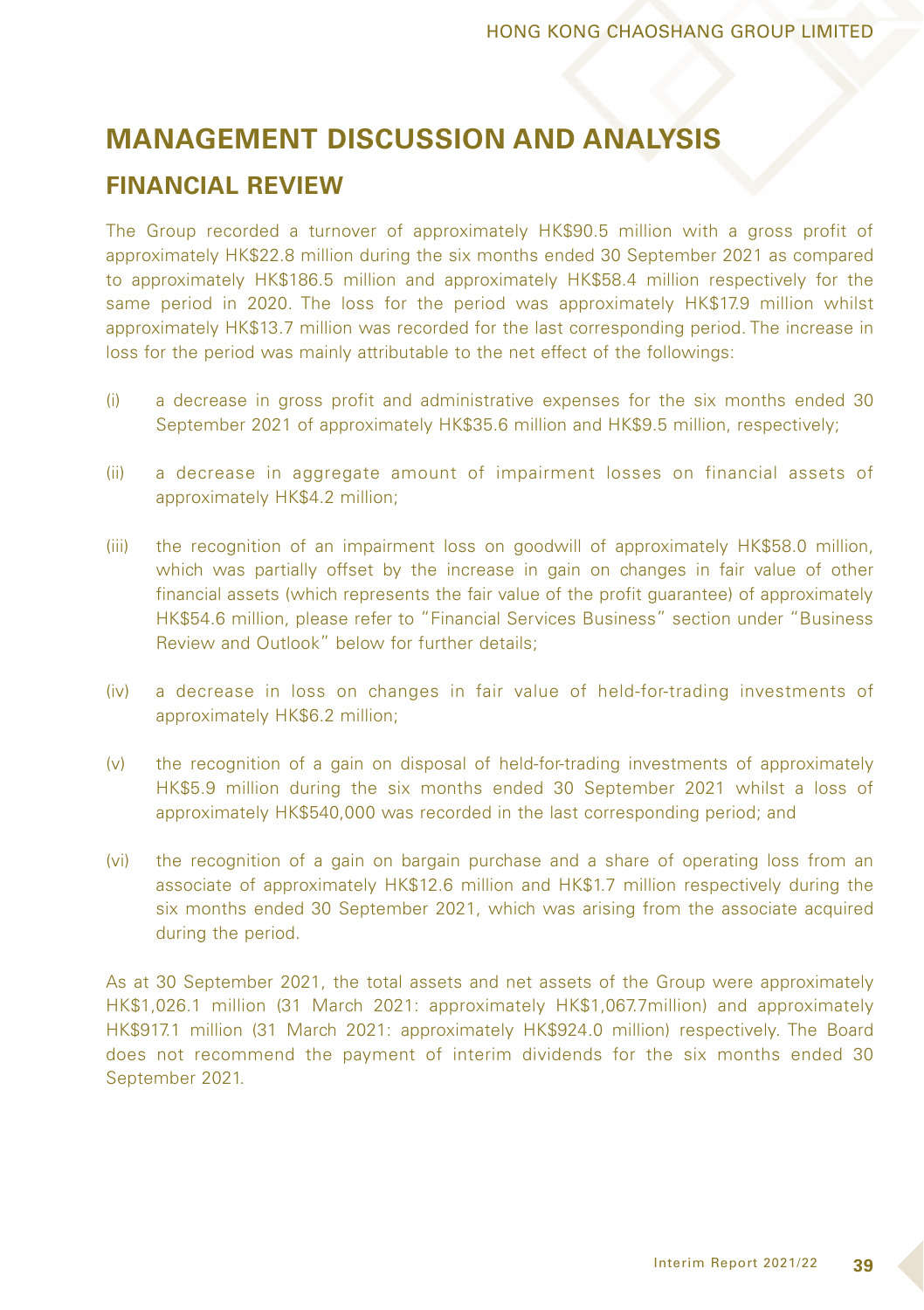## **BUSINESS REVIEW AND OUTLOOK**

### **Trading Business**

The Group is principally engaged in trading of food and electronic products in the PRC. The Group recorded a turnover of approximately HK\$68.9 million with a loss of approximately HK\$7.8 million from its trading business during the six months ended 30 September 2021 as compared to approximately HK\$131.1 million with a loss of approximately HK\$0.8 million for the same period in 2020. The increase in the loss recorded for the six months ended 30 September 2021 was mainly caused by the provision of impairment loss on trade receivables.

A turnover of approximately HK\$22.6 million was attributed from trading of food products for the six months ended 30 September 2021, as compared to approximately HK\$88.8 million for the last corresponding period. In addition, the Group also recorded a turnover of approximately HK\$46.3 million for the six months ended 30 September 2021 from trading of electronic parts for production of electronic equipment mainly for local consumption in the PRC, as compared to approximately HK\$42.3 million for the last corresponding period. The gross profit attributed by the trading business was approximately HK\$1.2 million for the current period whilst it was approximately HK\$3.1 million for the last corresponding period.

Seafood trading comprised a significant portion of the Group's food trading business. As seafood is more of an optional consumer food product, the continued impact of Covid-19 and the down-turning economy in the PRC leading the management of the Group to take a more prudent business strategy to minimise the Group's business risk as the macro-economic environment looked to be worsening in the short term which would have more impacts on demand of optional consumer products. Specifically, regarding two customers of the foodtrading business, the management has noted there was an increase in the ageing of the respective trade receivables since the end of the last corresponding period due to slower in settlement. One of whom even defaulted in repayment and legal proceeding has been taken by the Group for recovery of the amount outstanding. As such, the Group provided an impairment loss on trade receivables of approximately HK\$6.8 million for the six months ended 30 September 2021. In light of this, the management decided to hold up further businesses with these two customers during the current period which attributed to the decrease in revenue from the trading business.

The Company considers that the decrease in revenue from the trading business does not have significant impact on the Group's financial position and the operating results. Despite there was a substantial decrease in turnover from the trading business of approximately HK\$62.2 million, there was only a corresponding decrease of approximately HK\$1.9 million to the gross profit which represented approximately 5% to the overall gross profit generated by the Group during the current period. As such, the management is of the view that the slightly changing of its strategy to be more conservative by continuously assessing the credit worthiness of our customers with reference to both their intrinsic positions and extrinsic macro-economy environments to strike for a return with manageable and acceptable risk levels will certainly benefit the Group for its long term development.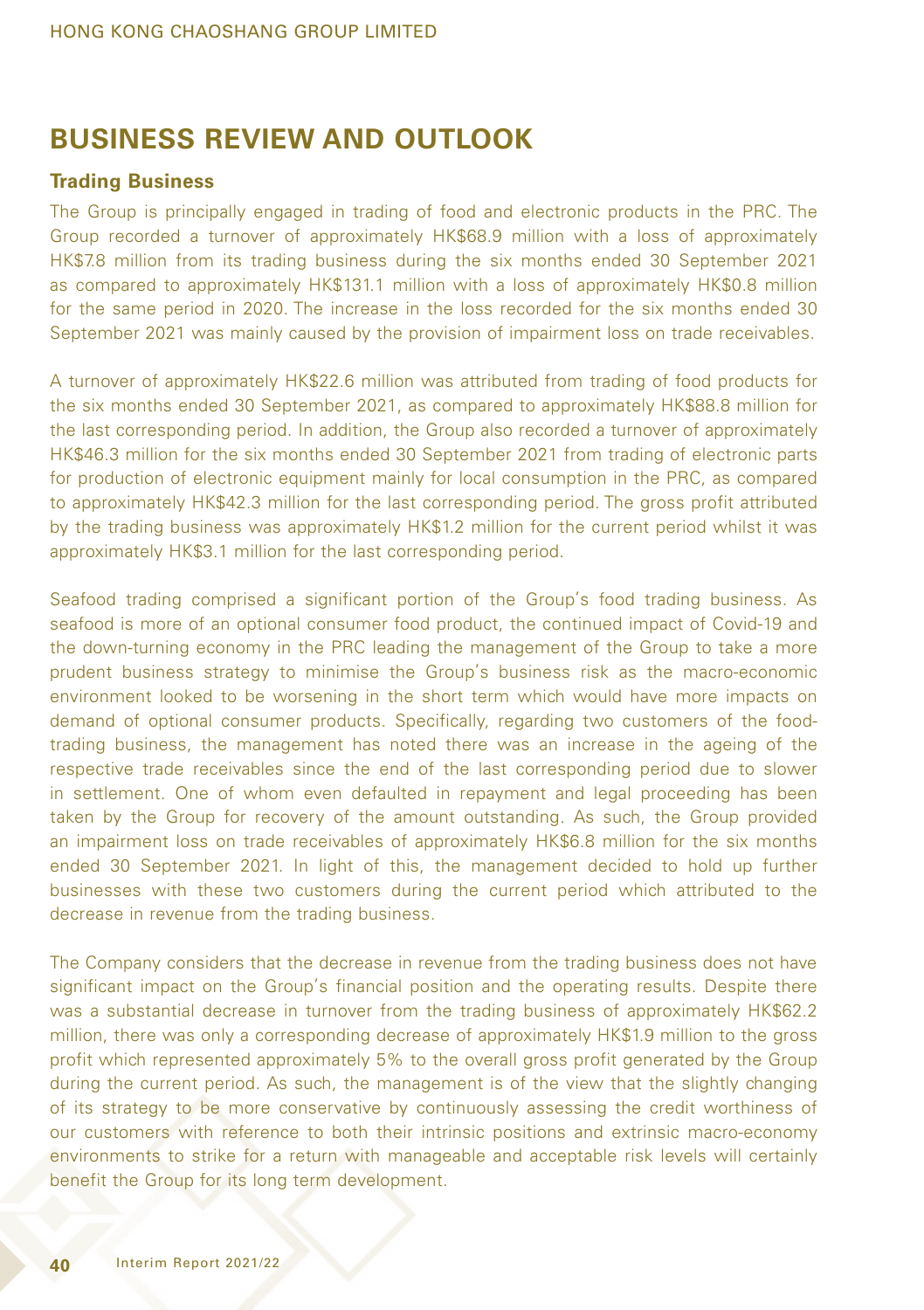### **Trading Business (Continued)**

There has been no material effect on the Group's liquidity and financial position arising from the decrease in turnover from the trading business. As disclosed in the "Liquidity, Financial Resources and Gearing" below, the Group maintained similar levels of cash and bank balances as at 30 September 2021 and 31 March 2021. Cash and bank balances represented approximately 29% and 23% of current assets and total assets as at 30 September 2021. The gearing ratio and liquidity ratio as at 30 September 2021 was also improved as compared with those as at 31 March 2021.

The overall financial position of the Group is in good conditions, with adequate financial resources available for daily operations and fulfillment of its financial obligations, and for exploration of potential new businesses should the opportunity arose.

Given that the Covid-19 pandemic may persist for a certain period of time and imposes uncertainty on the recovery of the global economy, which couples with possible ongoing government policies reforms in the PRC, the Company expects the turnover from the trading business will be maintained at a level similar to the current operation in the coming seasons. While the Group is continuously challenged by the economic uncertainty in the PRC brought about by the epidemic, the Group will adjust its business strategy to cope with the ever changing trading environment and adopt measures to minimise the operation risks and strive for the optimal business plans for future development.

### **Money Lending and Factoring Business**

The Group has outstanding loan portfolios in Hong Kong and the PRC amounted to approximately HK\$84.3 million and factoring receivables of approximately HK\$63.5 million as at 30 September 2021. The Group recognised an aggregate interest income of approximately HK\$8.2 million and a loss of approximately HK\$3.0 million for the six months ended 30 September 2021 as compared to approximately HK\$8.5 million and a profit of HK\$4.2 million respectively for the last corresponding period. The loss recorded for the six months ended 30 September 2021 was mainly caused by the provision of impairment loss on loan and interest receivables of approximately HK\$10.1 million.

In the first half financial year, the market in general was under pressure amidst the complicated and volatile economic environment coupled with the continuous impact of the COVID-19 pandemic. In the midst of an extremely challenging external environment, the Group has adopted a more prudent credit risk assessment both in accepting new customers and reviewing the credit risk over the existing customers. The Group will closely monitor the development of the economic environment in order to cultivate a policy to cope with the ever changing environment.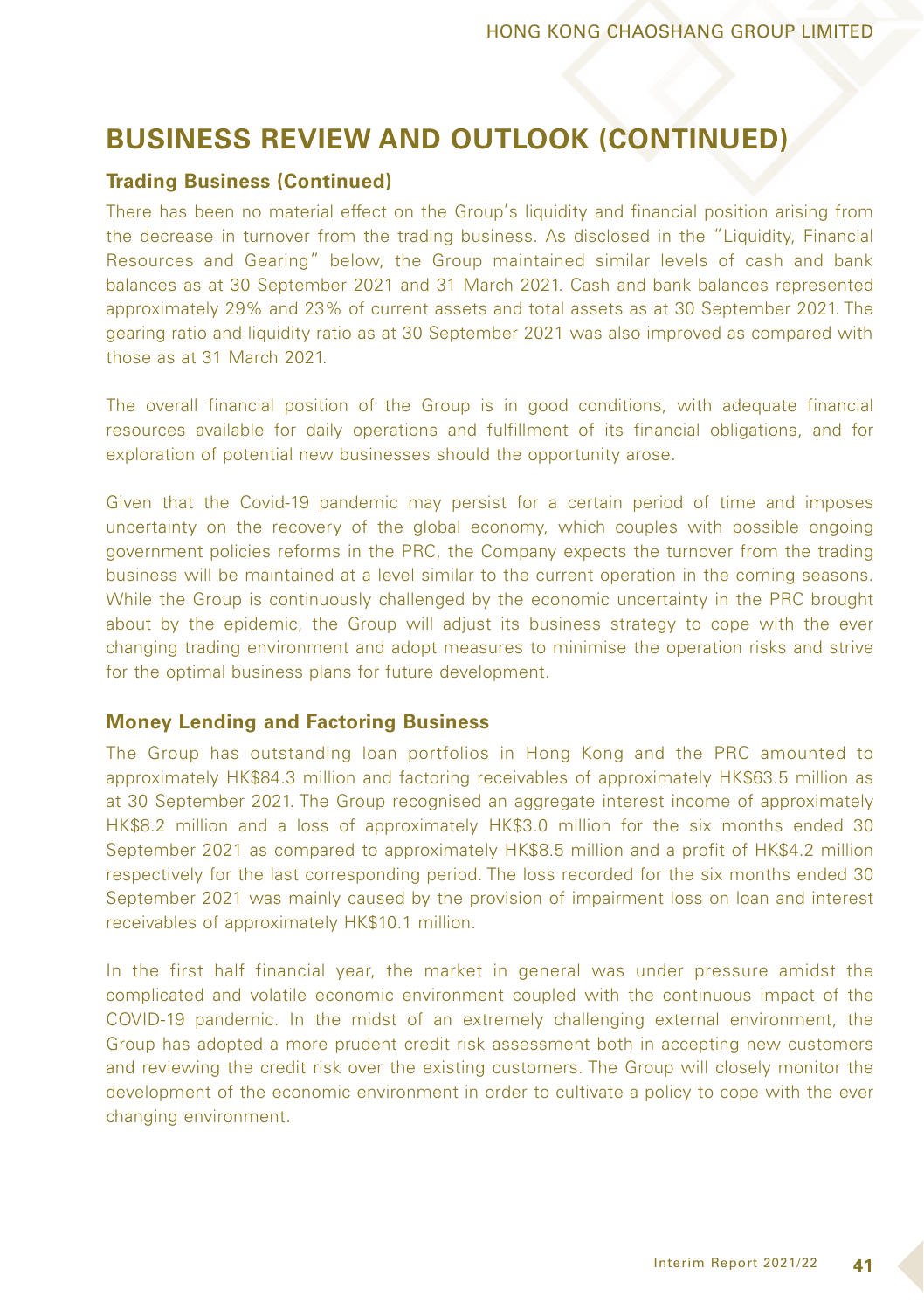### **Finance Leasing Business**

The Group is engaged in finance leasing business in the PRC. It mainly offers machinery/ equipment-based finance leases, the terms of which generally ranges from one year to five years and the size of which generally ranges from RMB10 million to RMB50 million. The Group provides both direct leasing and sale-leaseback services to customers and the financing purpose of the Group's customers is principally for the development and expansion of their business.

The finance leasing business maintained a portfolio with outstanding principal amount of approximately RMB73.2 million (equivalent to approximately HK\$87.8 million) as at 30 September 2021. The finance leasing portfolio has attributed a turnover of approximately HK\$3.5 million with a loss of approximately HK\$4.2 million to the Group during the six months period ended 30 September 2021 as compared to approximately HK\$9.4 million and a profit of approximately HK\$6.5 million respectively for the last corresponding period. The loss recorded for the six months ended 30 September 2021 was mainly caused by the provision of impairment loss on finance lease receivables.

During the period, the predominant factor for global economic recovery was still the COVID-19 pandemic. The global economic recovery was uneven and weaker than expected due to the mutation of COVID-19 into several variants. The PRC government published a series of policies to rectify, including but not limited to, the technology market, education market and estate property market, further impact on certain of our customers, which resulted in these customers defaulted in repayment of the finance lease receivable on schedules. Thus, the Group provided an impairment loss on finance lease receivables of approximately HK\$3.8 million for the six months ended 30 September 2021. In response to the current market situation, the Group has adopted a more prudent credit risk assessment and no new finance leasing transaction was granted during the period. The Group will closely monitor on the credit worthiness of our customers and formulate the appropriate actions for recovery of the outstanding amounts.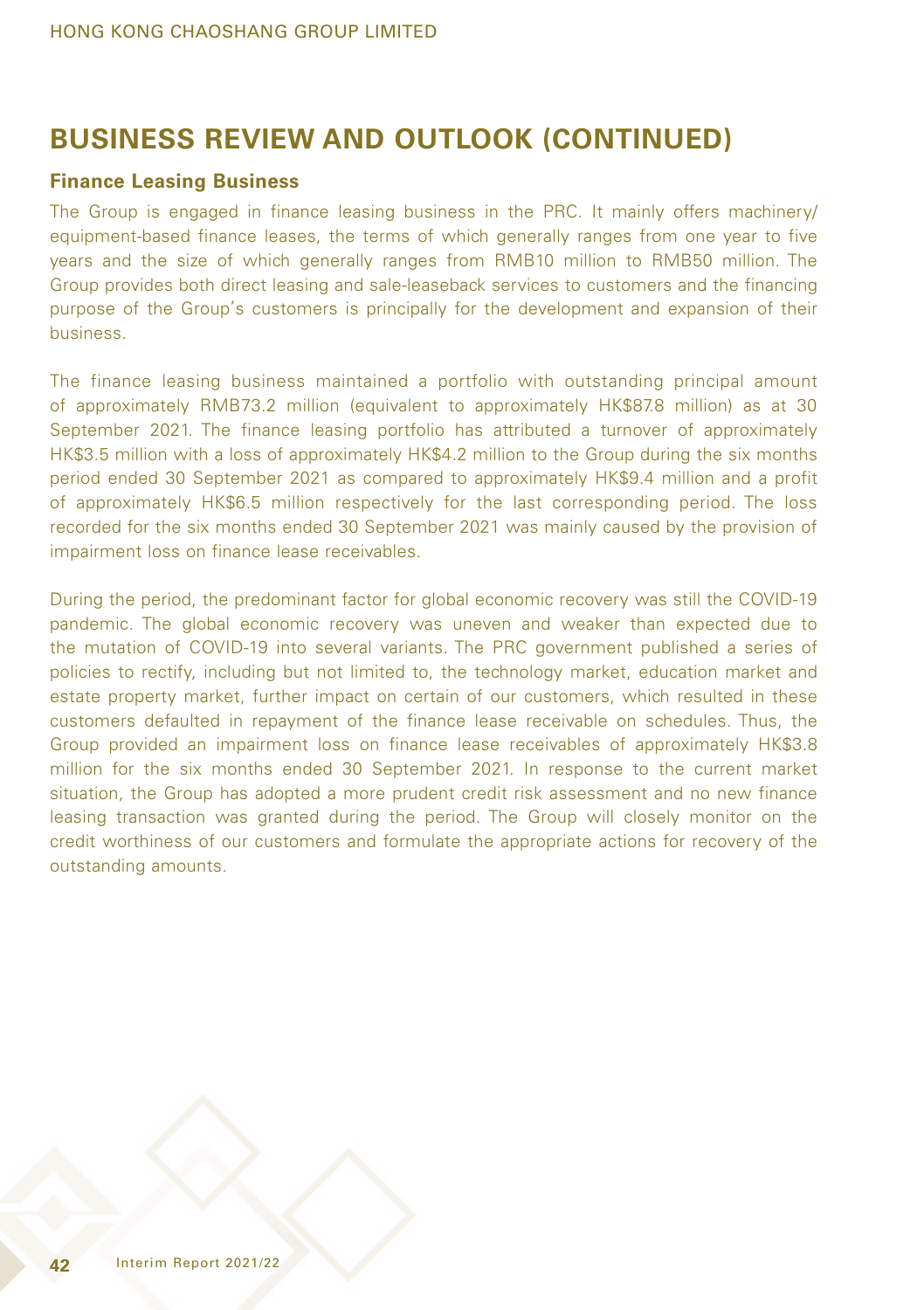### **Finance Leasing Business (Continued)**

It is anticipated that global economy uncertainties will persist in the next half financial year amid the COVID-19 pandemic. The Group will cautiously adjust its business strategies including (i) the adoption of a more prudent credit risk assessment both in accepting new customers and reviewing the credit risk over the existing customers and request the customers to provide collaterals in order to reduce the credit risk; and (ii) avoidance of customers which are engaged in industries highly impacted by the epidemic and the current government policies reform. Further, the Group will have ongoing assessment of the development of the current market environment and its impact to the finance leasing business.

### **Financial Services Business**

The Group's financial services business is principally engaged in provision of securities dealing broking, placing, underwriting, margin financing and asset management services in Hong Kong.

The financial services business has attributed a turnover of approximately HK\$9.9 million with a loss of approximately HK\$6.1 million to the Group during the six months ended 30 September 2021, as compared to approximately HK\$37.5 million and a profit of approximately HK\$3.0 million respectively for the last corresponding period. The loss recorded for the six months ended 30 September 2021 was mainly caused by the significant decrease in underwriting and placing commission income.

The Hong Kong stock market reached its highest point in the year during the first half of 2021. However, with the different ongoing government policies reforms in the PRC since July 2021, the Hong Kong stock market plummeted to the lowest point in September 2021. Given the turmoil market conditions during the period, the Group has been very prudent in conducting the financial services business.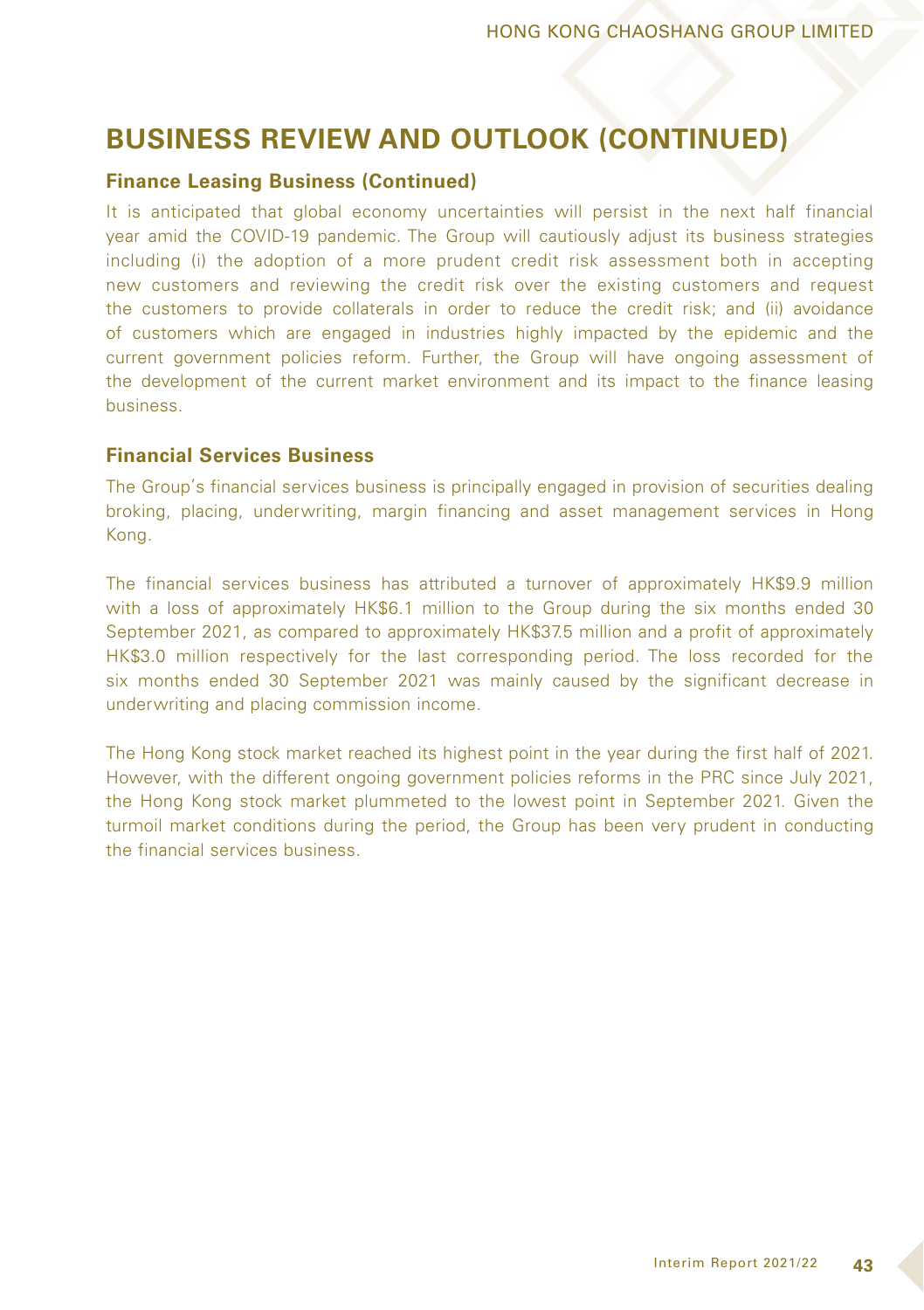### **Financial Services Business (Continued)**

Underwriting and placing commission income comprised a significant portion of the revenue arising from the financial services segment. Underwriting and placing commission income is derived from initial public offering projects and share/bond placing projects, which is on a project-by-project basis. The management of the Group has been in on-going negotiations on potential underwriting and placing projects. However, as disclosed in the annual report 2021, the Group is in the process of reassessing and reengineering its strategies on the financial services business and the restructuring is still ongoing at the end of the reporting period. Also, due to the plummeting stock market in Hong Kong and the regulatory reform on certain industries in the PRC, many firms have delayed their listing plans in Hong Kong in the second half of 2021. As a result, the Group only completed two placing projects (bonds and shares placing) in the current period, as compared to four placing and underwriting projects in the last corresponding period, which included certain initial public offering projects that generated higher commission income. As such, commission income generated from underwriting and placing activities was significantly decreased from approximately HK\$27.9 million in the last corresponding period to approximately HK\$4.0 million in the current period.

Further, as the Group's clients took a more prudent trading strategy in this turmoil market with a monthly average balance of loans to margin clients decreased to approximately HK\$48 million from approximately HK\$108 million in the last corresponding period, interest income from margin clients has also recorded a decrease from approximately HK\$6.9 million to approximately HK\$3.4 million in the current period. However, brokerage commission income from securities dealings remained steady at approximately HK\$2.3 million, which was at approximately HK\$2.6 million in the last corresponding period.

During the Company's preparation of the condensed consolidated financial statements, based on the latest financial information available, the management of the Group took a more prudent approach in forecasting future revenue, especially from the underwriting and placing activities, with reference to the actual results of, and number and sizes of projects completed up to 30 September 2021 and the prospects of the financial services business (the "Chaoshang Financial") from October 2021 onwards. As such, the profit and cashflow forecast prepared by the Group for the assessment of the recoverable amounts of Chaoshang Financial has incorporated the most updated information for the best estimate of the impairment of goodwill, if any, and the corresponding changes in fair value of other financial assets arising from the profit guarantee given by the vendors of this business unit.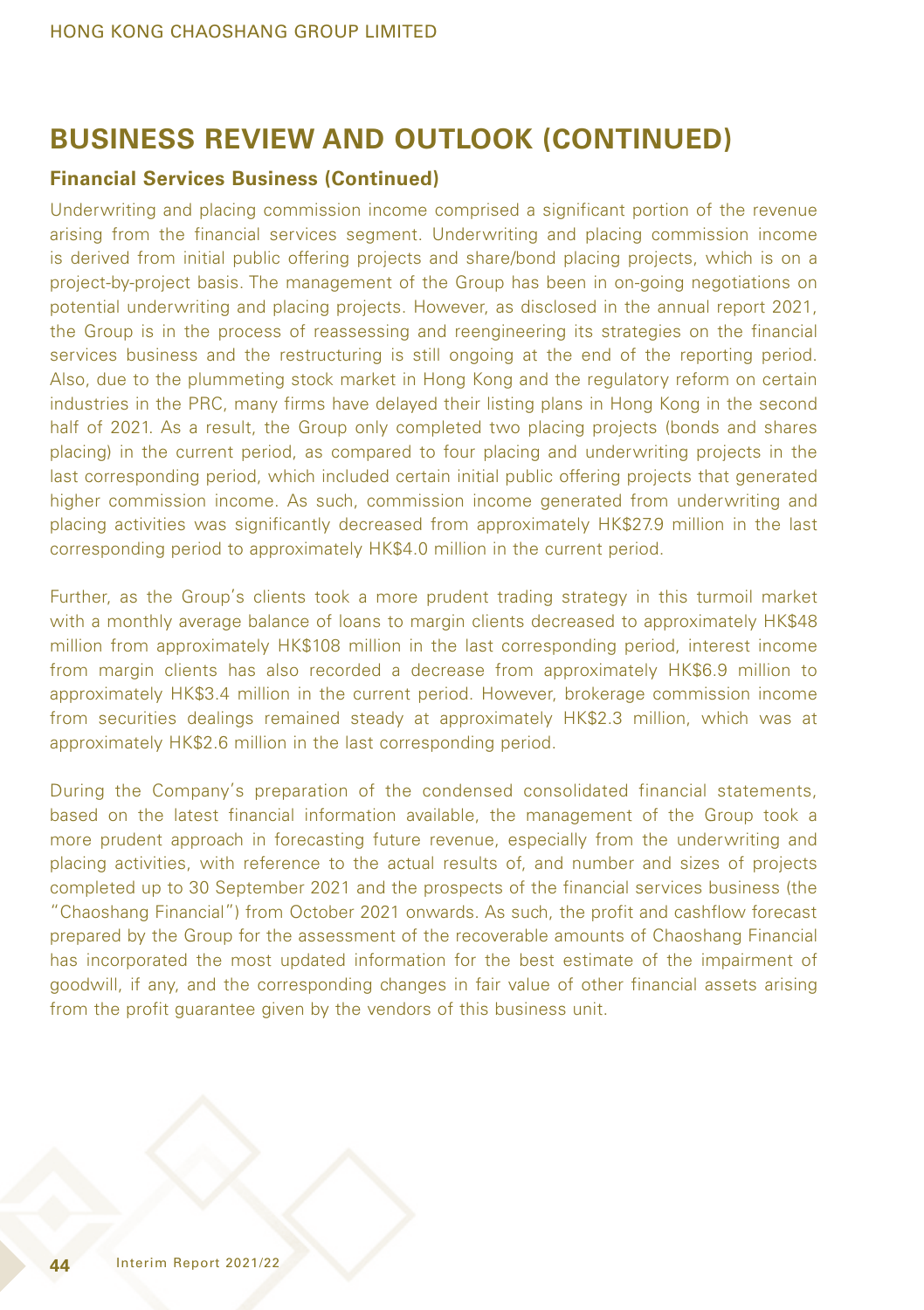### **Financial Services Business (Continued)**

Based on the impairment assessment on the assets of Chaoshang Financial, including the goodwill arising from its acquisition in December 2019, by using the same valuation method adopted for impairment assessment as at 31 March 2021, the Group noted that the carrying amounts of Chaoshang Financial exceeded their recoverable amounts, and thus, an impairment loss on goodwill of approximately HK\$58.0 million was recognised in the current period. On the other hand, the Group has also assessed the fair value of the profit guarantee, which was given by the vendors upon acquisition of Chaoshang Financial in 2019, by using the same valuation method adopted as at 31 March 2021. As a result of the decrease in revenue of Chaoshang Financial and the possible shortfall of the profit guarantee, a fair value gain on other financial assets of approximately HK\$54.6 million was recognised in the current period. The net effect in aggregate of the impairment of the goodwill and changes in fair value of other financial assets is not significant to the Company's consolidated net assets or operating results for the period as they were substantially compensated by each other. For further details of goodwill, other financial assets and the acquisition of this business unit, please refer to Notes 12 and 13 to the condensed consolidated financial statements and Notes 18, 19 and 35 of the Company's annual report for the year ended 31 March 2021.

During the period, the Group has successfully commenced and completed a bond placing project. The management is actively exploring the probability on the development of the debt financing market so as to enlarge the sources of income. Further, the management is strived to achieve the business objective to increase the Group's exposure and scale of operations within the capital markets and to capture a larger market share.

### **The COVID-19 Pandemic**

The rebounds of COVID-19 pandemic has significant impact on the global economy and the Group would review and adjust its business strategies on a regular basis with a prudent and balanced risk management approach so as to cope with the current unpredictable economic situation. Save as disclosed above, as at the date of this report, the Group was not aware of any material adverse impact on the condensed consolidated financial statements as a result of the COVID-19 outbreak.

Looking forward, the Group will actively identify and explore other investment and business opportunities to broaden its assets and revenue base. The Group will cautiously search for investment opportunities so as to produce a steady growth in the Group's long term performance.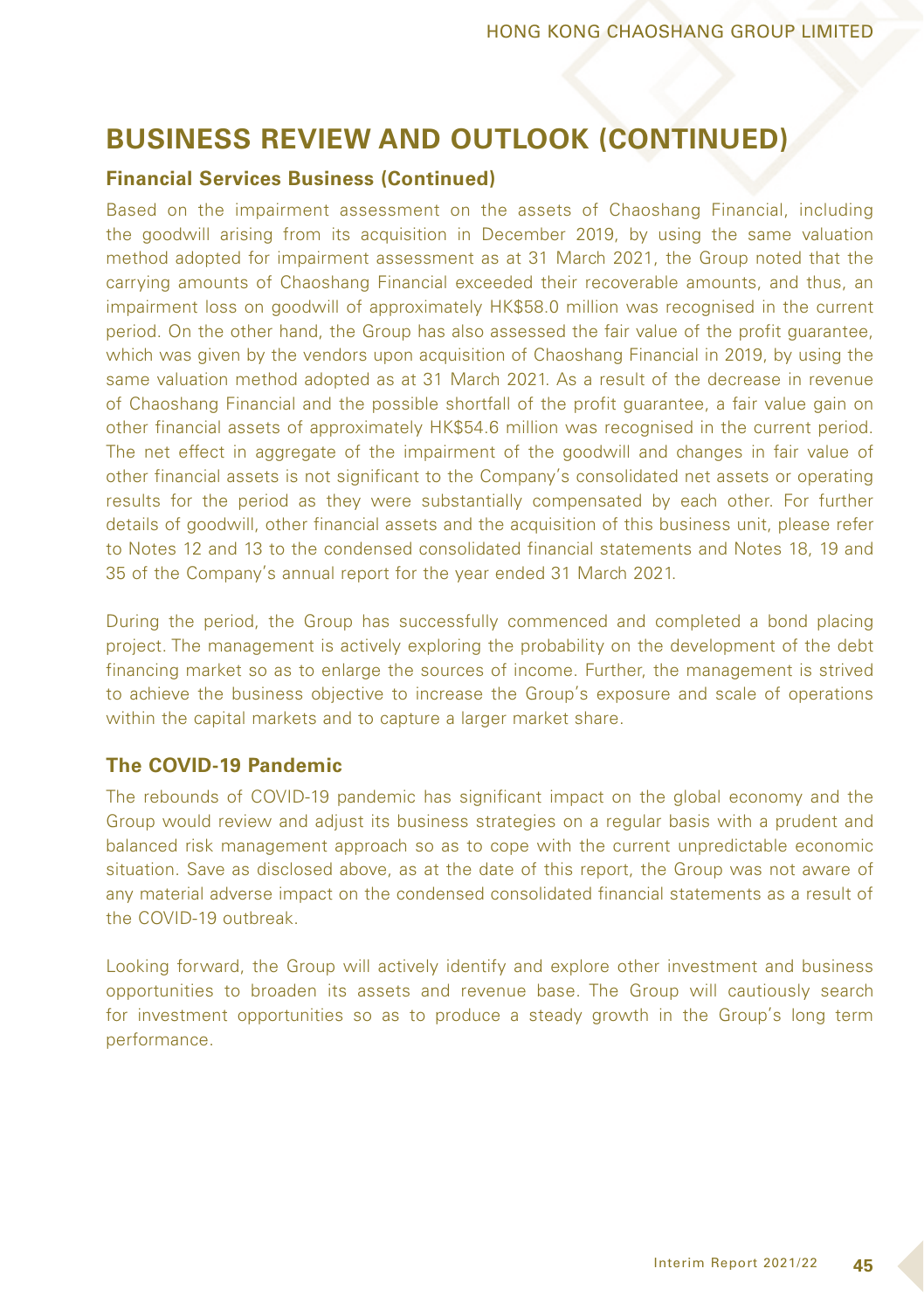## **LIQUIDITY, FINANCIAL RESOURCES AND GEARING**

The Group generally finances its operations with internally generated resources.

As at 30 September 2021, the Group had cash and bank balances of approximately HK\$237.5 million (31 March 2021: approximately HK\$246.8 million) and total borrowings of approximately HK\$6.1 million (31 March 2021: approximately HK\$19.7 million). The Group's gearing ratio, calculated by dividing total borrowings by total equity, was 0.67% as at the end of the reporting period (31 March 2021: 2.12%). The liquidity ratio, being the ratio of current assets over current liabilities, was 9.08 (31 March 2021: 7.31) as at 30 September 2021.

The decrease in gearing ratio was mainly due to the repayment of the bond payable and the decrease in lease liabilities during the period. The increase in liquidity ratio was mainly due to the settlement of bond and certain account payables during the period.

## **FOREIGN EXCHANGE EXPOSURE**

Operations of the Group are mainly conducted in Hong Kong dollar ("HK\$") and Renminbi ("RMB"), and its revenue, expenses, assets, liabilities and borrowings are principally denominated in HK\$ and RMB.

The Group does not enter into any instruments on the foreign exchange exposure. The Group will closely monitor exchange rate movement and will take appropriate activities to reduce the exchange risk.

## **INTERIM DIVIDENDS**

The Board does not recommend the payment of interim dividends for the six months ended 30 September 2021.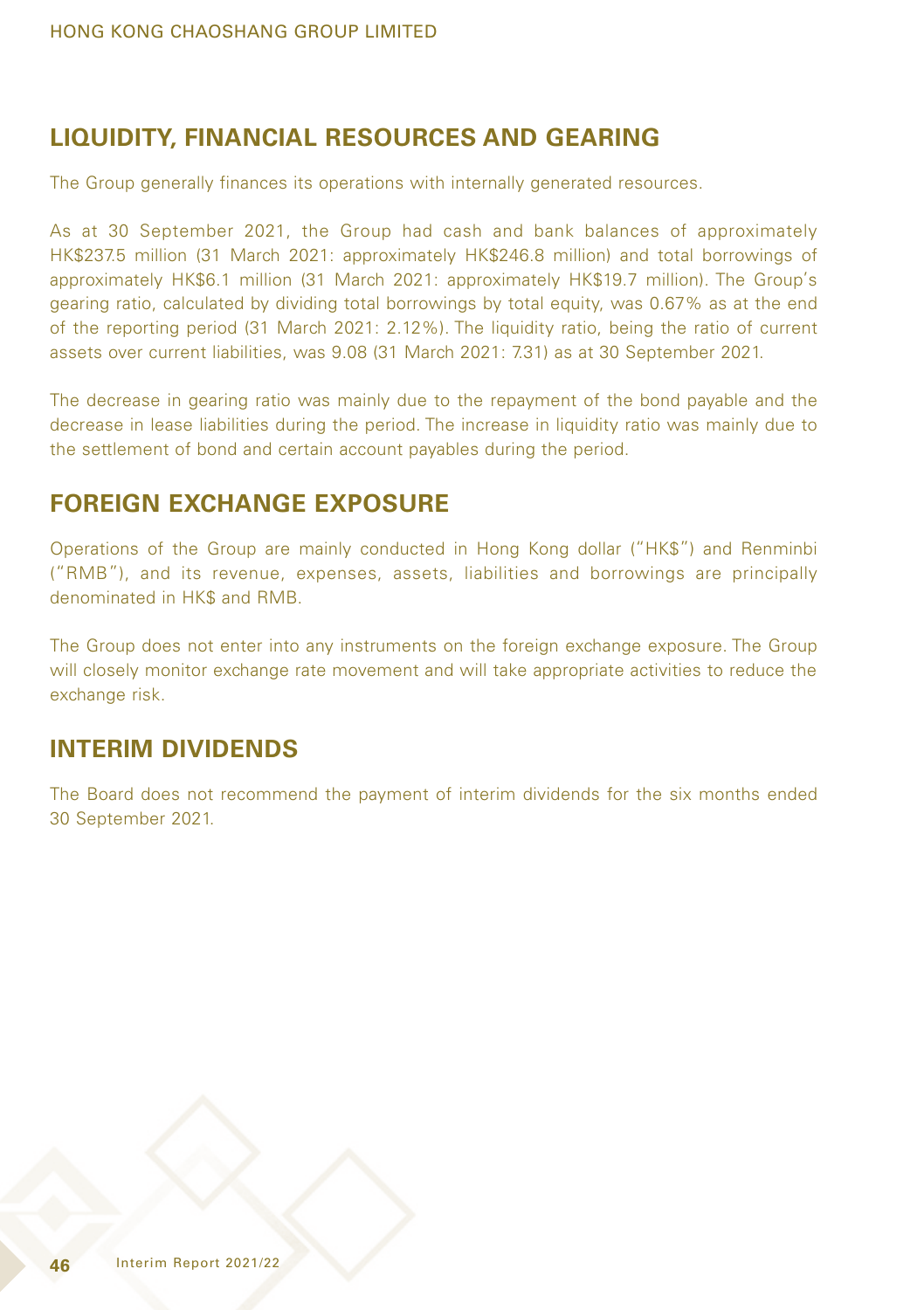## **CAPITAL STRUCTURE**

As at 30 September 2021, the total number of issued shares of the Company was 4,120,600,000.

There was no change in the capital structure of the Company during the period.

## **CHARGES ON GROUP ASSETS**

As at 30 September 2021, none of the Group's asset was pledged to secure any facilities and borrowings granted to the Group.

## **SIGNIFICANT ACQUISITION AND DISPOSAL OF ASSETS**

During the period, the Group further acquired 11.16% equity interest in the issued share capital of Royal Century at aggregate consideration of approximately HK\$4.9 million. As a result, the Group held 27.57% equity interest in Royal Century and its subsidiaries (the "Royal Century Group") as at 30 September 2021 which is accounted for as an associate of the Group in the condensed consolidated financial statements of the Group. Royal Century is a company incorporated in Hong Kong with limited liability whose shares are listed on GEM Board of the Stock Exchange (stock code: 8125). The Royal Century Group is principally engaged in (i) provision of fitting out and engineering services, design and procurement of furnishings and related products services, (ii) leasing of construction equipment, (iii) sourcing and merchandising of fine and rare wines and (iv) provision of financial services.

Save as disclosed above and in Note 25 to the condensed consolidated financial statements, and the acquisition and disposal of held-for-trading investments in securities as mentioned below, there has been no significant acquisition and disposal of assets by the Group during the period and up to the date of this report.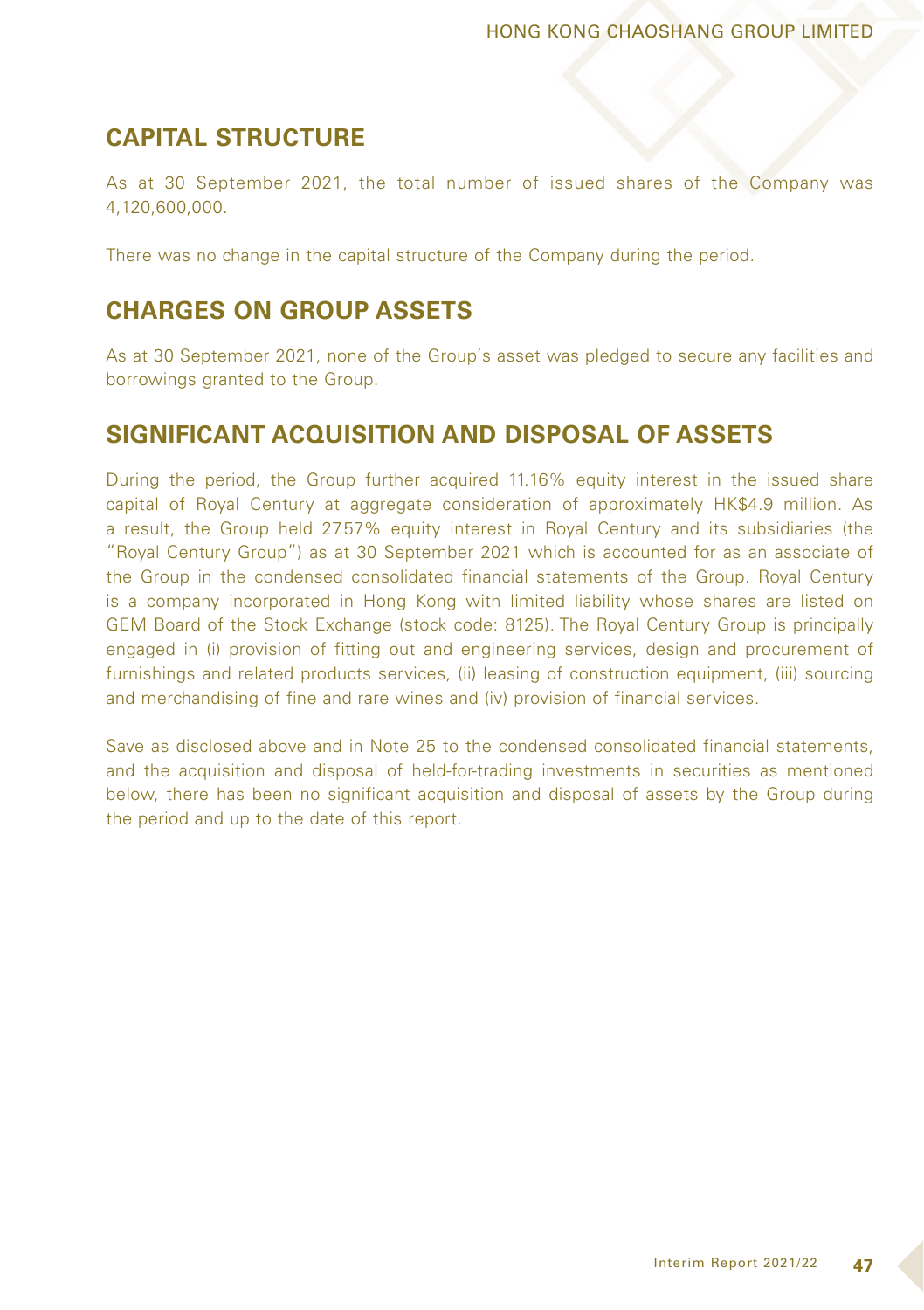### **SECURITIES INVESTMENTS HELD**

As at 30 September 2021, the Group had held-for-trading investments in securities in Hong Kong (the "Securities Investments") with a market value of approximately HK\$6.8 million. The Group recorded a realised gain of approximately HK\$5.9 million (six months ended 30 September 2020: loss of approximately HK\$540,000 million) in respect of the Securities Investments during the six months ended 30 September 2021. The other details of the Securities Investments as at 30 September 2021 are as follows:

|   | <b>Company name</b>                        | <b>Stock code</b> | <b>Principal activities</b>                                                                                                                              | Number of<br>shares held | $%$ of<br>shareholdings | Cost of<br>acquisition<br><b>HK\$'000</b> | <b>Fair value</b><br>as at<br>30 September<br>2021<br><b>HK\$'000</b> | $%$ of<br>net assets of<br>the Group<br>as at<br>30 September<br>2021 | Gain/(Loss)<br>on changes<br>in fair value<br>for the period<br><b>HK\$'000</b> |
|---|--------------------------------------------|-------------------|----------------------------------------------------------------------------------------------------------------------------------------------------------|--------------------------|-------------------------|-------------------------------------------|-----------------------------------------------------------------------|-----------------------------------------------------------------------|---------------------------------------------------------------------------------|
|   | <b>Vicon Holdings</b><br>Limited           | 3878              | Provide foundation works and<br>ancillary services and leasing<br>of construction machinery                                                              | 13,000,000               | 2.71%                   | 9,194                                     | 6,630                                                                 | 0.72%                                                                 | (2, 564)                                                                        |
| 2 | Evershine Group<br><b>Holdings Limited</b> | 8022              | Trading business, property<br>development and investment<br>business, money lending<br>business, mobile application<br>business and cemetery<br>business | 17,433,000               | 0.81%                   | 6,363                                     | 174                                                                   | 0.02%                                                                 | (104)                                                                           |
|   |                                            |                   |                                                                                                                                                          |                          |                         | 15,557                                    | 6,804                                                                 |                                                                       | (2,668)                                                                         |

## **CONTINGENT LIABILITIES**

The Group did not have any significant contingent liabilities as at 30 September 2021.

## **COMMITMENTS**

Details of the Group's commitments as at 30 September 2021 are set out in Note 24 to the condensed consolidated financial statements.

## **EMPLOYEES AND REMUNERATION POLICIES**

As at 30 September 2021, the Group employed approximately 63 employees. The Group continues to maintain and upgrade the capabilities of its workforce by providing them with adequate and regular training. The Group remunerates its Directors and employees mainly based on industry practices and individual's performance and experience. On top of regular remuneration, discretionary bonus and share options may be granted to eligible staff by reference to the Group's performance as well as individual's performance.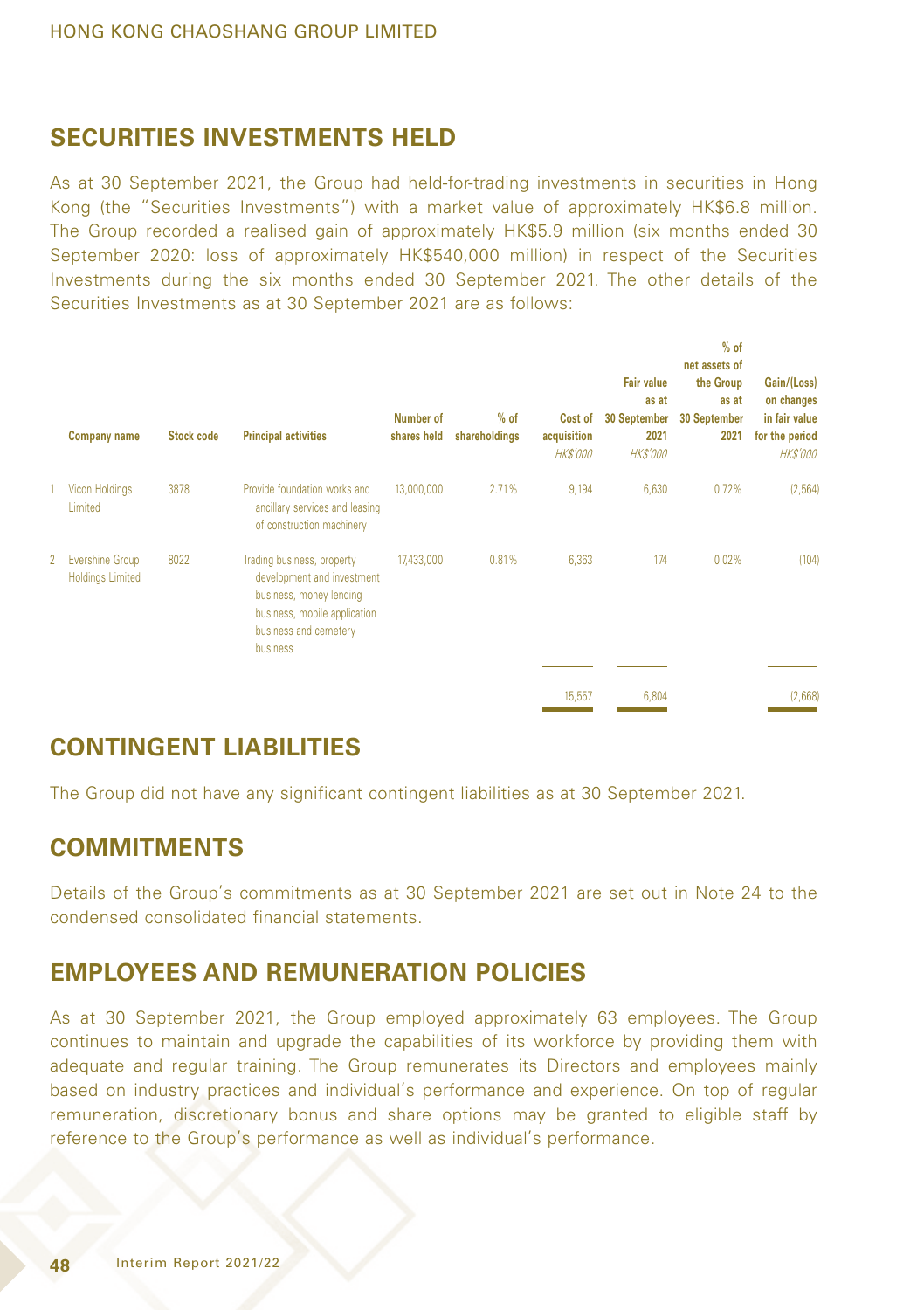## **DIRECTORS' INTERESTS IN CONTRACTS**

Save as the transactions as disclosed in Note 23 to the condensed consolidated financial statements, no contracts of significance in relation to the Company's business to which the Company or any of its subsidiaries was a party in which a director of the Company had a material interest, whether directly or indirectly, subsisted at 30 September 2021 or at any time during the period then ended.

## **DIRECTORS AND CHIEF EXECUTIVES' INTERESTS AND SHORT POSITIONS IN SHARES, UNDERLYING SHARES AND DEBENTURES**

As at 30 September 2021, the interests and short positions of the Directors and the chief executives of the Company and their associates in the shares of the Company (the "Shares"), underlying Shares and debentures of the Company and its associated corporations (within the meaning of Part XV of the Securities and Futures Ordinance (the "SFO")) which have been notified to the Company and the Stock Exchange pursuant to Divisions 7 and 8 of Part XV of the SFO, or which were recorded in the register as required to be kept pursuant to Section 352 of the SFO or as otherwise notified to the Company and the Stock Exchange pursuant to the Model Code set out in Appendix 10 to the Listing Rules were as follows:

#### **Name of director Number of shares Approximate percentage of shareholding Capacity** Ms. Zheng Juhua Long position 834,767,140 shares (Note) 20.26% Interest of the controlled corporations

### **Directors' interest in the Company:**

Note:

834,767,140 shares were held by Superb Smart Limited (the "Superb Smart"), a company wholly and beneficially owned by Ms. Zheng Juhua, and accordingly, Ms. Zheng Juhua is deemed to be interested in the relevant shares under the SFO.

Save as disclosed above, as at 30 September 2021, none of the Directors nor chief executive of the Company had or was deemed to have any interested or short positions in the shares, underlying shares and/or debentures of the Company or its associated corporations (within the meaning of Part XV of the SFO) as recorded in the register required to be kept by the Company under Section 352 of the SFO or otherwise required to be notified to the Company and the Stock Exchange pursuant to Model Code.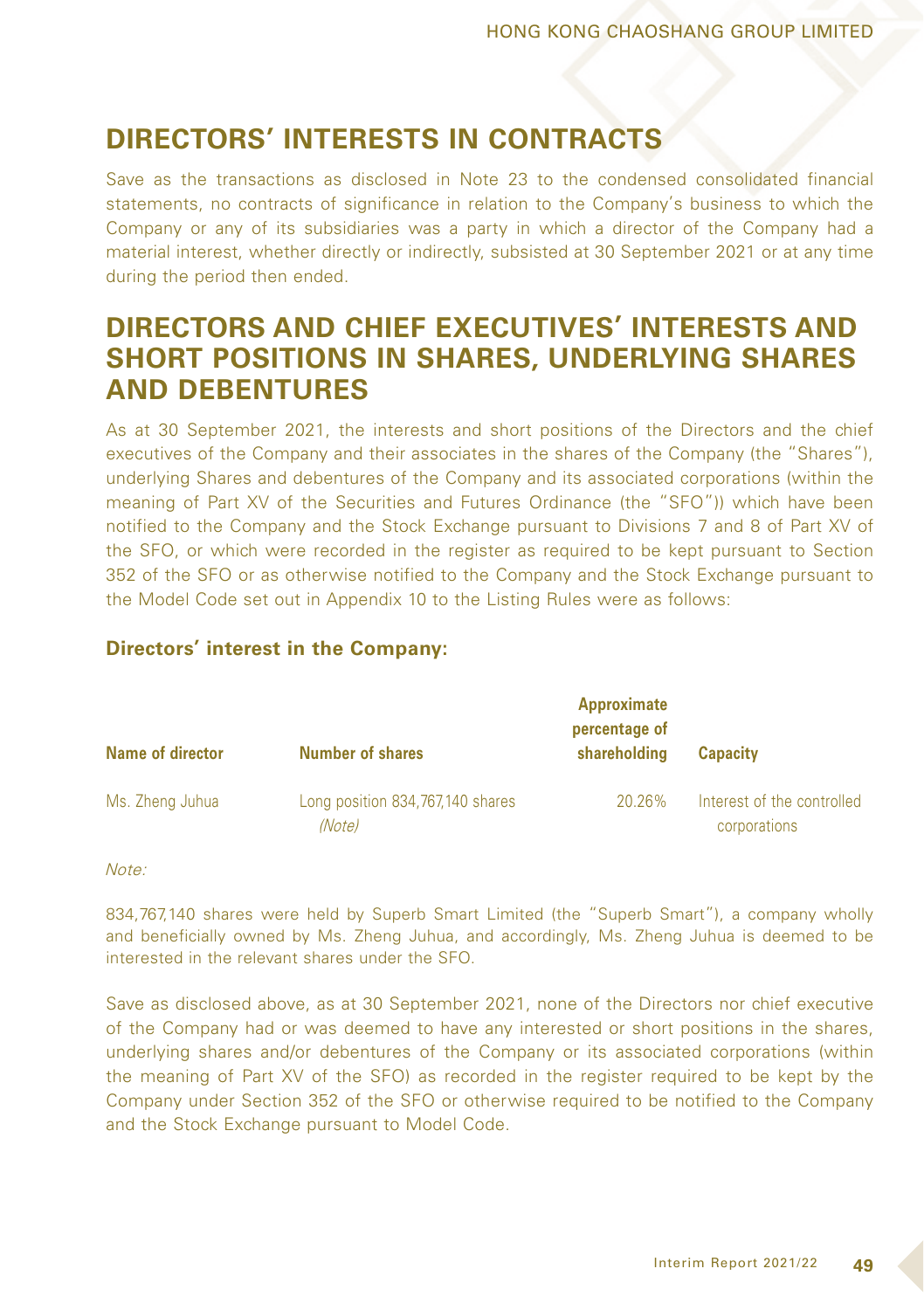## **ARRANGEMENT FOR DIRECTORS TO ACQUIRE SHARES OR DEBENTURES**

Save as disclosed in the "Share Option Scheme" section below, at no time during the period was the Company or any of its subsidiaries a party to any arrangement to enable the Directors to acquire benefits by means of the acquisition of shares in, or debt securities (including debentures) of, the Company or any other body corporate, and none of the Directors, or their spouses or children under the age of eighteen, had any right to subscribe for the securities of the Company, or had exercised any such rights during the period ended 30 September 2021.

## **SUBSTANTIAL SHAREHOLDERS' INTEREST AND SHORT POSITIONS IN SHARES, UNDERLYING SHARES AND DEBENTURES**

As at 30 September 2021, so far as it is known by or otherwise notified by any Director or the chief executive of the Company, the particulars of the corporations or persons who had 5% or more interests in the following long positions in the shares and underlying shares as recorded in the register required to be kept under Section 336 of the SFO or were entitled to exercise, or control the exercise of, 10% or more of the voting power at any general meeting of the Company (the "Voting Entitlements") (i.e. within the meaning of substantial shareholders of the Listing Rules) were as follows:

| Name of<br>substantial shareholder     | <b>Number of shares</b>                         | Approximate<br>percentage of<br>shareholding | <b>Capacity</b>                            |
|----------------------------------------|-------------------------------------------------|----------------------------------------------|--------------------------------------------|
| Ms. Zheng Juhua                        | Long position 834,767,140 shares<br>(Notes (i)) | 20.26%                                       | Interest of the controlled<br>corporations |
| <b>Superb Smart Limited</b>            | Long position 834,767,140 shares<br>(Notes (i)) | 20.26%                                       | Beneficial owner                           |
| Dragon Mind<br><b>Holdings Limited</b> | Long position 341,132,000 shares<br>(Note (ii)) | 8.28%                                        | Beneficial owner                           |
| Managecorp Limited                     | Long position 341,132,000 shares<br>(Note (ii)) | 8.28%                                        | <b>Trustee</b>                             |
| Mr. Zhang Lirui                        | Long position 341,132,000 shares<br>(Note (ii)) | 8.28%                                        | Founder of a<br>discretionary trust        |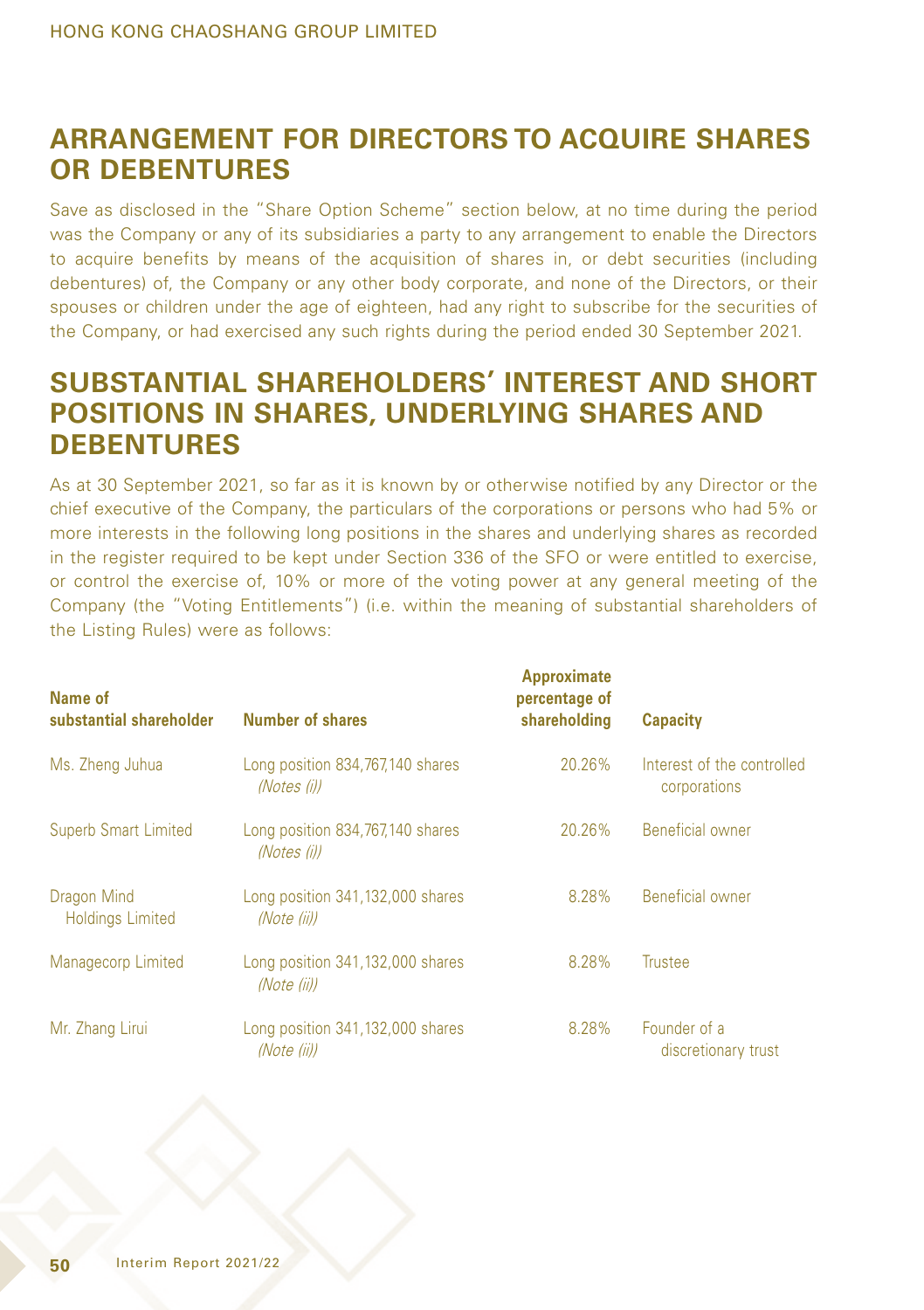## **SUBSTANTIAL SHAREHOLDERS' INTEREST AND SHORT POSITIONS IN SHARES, UNDERLYING SHARES AND DEBENTURES (CONTINUED)**

| Name of<br>substantial shareholder                        | <b>Number of shares</b>                           | Approximate<br>percentage of<br>shareholding | <b>Capacity</b>                        |
|-----------------------------------------------------------|---------------------------------------------------|----------------------------------------------|----------------------------------------|
| Sea Venture Investments<br>Limited                        | Long position 283,168,000 shares<br>(Note (iii))  | 6.87%                                        | Beneficial owner                       |
|                                                           | Short position 283,168,000 shares<br>(Note (iii)) | 6.87%                                        | <b>Beneficial owner</b>                |
| <b>China Construction</b><br><b>Bank Corporation</b>      | Long position 283,168,000 shares<br>(Note (iii))  | 6.87%                                        | Interest of controlled<br>corporations |
|                                                           | Short position 283,168,000 shares<br>(Note (iii)) | 6.87%                                        | Interest of controlled<br>corporations |
| <b>CCB</b> International Group<br><b>Holdings Limited</b> | Long position 283,168,000 shares<br>(Note (iii))  | 6.87%                                        | Interest of controlled<br>corporations |
|                                                           | Short position 283,168,000 shares<br>(Note (iii)) | 6.87%                                        | Interest of controlled<br>corporations |
| <b>CCB Financial Holdings</b><br>Limited                  | Long position 283,168,000 shares<br>(Note (iii))  | 6.87%                                        | Interest of controlled<br>corporations |
|                                                           | Short position 283,168,000 shares<br>(Note (iii)) | 6.87%                                        | Interest of controlled<br>corporations |
| <b>CCB</b> International<br>(Holdings) Limited            | Long position 283,168,000 shares<br>(Note (iii))  | 6.87%                                        | Interest of controlled<br>corporations |
|                                                           | Short position 283,168,000 shares<br>(Note (iii)) | 6.87%                                        | Interest of controlled<br>corporations |
| <b>CCBI</b> Investments<br>Limited                        | Long position 283,168,000 shares<br>(Note (iii))  | 6.87%                                        | Interest of controlled<br>corporations |
|                                                           | Short position 283,168,000 shares<br>(Note (iii)) | 6.87%                                        | Interest of controlled<br>corporations |
| Central Huijin Investment<br>Limited                      | Long position 283,168,000 shares<br>(Note (iii))  | 6.87%                                        | Interest of controlled<br>corporations |
|                                                           | Short position 283,168,000 shares<br>(Note (iii)) | 6.87%                                        | Interest of controlled<br>corporations |

#### Notes:

(i) 834,767,140 shares were held by Superb Smart, a company wholly and beneficially owned by Ms. Zheng Juhua, the executive Director and Chairman of the Company. Accordingly, Ms. Zheng Juhua is deemed to be interested in the relevant shares under the SFO.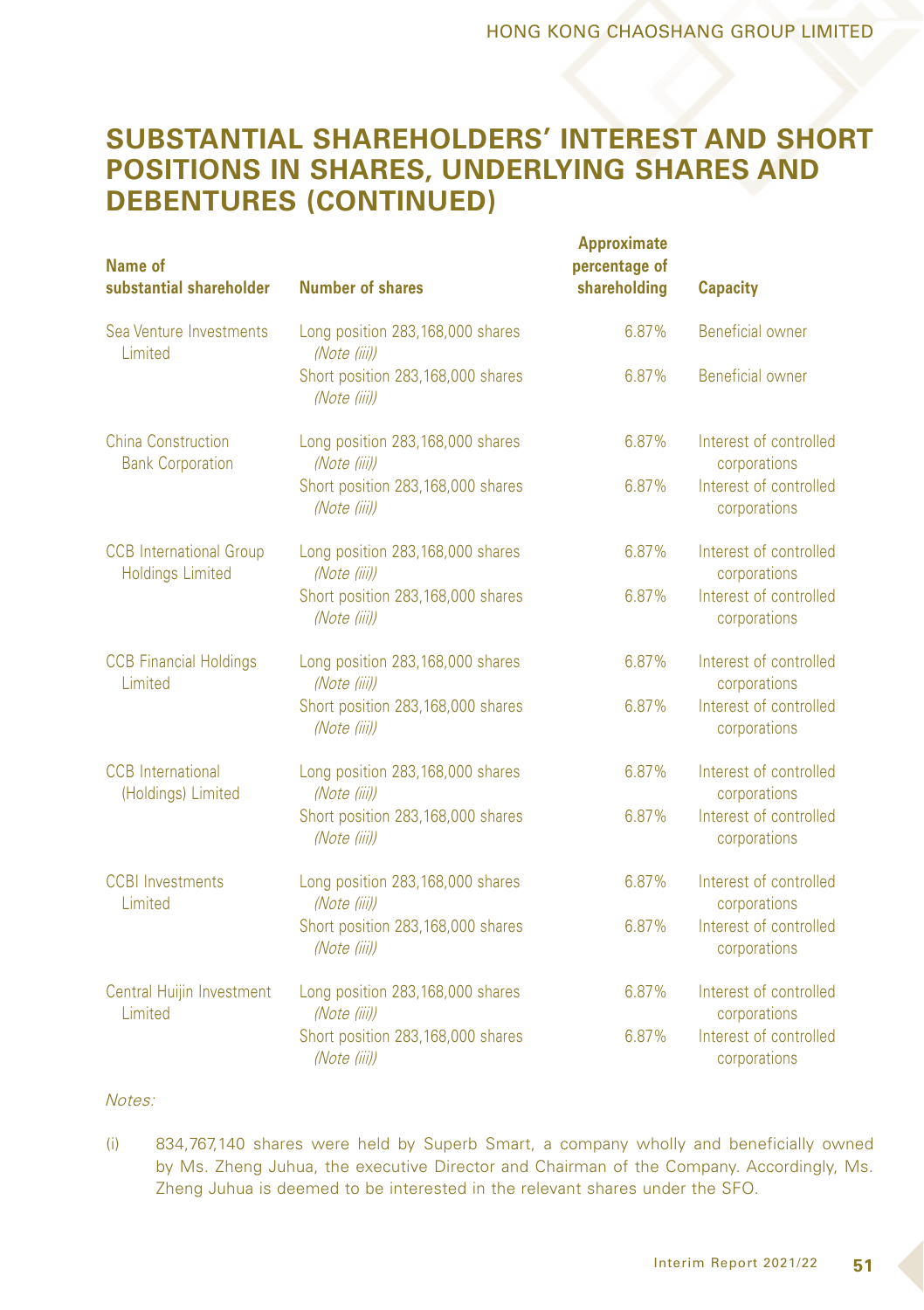## **SUBSTANTIAL SHAREHOLDERS' INTEREST AND SHORT POSITIONS IN SHARES, UNDERLYING SHARES AND DEBENTURES (CONTINUED)**

Notes: (Continued)

- (ii) 341,132,000 shares were held by Dragon Mind Holdings Limited which is wholly-owned by a discretionary trust of which Mr. Zhang Lirui ("Mr. Zhang") is the settlor and Managecorp Limited (the "Managecorp") is the trustee, and accordingly, Mr. Zhang and Managecorp are deemed to be interested in the relevant shares under the SFO.
- (iii) Sea Venture Investments Limited, which is wholly owned by CCBI Investments Limited, held put options comprising for 283,168,000 Shares. CCBI Investments Limited is wholly owned by CCB International (Holdings) Limited, which is in turn wholly owned by CCB Financial Holdings Limited. CCB Financial Holdings Limited is wholly owned by CCB International Group Holdings Limited, which is in turn wholly owned by China Construction Bank Corporation. China Construction Bank Corporation is owned as to 57.11% by Central Huijin Investment Limited. Accordingly, CCBI Investments Limited, CCB International (Holdings) Limited, CCB Financial Holdings Limited, CCB International Group Holdings Limited, China Construction Bank Corporation and Central Huijin Investment Limited are deemed to be interested in the relevant shares under the SFO.

Save as disclosed above, the Directors are not aware of any other corporations or person who, as at 30 September 2021, had the Voting Entitlements or any interests or short positions in the Shares or underlying shares as recorded in the register required to be kept under Section 336 of the SFO.

## **SHARE OPTIONS SCHEME**

Pursuant to an ordinary resolution passed at the annual general meeting of the Company held on 2 September 2013 and the Stock Exchange granting approval of the listing of and permission to deal in the shares to be issued under the share option scheme (the "Share Option Scheme") on 3 September 2013, the Company adopted the Share Option Scheme in replacement of a share option scheme adopted on 25 March 2003 which had been expired on 24 March 2013. The Share Option Scheme shall be valid and effective for a period of 10 years from 2 September 2013, unless otherwise terminated. The followings is a summary of the Share Option Scheme:

### **Purpose**

The Share Option Scheme aims to provide the Company with a flexible and effective means of incentivizing, rewarding, remunerating, compensating and/or providing benefits to the Directors, employees and other participants of the Company and the Group.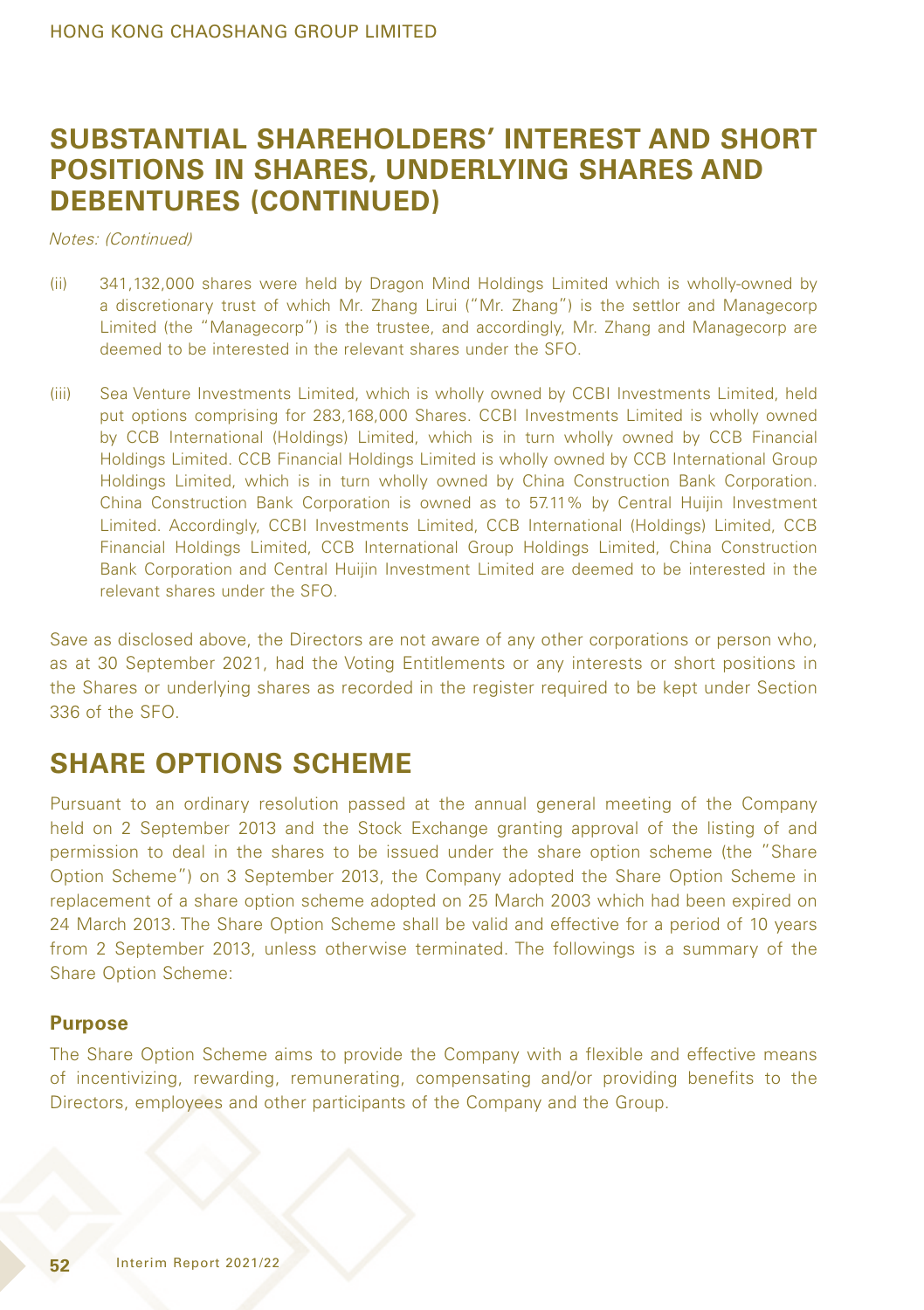## **SHARE OPTIONS SCHEME (CONTINUED)**

### **Participants**

The Directors may, in accordance with the provisions of the Share Option Scheme and the Listing Rules, invite person(s) who or which is/are eligible to participate as grantee(s) and receive options under the Share Option Scheme, to take up share options to subscribe for shares.

### **Maximum number of shares available for subscription**

The total number of share options to be granted under the Share Option Scheme shall not exceed 10% of the issued shares of the Company as at 2 September 2013. Upon approval by the shareholders, the Company may renew the scheme mandate limit, provided that each renewal shall not exceed 10% of the issued shares as at the date of approval by the shareholders, and a circular regarding the proposed renewal of the scheme mandate limit has been dispatched to the shareholders in a manner complying with, and containing the matters specified in, the relevant provisions of Chapter 17 of the Listing Rules. Pursuant to an ordinary resolution passed by the shareholders of the Company at the annual general meeting on 2 September 2014 and 26 August 2016, the 10% limit under the Share Option Scheme was refreshed respectively. The total number of shares which may be issued upon exercise of all share options that may be granted under the 10% limited as at the date of this report is 368,060,000 shares. The aggregate maximum number of shares which may be issued upon exercise of share options granted under the Share Option Scheme and any other share option scheme(s) of the Company must not in aggregate exceed 30% of the total number of shares in issue from time to time.

### **Maximum entitlement of each participant**

The total number of shares issued and to be issued upon exercise of the options granted to each participant (including both exercised and outstanding options under the Share Option Scheme) in any 12-month period must not exceed 1% of the issued share capital of the Company. Any excess over 1% shall be subject to the approval of the shareholders at general meeting with such participant and his/her close associates abstaining from voting and the Company shall issue a circular pursuant to relevant provisions of Chapter 17 of the Listing Rules.

### **Time of acceptance and exercise of a share option**

The grantee may accept the offer of the share option within twenty-one days from the date of the offer letter issued by the Company. The grantee shall pay HK\$1 as consideration for accepting the offer of the share option granted. The grantee may subscribe for shares during such period as may be determined by the Board (the said period shall not in whatever case be later than the last day of the 10-year period after the day on which the offer relating to the option is duly approved by the Board in accordance with the Share Option Scheme (subject to early termination)).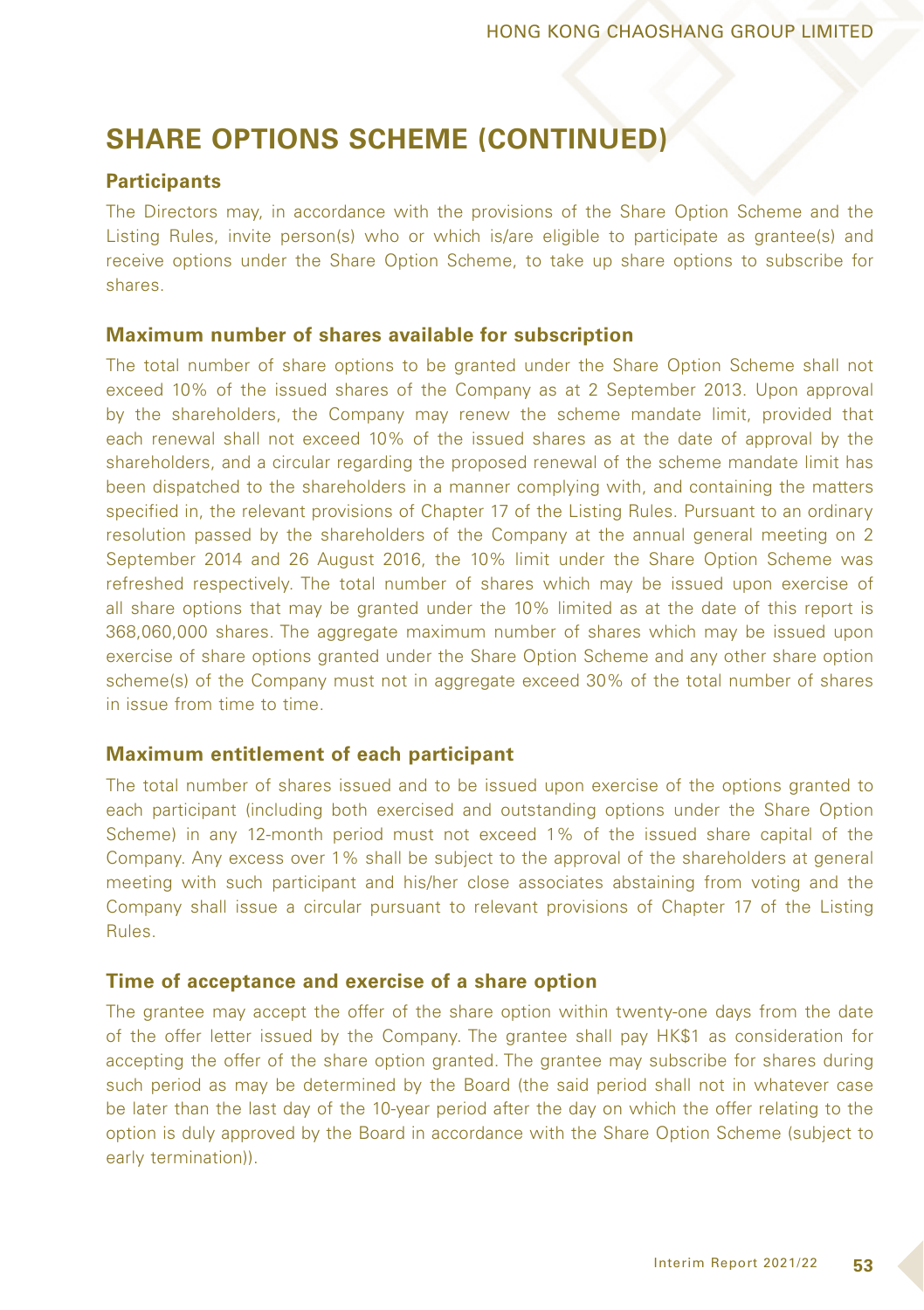## **SHARE OPTIONS SCHEME (CONTINUED)**

### **Minimum period for which an option must be held before it can be exercised**

Unless the Directors determine otherwise and state in the offer of the grant of option to the grantee, the Share Option Scheme does not provide for any minimum period for which share options must be held before it can be exercised.

### **Basis for determining the exercise price**

The exercise price of share option granted pursuant to the Share Option Scheme shall be determined by the Board and shall be at least the higher of (i) the closing price of the Shares as stated in the Stock Exchange's daily quotation sheet on the date of offer, which must be a business day; (ii) the average closing price of the Shares as stated in the Stock Exchange's daily quotation sheets for the five business days immediately preceding the date of the offer; and (iii) the nominal value of the Shares.

### **The life of the Share Option Scheme**

The Share Option Scheme will remain in force for ten years starting from 2 September 2013 (can be terminated before expiration).

As at 30 September 2021 and up to the date of this report, no share options has been granted under the Share Option Scheme since its adoption.

## **CORPORATE GOVERNANCE**

The Company endeavors in maintaining good corporate governance for the enhancement of shareholders' value. The Company has adopted the code provisions in the Code on Corporate Governance Practices (the "Code") set out in Appendix 14 to the Listing Rules. The Company has complied with all the applicable code provisions in the Code throughout the six months ended 30 September 2021.

## **PURCHASE, SALE OR REDEMPTION OF LISTED SECURITIES**

Neither the Company nor any of its subsidiaries has purchased, sold or redeemed any of the Company's shares during the six months ended 30 September 2021.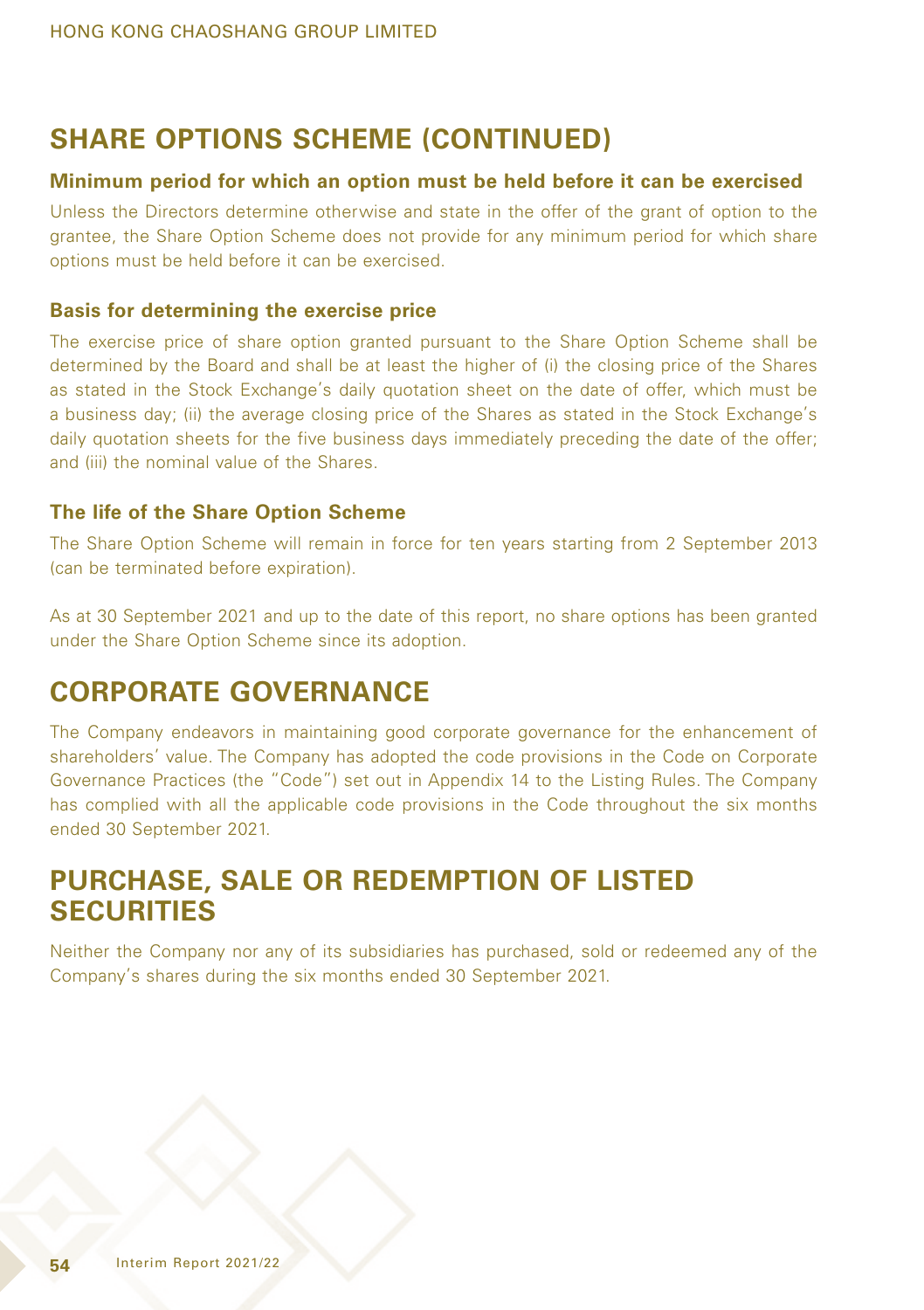## **DIRECTORS' INTERESTS IN A COMPETING BUSINESS**

During the period under review and up to the date of this report, the Directors had an interest in business apart from the Group's business, which competes or is likely to compete, either directly or indirectly, with the Group's business that need to be disclosed pursuant to Rule 8.10 of the Listing Rules were as follows:

| <b>Director</b>   | Name of company                                                                              | Nature of<br><b>business</b>                        | <b>Nature of interests</b>                          |
|-------------------|----------------------------------------------------------------------------------------------|-----------------------------------------------------|-----------------------------------------------------|
| Mr. Chan Chi Yuen | <b>Royal Century Resources Holdings</b><br>Limited ("Royal Century") and its<br>subsidiaries | Money lending and<br>financial services<br>business | Chairman and executive<br>director of Royal Century |

As the Board is independent to the boards of the above mentioned companies, the Group is capable of carrying on its business independently of, and at arm's length, from the business of those companies.

Save as disclosed above, none of the Directors was interested in any business (apart from the Group's business) which competed or was likely to compete, either directly or indirectly, with the business of the Group during the period.

## **MODEL CODE FOR DIRECTORS' SECURITIES TRANSACTIONS**

The Company has adopted the Model Code for Securities Transactions by Directors of Listed Issuers (the "Securities Dealing Code") set out in Appendix 10 of the Listing Rules as its own code of conduct regarding Directors' securities transactions.

Having made specific enquiry of all Directors, the Directors have confirmed that they have complied with the Securities Dealing Code throughout the six months ended 30 September 2021.

## **AUDIT COMMITTEE**

The Audit Committee currently comprises three independent non-executive Directors, namely Mr. Chi Chi Hung, Kenneth (Chairman), Mr. Yu Pak Yan, Peter and Mr. Man Kwok Leung. The Audit Committee has reviewed with the management the accounting principles and practices adopted by the Group and discussed the internal control and financial reporting matters including the review of the unaudited condensed consolidated financial statements of the Group for the six months ended 30 September 2021.